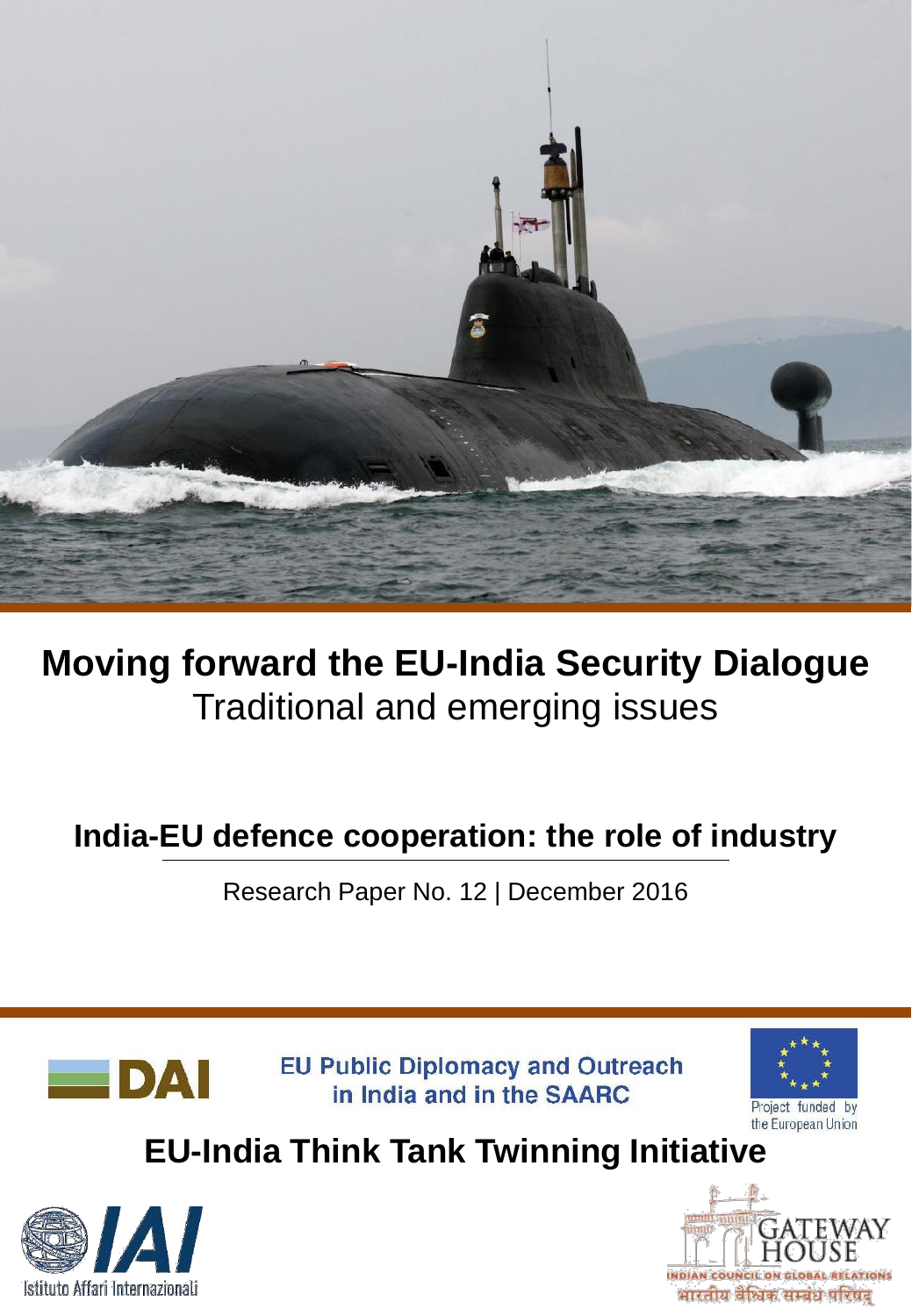



## **EU-India Think Tank Twinning Initiative**

### **Moving forward the EU-India Security Dialogue: Traditional and emerging issues**

Gateway House: Indian Council on Global Relations, Mumbai, in partnership with Istituto Affari Internazionali, Rome





## **India-EU defence cooperation: the role of industry**

### **Prepared by Gateway House: Indian Council on Global Relations, Mumbai**

#### **Gateway House Research Team**

- Sameer Patil (Project Director and Fellow, National Security, Ethnic Conflict and Terrorism)
- Purvaja Modak (Project Manager and Researcher)
- Vice Admiral Anil Chopra (Distinguished Fellow, International Security and Maritime Studies)
- Kunal Kulkarni (Senior Researcher)
- Aditya Phatak (Senior Researcher)
- Sharmila Joshi (Editor)
- Shefali Virkar, Joost van Deutekom, Aprameya Rao (Interns)
- Manjeet Kripalani (Executive Director)

© European Union, 2016

The information and views set out in this report are those of the author(s) and do not necessarily reflect the official opinion of the European Union. Neither the European Union institutions and bodies nor any person acting on their behalf may be held responsible for the use which may be made of the information contained therein.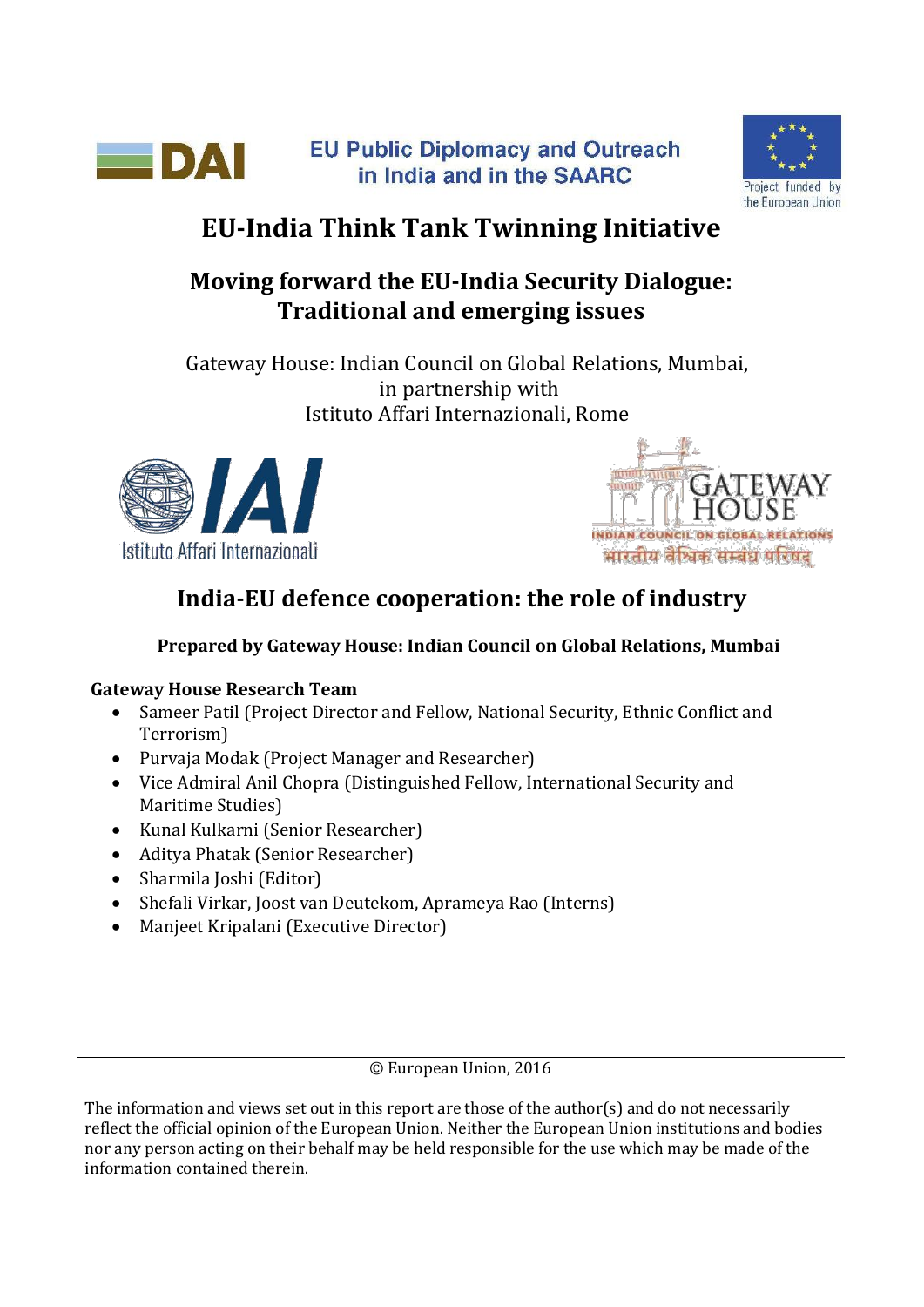EU-India Think Tank Twinning Initiative "Moving forward the EU-India Security Dialogue: Traditional and emerging issues" Gateway House: Indian Council on Global Relations in partnership with Istituto Affari Internazionali **India-EU defence cooperation: the role of industry**



### **India-EU defence cooperation: the role of industry**

#### **Table of Contents**

| List of abbreviations                                                | 2  |
|----------------------------------------------------------------------|----|
| 1. Introduction                                                      | 3  |
| 2. Strategic partnership, little convergence                         | 3  |
| 3. Stronger relations between New Delhi and European capitals        | 4  |
| 4. India's military modernisation                                    | 11 |
| 5. Opportunities in India's defence market                           | 13 |
| 6. Potential minefields and challenges                               | 17 |
| 7. Policy recommendations for deepening India-EU defence cooperation | 18 |
| 8. Conclusion                                                        | 20 |

#### **List of tables**

| Table 1: India's joint military exercises with European countries (2015-present) | 5  |
|----------------------------------------------------------------------------------|----|
| Table 2: European equipment in the Indian military                               | 6  |
| Table 3: European defence companies operating in India                           |    |
| Table 4: The European defence industry and its linkages to India                 | 9  |
| Table 5: Proposed European equipment in the Indian military                      | 11 |
| Table 6: Weapons acquisitions cleared by India since 2014                        | 11 |
| Table 7: Technological priorities identified by India                            | 14 |
| Table 8: Proposals from European defence companies since May 2014 under the      | 15 |
| 'Make in India' initiative                                                       |    |
| Table 9: Policy recommendations for deepening India-EU defence cooperation       | 19 |
| Appendix                                                                         |    |
| Table 1: India-EU timeline of summits/important developments                     | 22 |
| Table 2: Joint ventures between Indian and European defence companies in India   | 25 |
| <b>References</b>                                                                | 26 |
| <b>Bibliography</b>                                                              | 29 |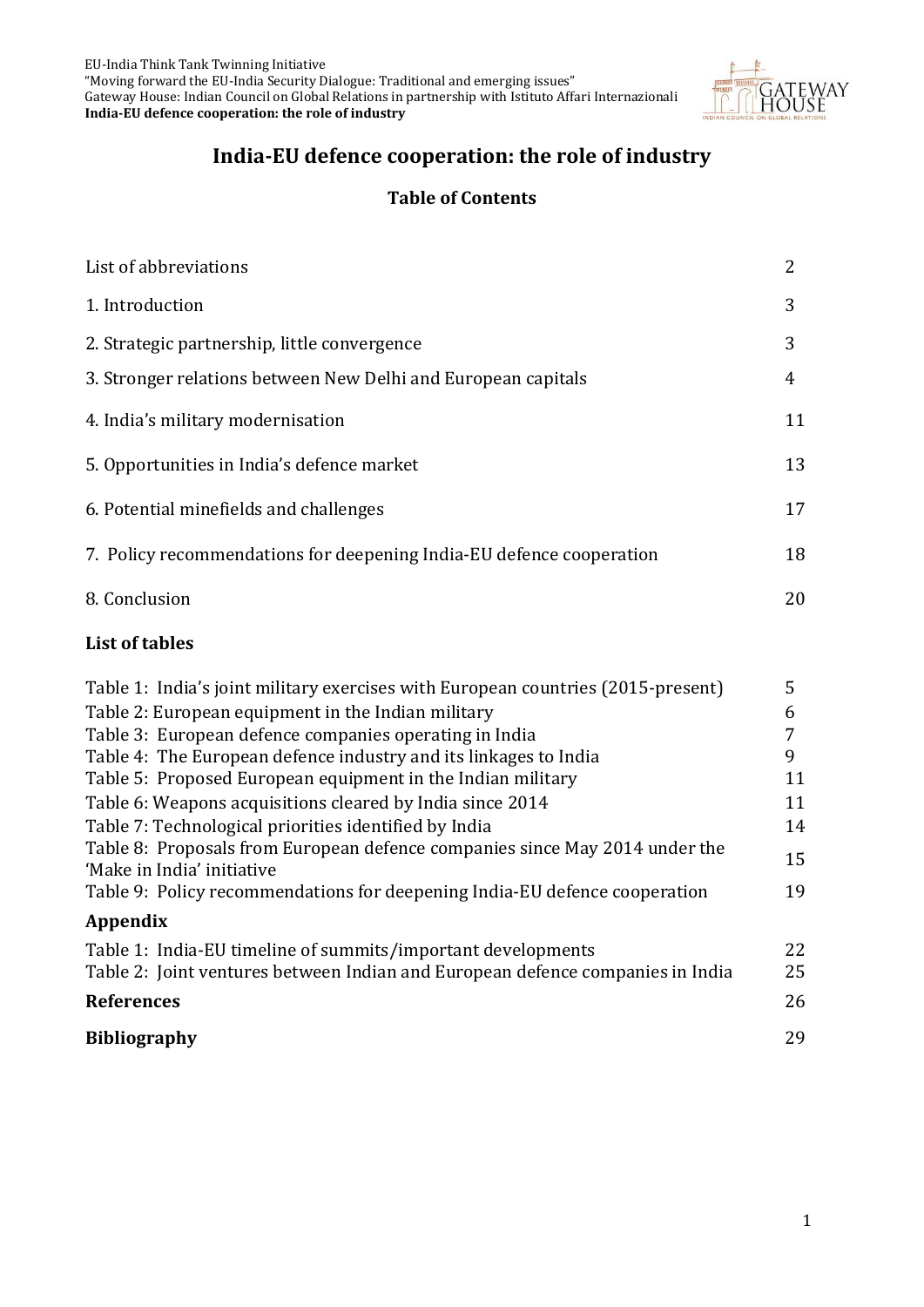EU-India Think Tank Twinning Initiative "Moving forward the EU-India Security Dialogue: Traditional and emerging issues" Gateway House: Indian Council on Global Relations in partnership with Istituto Affari Internazionali **India-EU defence cooperation: the role of industry**



#### **List of abbreviations**

- DPP Defence Procurement Procedure
- DRDO Defence Research and Development Organisation
- EDA European Defence Agency
- EU European Union
- FDI Foreign Direct Investment
- HAL Hindustan Aeronautics Limited
- HADR Humanitarian Assistance and Disaster Relief
- JWG Joint Working Group
- LPDs Landing Platform Docks
- MEPs Members of the European Parliament
- MoU Memorandum of Understanding
- NATO North Atlantic Treaty Organization
- NPT Nuclear Non-proliferation Treaty
- R&D Research and Development
- SAR Search and Rescue
- ToT Transfer of Technology
- TPCR Technology Perspective and Capability Roadmap

#### **Methodology**

Desk research and interviews with officials of the Government of India and officials of the EU delegation in India, serving and retired military officers, academicians, representatives of Indian defence companies and European defence companies operating in India.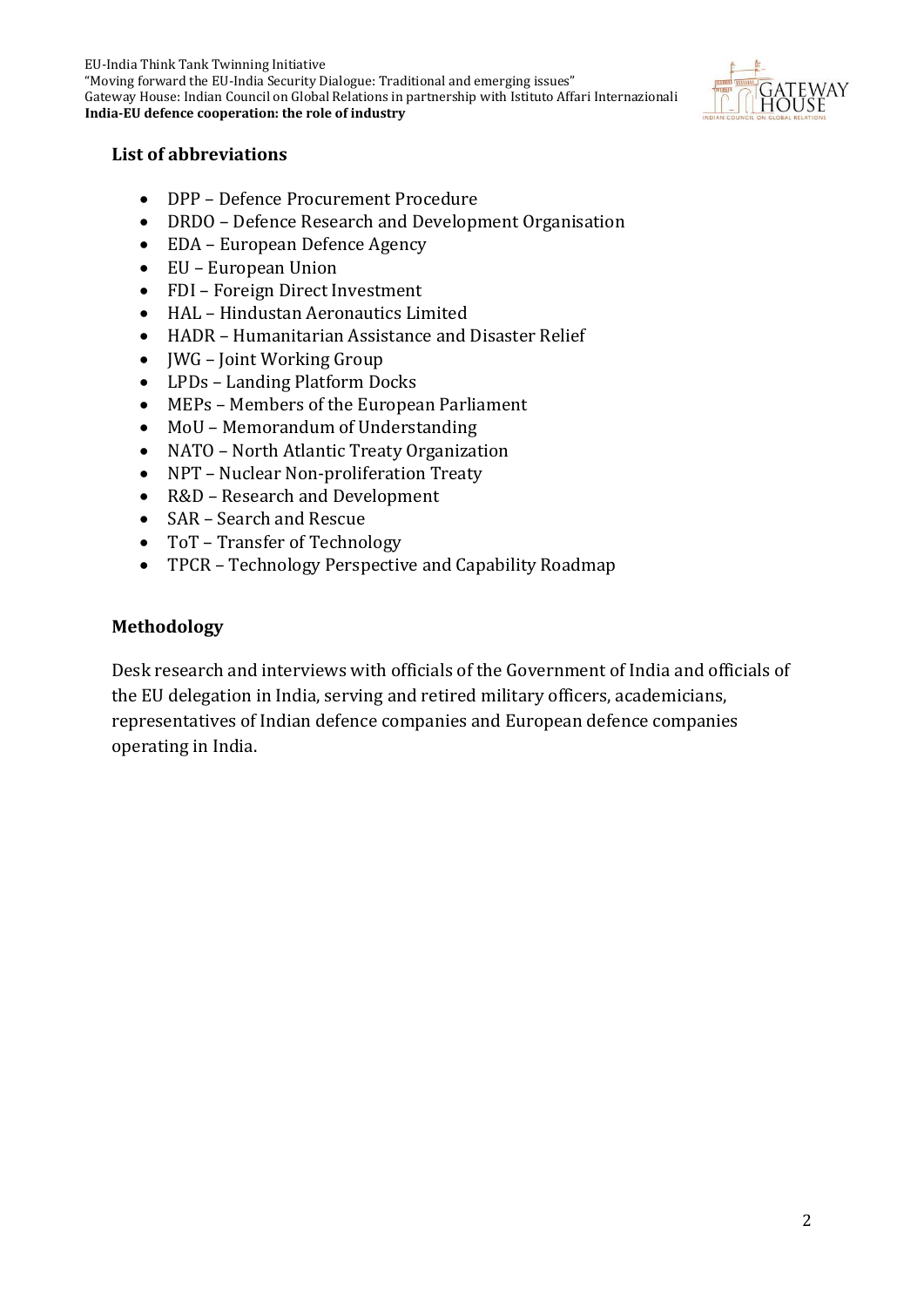

## **India-EU defence cooperation: the role of industry**

#### **1. Introduction**

Europe has for long been important in India's foreign policy priorities—more so as a continent that was able to emerge from the ravages of the two World Wars by overlooking its internal political differences and divisions to establish a supranational organisation. Despite the heavy losses and suffering inflicted on India by European colonial powers, after diplomatic relations were established between India and the then Europe Economic Community in 1963, the Indian policy establishment was eager to understand and leverage the benefits from Europe's regional integration process. The continent's advances in science and technology were especially alluring for India, which was looking to utilise technology for domestic development.

In 1993, the European Union was formed—but its member states had conflicting attitudes towards India. As a result, the relationship between the EU and India vacillated between distrust and misplaced expectations. It did not reach the next level of synergy and cooperation, despite India's explicit interest. Over time, it became much easier for India to develop closer ties with individual European countries.

#### **2. Strategic partnership, little convergence**

Both sides had shared beliefs in a stable international order, democracy, and the rule of law. Acting on these, in 2004, India and the EU formed a strategic partnership at The Hague Summit. <sup>1</sup> In 2006, India and the EU set up an annual Security Dialogue encompassing the Joint Working Groups (JWG) on counter-terrorism, cyber security, and counter-piracy.<sup>2</sup> And in 2013, a dialogue was established on non-proliferation and disarmament. While these mechanisms conveyed a sense of common understanding between India and the EU on the broader security dynamics, for most part the approaches of the two sides to key regional and international security issues have been quite different, and in some cases, even divergent.

For instance, many EU member states have been militarily engaged in Afghanistan for more than 10 years as part of the North Atlantic Treaty Organization (NATO)-led International Security Assistance Force. Yet, the EU has not made any substantive effort to consult with or include India in the process of political reconciliation with the Afghan Taliban, despite India's geographical location as a neighbour and an important contributor to Afghanistan's reconstruction.

Similarly, on terrorism there has been much common rhetoric, but very little cooperation between the two sides with regard to intelligence-sharing or countering terrorism financing. Another factor that has impacted India-EU interaction in the last five years is the Enrica Lexie case, in which two Italian marines were accused of the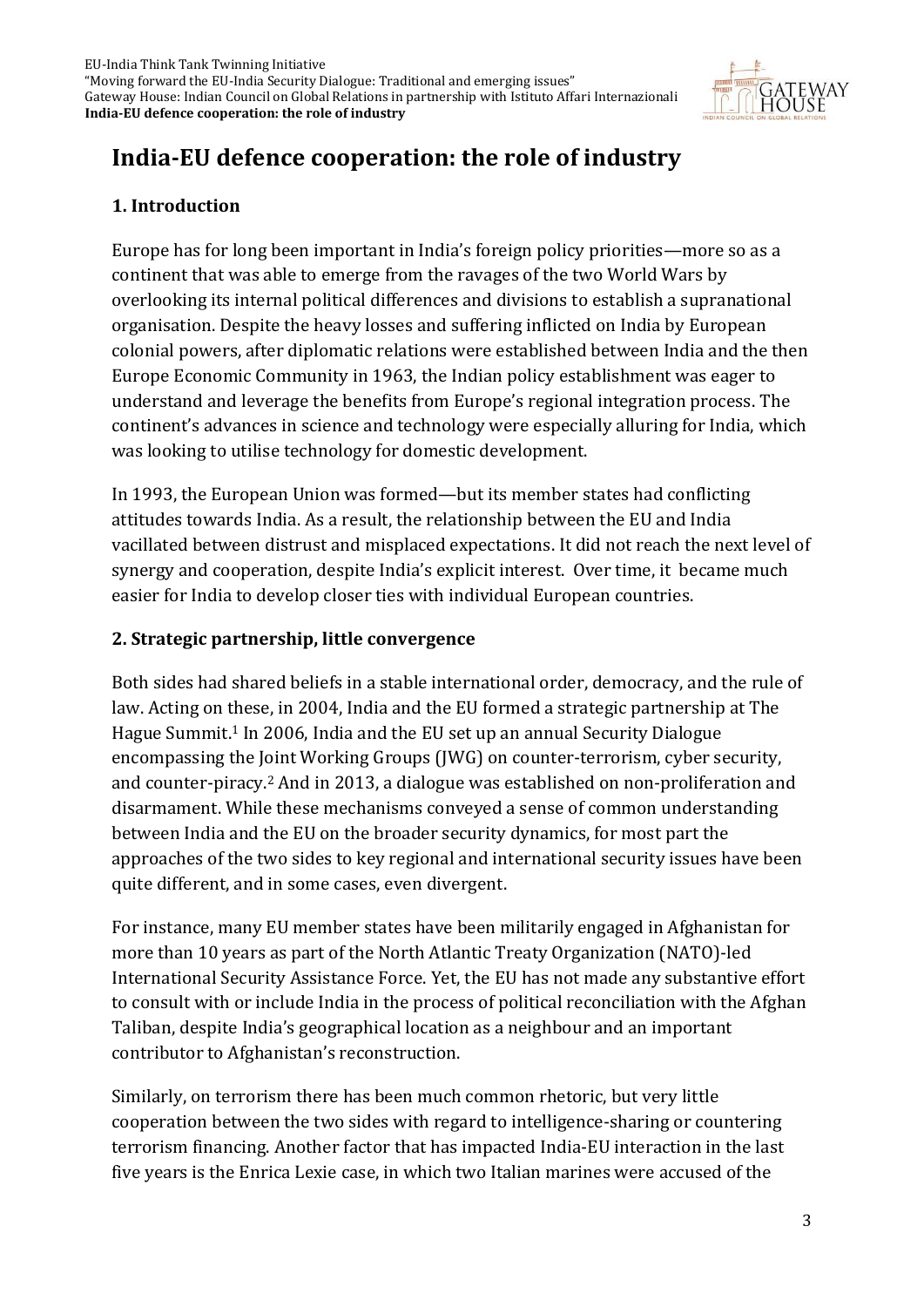

killing of two Indian fisherman off the coast of Kerala in February 2012. <sup>3</sup> Moreover, the protracted negotiations over the free trade agreement (FTA) between the two sides have also obstructed progress in other sectors of the relationship.

On some issues, India and the EU have clear disagreements, particularly on Pakistan and China—the main sources of security threats for India. Some Indian diplomats, who have served in the country's missions in Europe, have pointed out that the EU does not quite share or understand India's assessment of these threats. On other issues, India has objected to the activist stance of some Members of the European Parliament (MEPs). For instance, on the Kashmir issue, in the past, some MEPs—along with Pakistan's Inter Services Intelligence-backed organisations like the Kashmir Centre-European Union and Kashmir Centre-London—have highlighted, through lectures and events, India's alleged human rights violations in the Kashmir Valley. As a result, the Indian security establishment has questioned the EU's commitment to deepening ties with India.<sup>45</sup>

On the other hand, India's support to Russia and calls for a peaceful diplomatic resolution during the Ukraine crisis in 2013-14 drew critical reactions within the EU, which was keen to isolate Russia and impose sanctions. <sup>6</sup> Another factor which constrained cooperation was India's status of a non-signatory to the Nuclear Non-Proliferation Treaty (NPT). For long, the EU insisted that it can cooperate with India on defence and civilian nuclear issues only if India signed the NPT. This position seems to have softened after the 2008 India-U.S. civil nuclear cooperation agreement.

At another level, considering the EU's own struggle to evolve a common position on security and defence, and its standing as a major security actor in Europe in the context of NATO, many Indian officials and strategic analysts have questioned the practicality and relevance of engaging with the EU on security and defence issues.<sup>7</sup> The 'Global Strategy for the EU's Foreign and Security Policy' document of June 2016, by the European External Action Service, also does not look at India as a security actor with whom ties can be enhanced to address regional and international security issues.<sup>8</sup> It primarily views India from the prism of economics—as an economic power, a part of the EU's economic diplomacy and a strategic partner in forging a free trade agreement. The only security area on which the two sides have converged, but with limited cooperation, is combating Somali piracy in the Indian Ocean.<sup>9</sup>

All these factors have contributed to the absence of a deeper defence cooperation between India and the EU. It remains a relationship that struggles to find its momentum.

#### **3. Stronger relations between New Delhi and European capitals**

The absence of a meaningful defence relationship with the EU collectively is in clear contrast to India's closer bilateral defence ties with individual European countries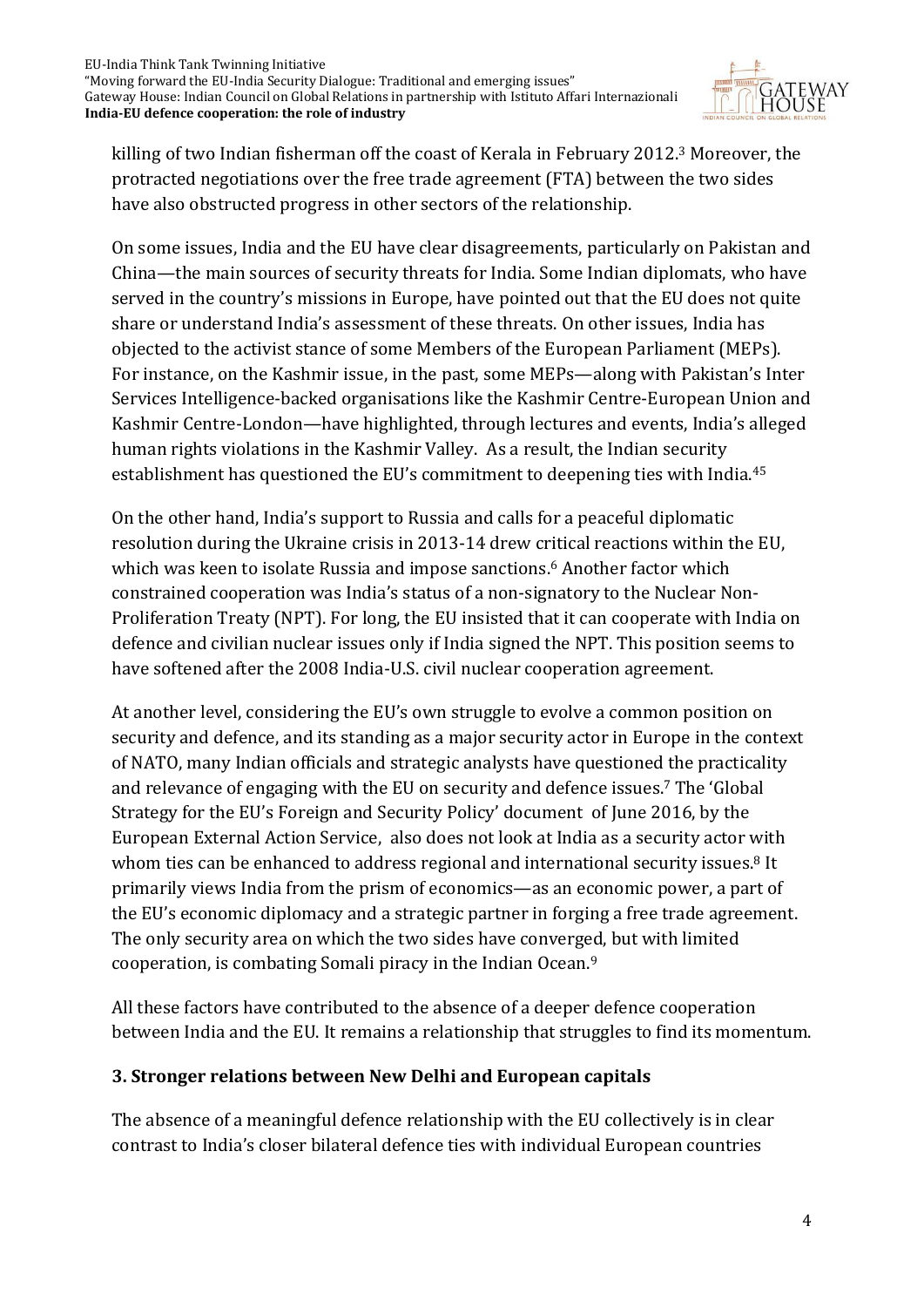

including France, the United Kingdom, and Germany. These ties have spanned defence and security dialogues, defence trade, and joint military exercises (see Table 1).

| Period                | <b>Type</b> | Location             | Name of<br>exercise | <b>Countries involved</b>                                                                                           |
|-----------------------|-------------|----------------------|---------------------|---------------------------------------------------------------------------------------------------------------------|
| April 2015            | Naval       | Off the coast of Goa | Varuna              | France                                                                                                              |
| June 2015             | Army        | Salisbury Plains, UK | Ajeya Warrior       | <b>UK</b>                                                                                                           |
| July 2015             | Air         | Lincolnshire, UK     | Indradhanush        | <b>UK</b>                                                                                                           |
| September<br>2015     | Naval       | South Coast of UK    | Konkan              | <b>UK</b>                                                                                                           |
| January<br>2016       | Army        | Jodhpur, Rajasthan   | Shakti-2016         | France                                                                                                              |
| June - August<br>2016 | Naval       | Hawaii, U.S.         | <b>RIMPAC 2016</b>  | 26 countries in total hosted by<br>the U.S. From the EU:<br>Denmark, France Germany,<br>Italy, and the Netherlands. |

|  | Table 1: India's joint military exercises with European countries (2015-present) |  |
|--|----------------------------------------------------------------------------------|--|
|  |                                                                                  |  |
|  |                                                                                  |  |

*Source: Gateway House Research, based on information from the Government of India's Ministry of Defence and the U.S. Department of Defense* 

For long, a major component of India's relationship with European countries was the purchase of defence equipment. Since Independence, India had made concerted but inadequate efforts to promote indigenous defence production.<sup>10</sup> As a result, and facing a hostile security environment in its neighbourhood, India had to rely on arms imports to augment its defence capabilities. Given their historical links, the UK was an inevitable initial source of defence equipment, before India turned to the Soviet Union for defence procurement in the 1960s. Some defence items were procured from France too in this decade, such as the Alize ASW aircraft and the Alouette helicopters.

The types of defence imports broadened by the early 1980s, when India began to acquire arms from West European countries, including Mirage aircraft from France, submarines from Germany, and the Anglo-French attack aircraft, SEPECAT Jaguar.<sup>11</sup> While this trade was mostly with towards the Western Europe, Central and Eastern European countries such as Poland and the Czech Republic also got a share in India's defence market, primarily as a legacy of India's defence trade with the Soviet Union.

Although the defence trade with Europe may appear fragmented, it is consonant with India's foreign policy priorities and the need to diversify its military supplies. At present, European equipment provides some of the most critical capabilities for all the three wings of the Indian military (see Table 2, 3, and 4), some of which are also being upgraded. Broadly, Indian military personnel have found West European equipment to be technologically outstanding and reliable, but very expensive to procure and maintain.<sup>12</sup> However, many in the military have been doubtful about the quality of the spare parts coming in from Central and East Europe.13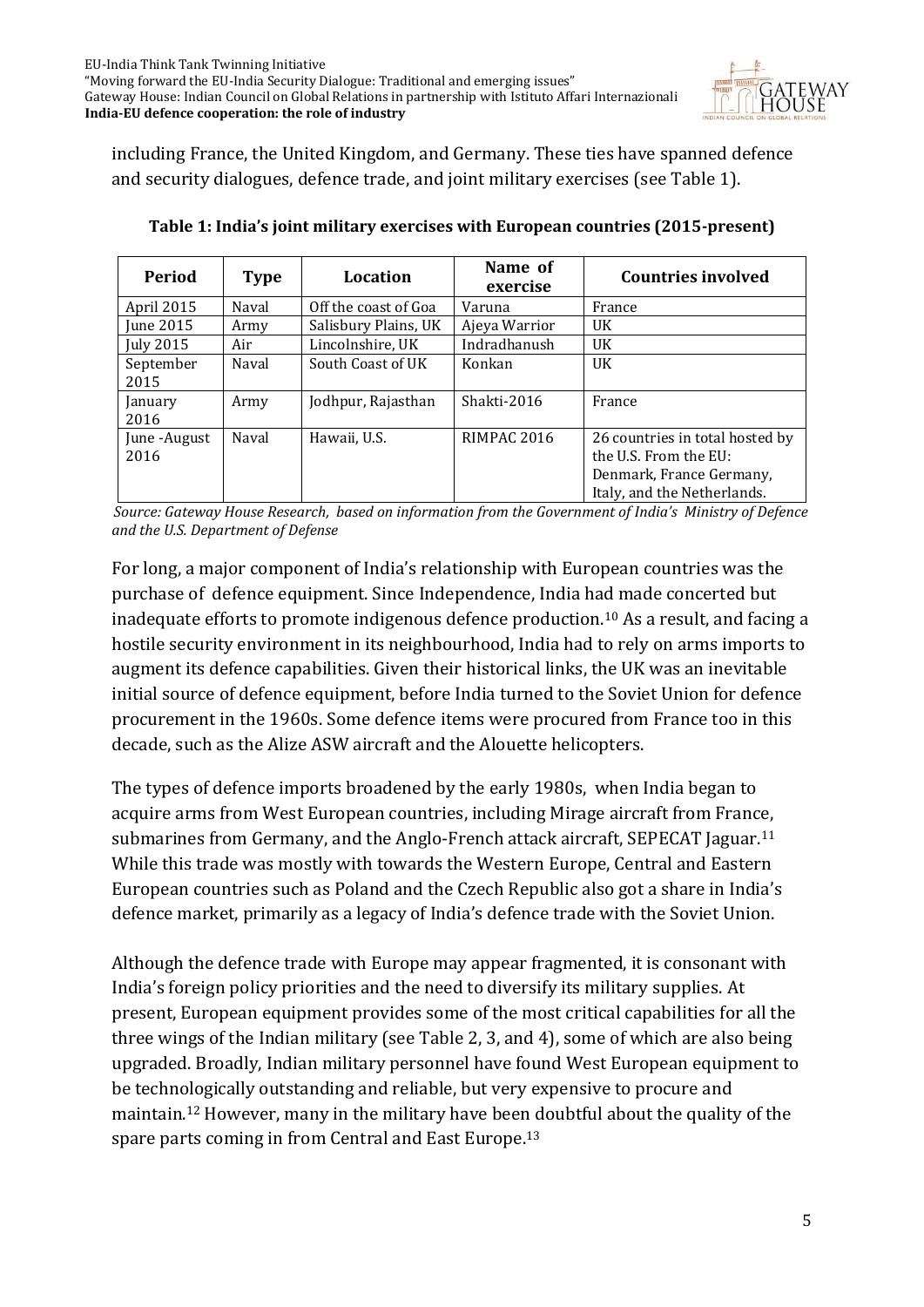

| <b>Service</b>     | Country                      | <b>Vendor</b>                      | Equipment                                                                                      |
|--------------------|------------------------------|------------------------------------|------------------------------------------------------------------------------------------------|
| <b>Indian Army</b> | Germany                      | Diehl Remschied                    | Tracks and accessories for Arjun tank                                                          |
|                    | Poland                       | Polish Bumar                       | WZT-3 armoured vehicles                                                                        |
|                    | Germany                      | <b>EADS</b>                        | <b>Tactical Communications System</b>                                                          |
|                    | Italy                        | Fincantieri                        | Two fleet tankers                                                                              |
|                    | Spain                        | Nexter                             | Manufacturing of 1,400 155 mm<br>towed cannons                                                 |
|                    | Czech Republic               | <b>Tatra Trucks</b>                | Tatra vehicles (in a JV with BEML<br>Ltd.)                                                     |
| <b>Indian Air</b>  | France                       | <b>Dassault Aviation</b>           | Mirage 2000 aircraft upgrade                                                                   |
| <b>Force</b>       |                              | <b>MBDA</b>                        | Missile systems for Mirage 2000<br>upgrade                                                     |
|                    |                              | Thales                             | Weapons system integrator for<br>Mirage 2000 upgrade                                           |
|                    | <b>United Kingdom</b>        | <b>BAE</b> Systems                 | Twenty Hawk-132 jet trainers                                                                   |
|                    |                              | Cobham                             | 5th generation air-to-air refuelling<br>equipment                                              |
|                    |                              | Rolls Royce                        | AE 2100D3 engines on the C-130J<br>Super Hercules fleet                                        |
|                    | Germany                      | Dornier GMBH (license<br>produced) | Dornier Do 228 turboprop utility<br>aircraft                                                   |
|                    | United Kingdom and<br>France | <b>SEPECAT</b>                     | SEPECAT Jaguar deep strike aircraft                                                            |
| <b>Indian Navy</b> | France                       | <b>MBDA</b>                        | Short-range surface-to-air missile                                                             |
|                    | <b>United Kingdom</b>        | Vickers-Armstrongs<br>Limited      | INS Viraat (originally commissioned<br>as HMS Hermes) (to be de-<br>commissioned in late 2016) |
|                    | Germany                      | <b>Atlas Elektronik</b>            | 6 Active Towed Array Sonar systems                                                             |
|                    |                              | Thyssen Krupp Marine<br>Systems    | Six HDW Class 214 submarines                                                                   |
|                    |                              | Dornier GMBH (license<br>produced) | Dornier Do 228 turboprop utility<br>aircraft                                                   |
| <b>Mixed users</b> | France                       | Aérospatiale (license<br>produced) | Alouette III (Chetak) light utility<br>helicopters                                             |

#### **Table 2: European\* equipment in the Indian military**

*Source: Gateway House research based on the data obtained from the websites of the Indian Navy, Indian Air Force and Bharat Rakshak*

**.** 

<sup>\*</sup> EU or European company/companies: For the purpose of this paper, any reference to a EU company or companies will include:

a. A company registered as a European public limited-liability company (Societas Europaea or SE) under the EU regulations on the Statute for a European company and allied laws, or

b. A company registered in an EU member state under the national laws of that particular state.

c. A company that is a subsidiary of a company registered outside the EU, and has a majority shareholding of non-EU persons, is excluded from this paper.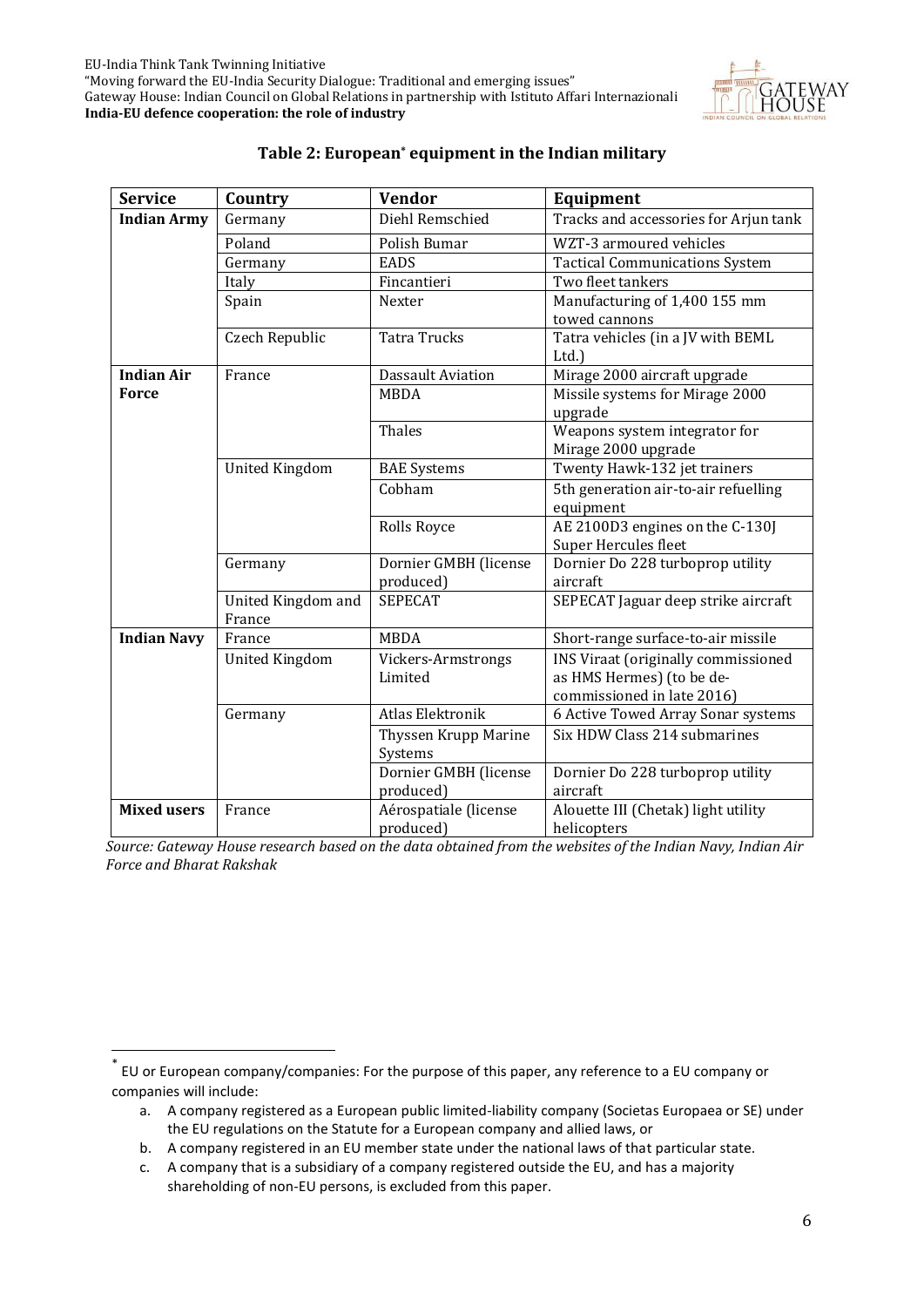

#### **Table 3: European defence companies operating in India**

| Company                                                            | Multi-                                            | Indian                                                                  | Projects/                                                                                                                                                                            | <b>Status</b>                                                                                                                                                                   | Contract             |
|--------------------------------------------------------------------|---------------------------------------------------|-------------------------------------------------------------------------|--------------------------------------------------------------------------------------------------------------------------------------------------------------------------------------|---------------------------------------------------------------------------------------------------------------------------------------------------------------------------------|----------------------|
|                                                                    | national                                          | subsidiary                                                              | contracts/                                                                                                                                                                           |                                                                                                                                                                                 | type                 |
|                                                                    | ownership                                         |                                                                         | proposals                                                                                                                                                                            |                                                                                                                                                                                 |                      |
| <b>Airbus</b><br>(Netherlands)                                     | France: 10.9%<br>Germany:<br>10.9%<br>Spain: 4.1% | Airbus India<br>Operations<br>(New Delhi)                               | Proposal to<br>produce C-295<br>aircraft to replace<br>the aging Avro<br>aircraft of the<br>Indian Air Force<br>in partnership<br>with Tata<br>Advanced<br>Systems Limited<br>(TASL) | No tangible progress yet;<br>Awaiting trials for the C-<br>295; process of evaluation<br>and cost negotiation will<br>begin after the trials                                    | Commercial<br>tender |
| Agusta<br>Westland<br>(subsidiary of<br>Leonardo-<br>Finmeccanica) | $- - -$                                           | See Leonardo-<br>Finmeccanica                                           | 12 AW101<br>helicopters                                                                                                                                                              | Deal was cancelled due to<br>allegations of corruption<br>and kickbacks                                                                                                         | Commercial<br>tender |
| <b>Atlas Elektronik</b>                                            | Krauss-                                           | Altas                                                                   | Manufacturing six                                                                                                                                                                    | Induction in progress                                                                                                                                                           | Commercial           |
| (Germany)                                                          | MaffeiWegma<br>nn: 51%<br>Airbus: 49%             | Elektronik<br>India Pvt. Ltd<br>(New Delhi)                             | <b>Active Towed</b><br>Array Sonar<br>systems                                                                                                                                        |                                                                                                                                                                                 | tender               |
| <b>BAE Systems</b><br>(UK)                                         | $---$                                             | <b>BAE</b> Systems<br><b>India Services</b><br>Pvt. Ltd.<br>(New Delhi) | Producing twenty<br><b>BAE</b> System<br>Hawk-132 jet<br>trainers                                                                                                                    | Being negotiated;<br>agreement awaiting<br>closure                                                                                                                              | Commercial<br>tender |
| Cobham<br>(UK)                                                     | $---$                                             | Cobham India<br>Pvt. Ltd.<br>(New Delhi)                                | Cobham & TASL<br>have agreed to<br>manufacture<br>Cobham's 5th<br>generation air-to-<br>air refueling<br>equipment as of<br><b>July 2014</b>                                         | In production                                                                                                                                                                   | Commercial<br>tender |
| <b>Dassault</b><br><b>Aviation</b><br>(France)                     | Dassault:<br>55.55%<br>Airbus:<br>23.36%          | Dassault<br>Aircraft<br>Services India<br>Pvt. Ltd.<br>(New Delhi)      | 36 French<br>Dassault Rafale-<br>B/C fighters in<br>flyaway condition                                                                                                                | Ongoing negotiations<br>between India and France                                                                                                                                | G2G                  |
| <b>DCNS</b><br>(France)                                            | Consortium<br>with Navantia<br>(Spain)            | Scorpéne India<br>Consortium                                            | DCNS and<br>Mazagaon Docks<br>partnership for<br>six Scorpéne class<br>submarines                                                                                                    | The first submarine began<br>sea trials in October 2015;<br>the next five submarines<br>are expected to be<br>delivered every nine<br>months, completing the<br>project by 2020 | Commercial<br>tender |
| <b>EADS</b><br>(Germany)                                           | See Airbus                                        | EADS India Pvt.<br>Ltd.<br>(New Delhi)                                  | Proposal for<br>Indian Army's<br>Tactical<br>Communications<br>System                                                                                                                | Partnered with Tata in<br>2008 to secure bid                                                                                                                                    | Commercial<br>tender |
| Fincantieri                                                        | Italian Co.                                       | Fincantieri                                                             | Contract to                                                                                                                                                                          | Currently under                                                                                                                                                                 | Commercial           |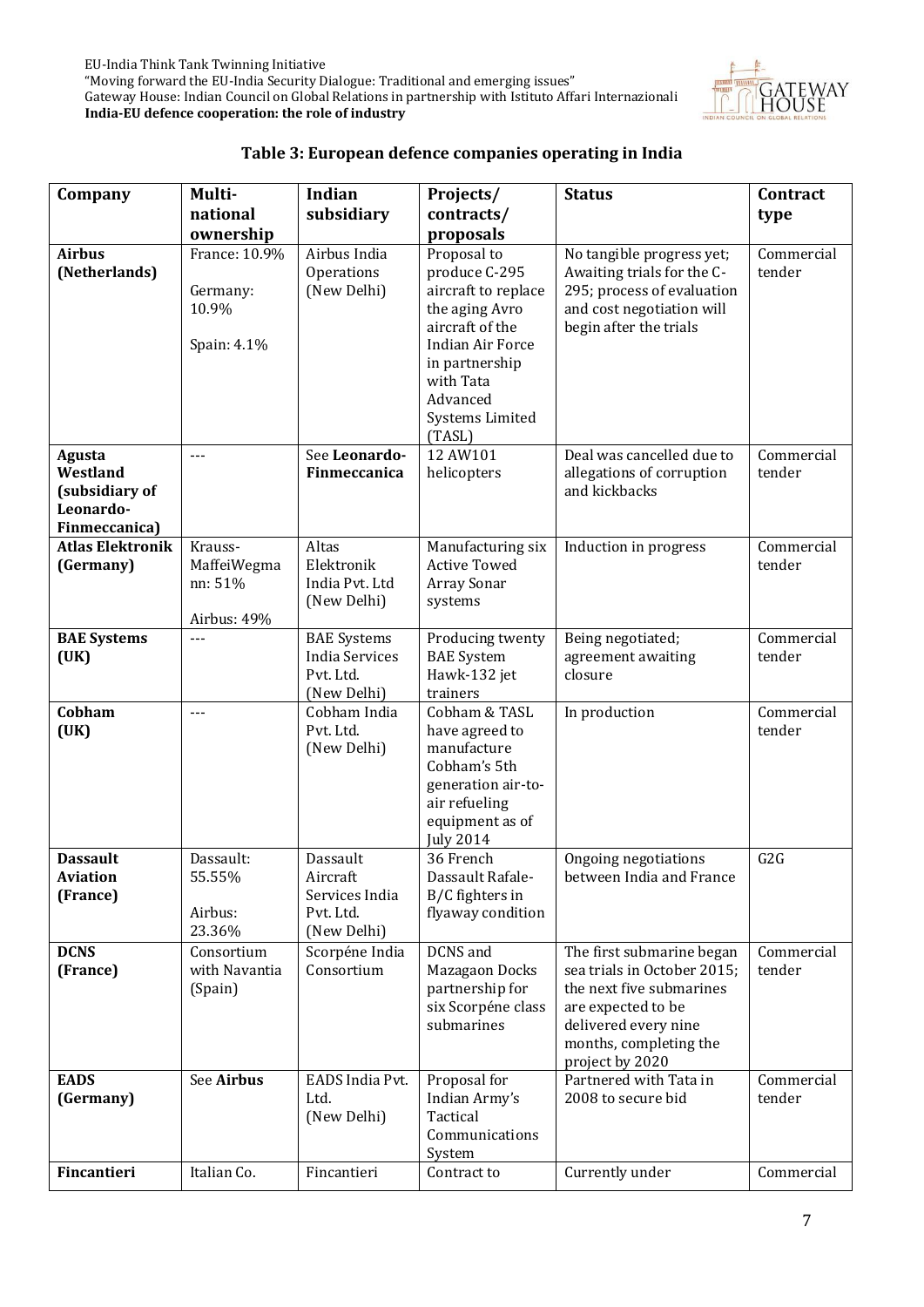

| (Italy)                   | Fintecna                           | India Pvt. Ltd.                   | supply two fleet                     | investigation regarding                             | tender               |
|---------------------------|------------------------------------|-----------------------------------|--------------------------------------|-----------------------------------------------------|----------------------|
|                           | 72.5%                              |                                   | tankers                              | the failure to meet                                 |                      |
|                           |                                    |                                   |                                      | specifications of steel as                          |                      |
|                           |                                    |                                   |                                      | envisaged in the request                            |                      |
|                           |                                    |                                   |                                      | for proposals                                       |                      |
| Leonardo-<br>Finmeccanica | $\omega\omega\omega$               | Selex ES India<br>Pvt. Ltd.       | Procurement of<br>98 heavy weight    | Request for proposal in<br>this regard is withdrawn | Commercial<br>tender |
| (Italy)                   |                                    |                                   | torpedoes for                        | as of May 2016 due to                               |                      |
|                           |                                    |                                   | submarines                           | controversy over                                    |                      |
|                           |                                    |                                   |                                      | allegations of improper                             |                      |
|                           |                                    |                                   |                                      | procurement process                                 |                      |
| <b>MBDA</b>               | Airbus: 37.5%                      |                                   | Short-range                          | Talks with the DRDO and                             | Commercial           |
| (France)                  |                                    |                                   | surface-to-air                       | Bharat Dynamics Ltd.                                | tender               |
|                           | BAE: 37.5%                         |                                   | missile for the                      |                                                     |                      |
|                           |                                    |                                   | <b>Indian Navy</b>                   |                                                     |                      |
|                           | LF: 25%                            |                                   |                                      |                                                     |                      |
| <b>Navantia</b>           | Consortium                         | Scorpene India                    | LPDs like INS                        | Existing memorandum of                              | Commercial           |
| (Spain)                   | with DCNS of                       | Consortium                        | Jalashwa for                         | understanding (MoU)                                 | tender               |
|                           | France                             |                                   | amphibious                           | with Larsen & Toubro at                             |                      |
|                           |                                    |                                   | military                             | Goa Shipyard                                        |                      |
| <b>Nexter</b>             | $---$                              |                                   | operations<br>Manufacturing of       | Final bid submitted for                             | Commercial           |
| (Spain)                   |                                    | Nexter Systems<br>India Pvt. Ltd. | 1,400 155 mm                         | the tender                                          | tender               |
|                           |                                    |                                   | towed cannons                        |                                                     |                      |
| <b>Rolls Royce</b>        | $\overline{a}$                     | Rolls-Royce                       | AE 2100D3                            | Contract stipulated to be                           | Commercial           |
|                           |                                    |                                   | engines on the C-                    | completed in 3 years                                | tender               |
|                           |                                    | India Pvt. Ltd.                   |                                      |                                                     |                      |
| (UK)                      |                                    |                                   | 130J Super                           |                                                     |                      |
|                           |                                    |                                   | Hercules fleet of                    |                                                     |                      |
|                           |                                    |                                   | six aircraft                         |                                                     |                      |
| <b>Safran</b>             | $\sim$ $\sim$ $\sim$               | Safran India                      | Production of                        | Project scaled back due to                          | G2G                  |
| (France)                  |                                    | Pvt. Ltd.                         | engine parts for                     | India's revised order                               |                      |
|                           |                                    |                                   | Rafale aircraft                      |                                                     |                      |
| <b>Thales</b>             | $\mathbb{L} \mathbb{L} \mathbb{L}$ | Thales India                      | Upgrade of                           | Upgrade progressing as                              | Commercial           |
| (France)                  |                                    | Pvt. Ltd.                         | Mirage 2000 fleet,<br>in partnership | scheduled; four upgraded                            | tender               |
|                           |                                    |                                   | with Dassault                        | jets have been already<br>delivered till April 2016 |                      |
| <b>Thyssen Krupp</b>      | Various                            | ThyssenKrupp                      | Proposal to                          | Final tender not yet                                | Commercial           |
| <b>Marine Systems</b>     | German Corps:                      | India Pvt. Ltd.                   | participate in the                   | awarded                                             | tender               |
| (Germany)                 | 70%                                |                                   | submarine tender                     |                                                     |                      |
|                           |                                    |                                   |                                      |                                                     |                      |
|                           | Hellenic<br>Shipyards              |                                   |                                      |                                                     |                      |

*Source: Gateway House research, based on information from the websites of defence companies*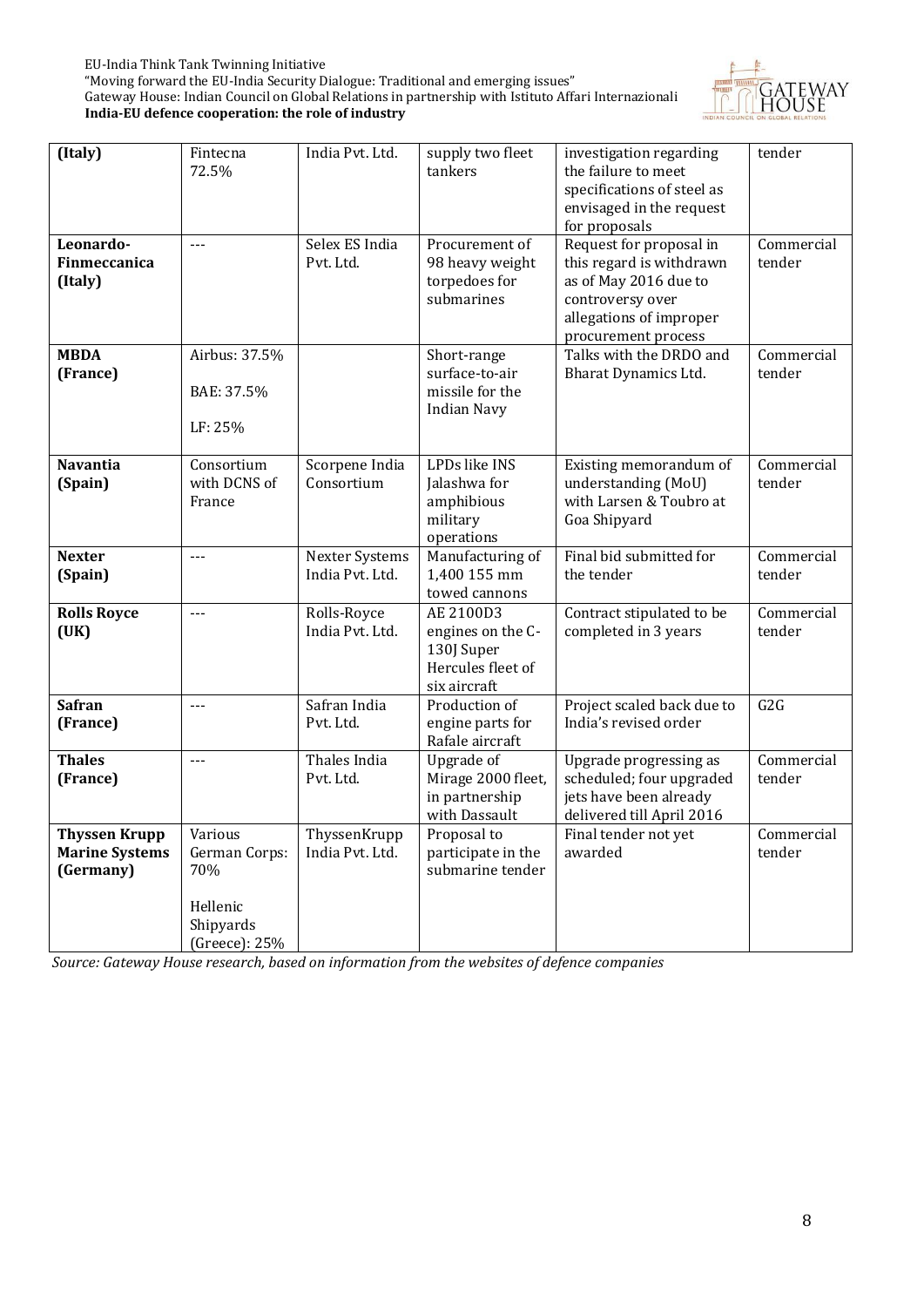EU-India Think Tank Twinning Initiative "Moving forward the EU-India Security Dialogue: Traditional and emerging issues" Gateway House: Indian Council on Global Relations in partnership with Istituto Affari Internazionali **India-EU defence cooperation: the role of industry**



#### **Table 4: The European defence industry and its linkages to India**

| Country       | <b>Defence industry</b>                                                                                                                                                                                                                                                                        | <b>Major enterprises</b>                                                                                 | <b>Cooperation with India</b>                                                                                                                                                                                                                                                                                                                                                                    | <b>Bilateral treaties/</b>                                                                                                                                                               |
|---------------|------------------------------------------------------------------------------------------------------------------------------------------------------------------------------------------------------------------------------------------------------------------------------------------------|----------------------------------------------------------------------------------------------------------|--------------------------------------------------------------------------------------------------------------------------------------------------------------------------------------------------------------------------------------------------------------------------------------------------------------------------------------------------------------------------------------------------|------------------------------------------------------------------------------------------------------------------------------------------------------------------------------------------|
|               |                                                                                                                                                                                                                                                                                                |                                                                                                          |                                                                                                                                                                                                                                                                                                                                                                                                  | agreements with India                                                                                                                                                                    |
| U.K.          | Large defence industry with heavy<br>$\bullet$<br>support from the government<br>Global share in arms exports is 5%.<br>$\bullet$                                                                                                                                                              | <b>BAE Systems, Cobham</b>                                                                               | Indian Navy operates BAE System's<br>$\bullet$<br>Sea Harrier aircraft<br>BAE's Hawk trainer jet is currently<br>$\bullet$<br>being produced under licence in<br>India.<br>In-country assembly, integration<br>$\bullet$<br>and test facility for the M777 ultra<br>lightweight Howitzer<br>TASL is manufacturing for Cobham's<br>$\bullet$<br>5th generation air-to air refuelling<br>equipment | 2004, Strategic<br>$\bullet$<br>Partnership Agreement                                                                                                                                    |
| Germany       | 5% share in global arms exports<br>$\bullet$<br>Recently, the German government has<br>$\bullet$<br>sought to cut defence exports,<br>particularly to West Asia<br>Some defence companies part of the<br>major European companies such as<br>Airbus                                            | Krauss-Maffei<br>Wegmann, Diehl<br>Remscheid GMBH,<br>Rheinmetall AG,<br>Thyssen Krupp<br>Marine Systems | Ashok Leyland's JV with Krauss-<br>$\bullet$<br>Maffei Wegmann<br>Diehl Remscheid supplying tracks<br>$\bullet$<br>and accessories for the Arjun tank<br>Rheinmetall blacklisted by India on<br>$\bullet$<br>corruption charges<br>Navy operates a fleet of HDW diesel-<br>$\bullet$<br>electric submarines                                                                                      | 2006, Bilateral Defence<br>$\bullet$<br><b>Cooperation Agreement</b><br>2001, Strategic<br>$\bullet$<br>Partnership Agreement                                                            |
| <b>France</b> | 5% share in global arms exports<br>Heavily dependent on government<br>$\bullet$<br>spending for R&D investment                                                                                                                                                                                 | Dassault Aviation,<br>MBDA, Thales, DCNS                                                                 | Extensive involvement in India<br>$\bullet$<br>Many JVs with private defence<br>$\bullet$<br>companies                                                                                                                                                                                                                                                                                           | 2006, Agreement on<br>$\bullet$<br><b>Defence Cooperation</b>                                                                                                                            |
| <b>Poland</b> | One of Eastern Europe's robust defence<br>$\bullet$<br>industries<br>Currently undergoing restructuring and<br>٠<br>consolidation<br>Major land equipment like tank,<br>$\bullet$<br>armoured vehicles, air systems<br>Many U.S. companies source their<br>$\bullet$<br>components from Poland | Polish Bumar (Polish<br>Defence Holding)                                                                 | Bharat Earth Movers Limited has a<br>$\bullet$<br>contract with Polish Bumar for<br>procuring armoured recovery and<br>repair vehicles                                                                                                                                                                                                                                                           | 2003, MoU on Defence<br>$\bullet$<br>Cooperation with 2011<br>addendum<br>1996, Agreement Between<br>$\bullet$<br>India and Poland for the<br>Promotion and Protection<br>of Investments |
| <b>Spain</b>  | Major defence exporter in Europe<br>$\bullet$                                                                                                                                                                                                                                                  | Indra Sistemas,                                                                                          | Navantia is part of the original<br>$\bullet$                                                                                                                                                                                                                                                                                                                                                    | 2012, MoU on Defence<br>$\bullet$                                                                                                                                                        |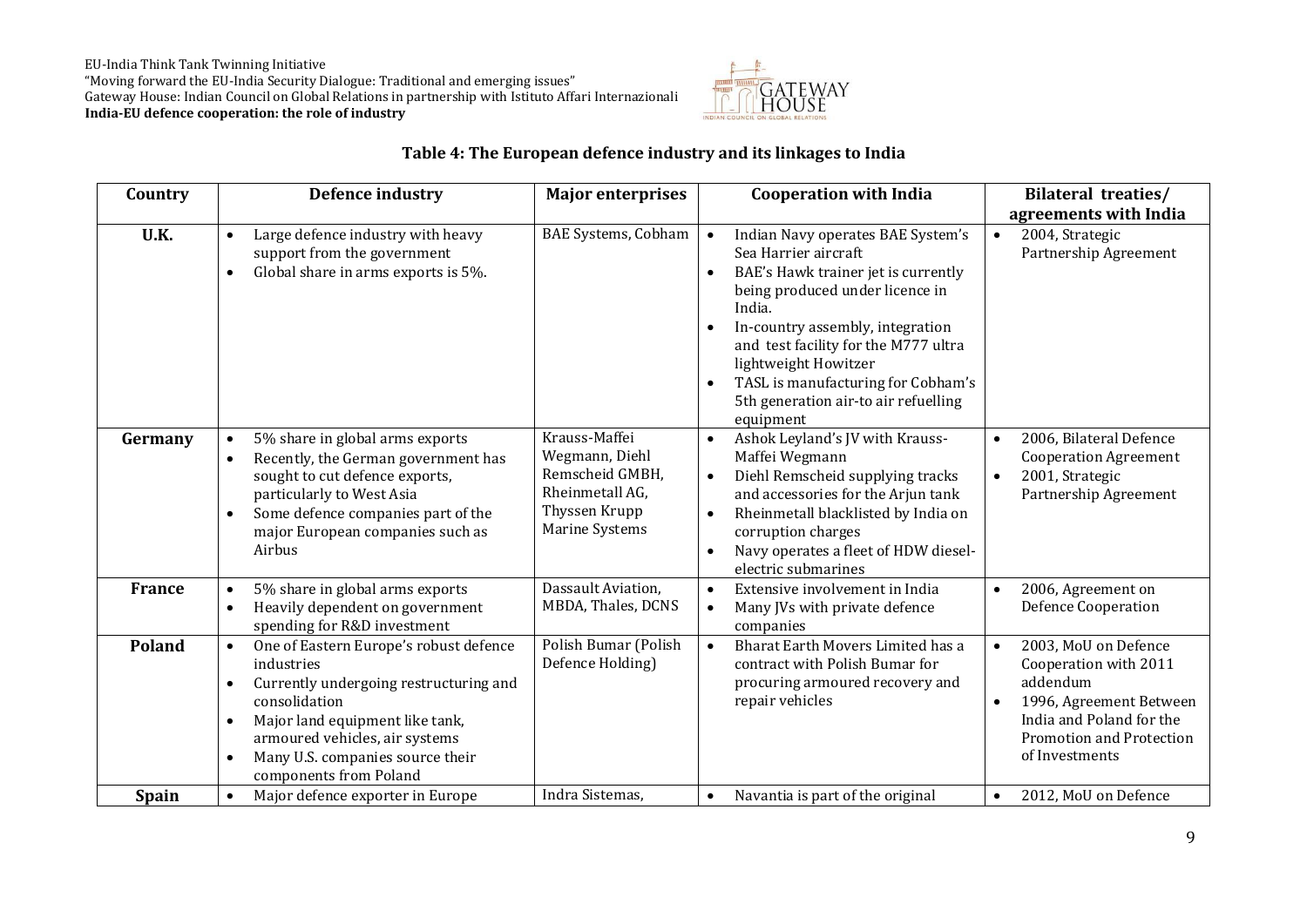#### EU-India Think Tank Twinning Initiative

"Moving forward the EU-India Security Dialogue: Traditional and emerging issues" Gateway House: Indian Council on Global Relations in partnership with Istituto Affari Internazionali **India-EU defence cooperation: the role of industry**



|                   | Government has encouraged domestic<br>$\bullet$<br>defence companies to partner with<br>foreign companies<br>Companies including Airbus and General<br>Dynamics have manufacturing facilities<br>The country has a 100% offsets policy | Navantia, Instalaza SA                                                                                      | contract awarded to the DCNS for<br>the Scorpène submarines                                                                                                                                                                                                                                                                    | Cooperation<br>1972, Agreement on Trade<br>$\bullet$<br>and Economic Cooperation |
|-------------------|----------------------------------------------------------------------------------------------------------------------------------------------------------------------------------------------------------------------------------------|-------------------------------------------------------------------------------------------------------------|--------------------------------------------------------------------------------------------------------------------------------------------------------------------------------------------------------------------------------------------------------------------------------------------------------------------------------|----------------------------------------------------------------------------------|
| Czech<br>Republic | Defence industry underwent<br>$\bullet$<br>privatisation in early 1990s<br>Known for producing heavy equipment,<br>radar technologies and jet trainer<br>aircraft                                                                      | TATRA trucks,<br>OMNIPOL a. s.,<br>Gearspect Group a.s.                                                     | Tatra trucks in partnership with<br><b>Bharat Earth Movers Ltd. Has</b><br>delivered 100 all-wheel drive<br>vehicles<br>Omnipol is in collaboration with OFB,<br>Heavy Vehicle Factory, Avadi and<br>Heavy Engineering Corporation,<br>Ranchi                                                                                  | 2003, Agreement on<br>$\bullet$<br><b>Defence Cooperation</b>                    |
| <b>Bulgaria</b>   | Large indigenous defence industry<br>Ranked as a "medium" small arms<br>exporter                                                                                                                                                       | Arsenel AD, Kintex,<br>TEREM, VMZ Sopot,<br>Samel 90, Apolo<br>GMBH,<br><b>THOR Global Defense</b><br>Group | Arsenal AD supplied 67,500 AK-47<br>assault rifles to India's paramilitary<br>forces, from 2010 to 2012, 9 of which<br>proved defective in tests<br>The arms dropped over Purulia,<br>West Bengal in 1995 were also<br>allegedly procured from KAS<br>Engineering Consortium, a state-<br>owned Bulgarian agency <sup>14</sup> | 1993, MoU on Defence<br>Cooperation                                              |

 *Source: Gateway House research based on data obtained from the websites of Government of India's Ministry of External Affairs and Stockholm International Peace Research Institute*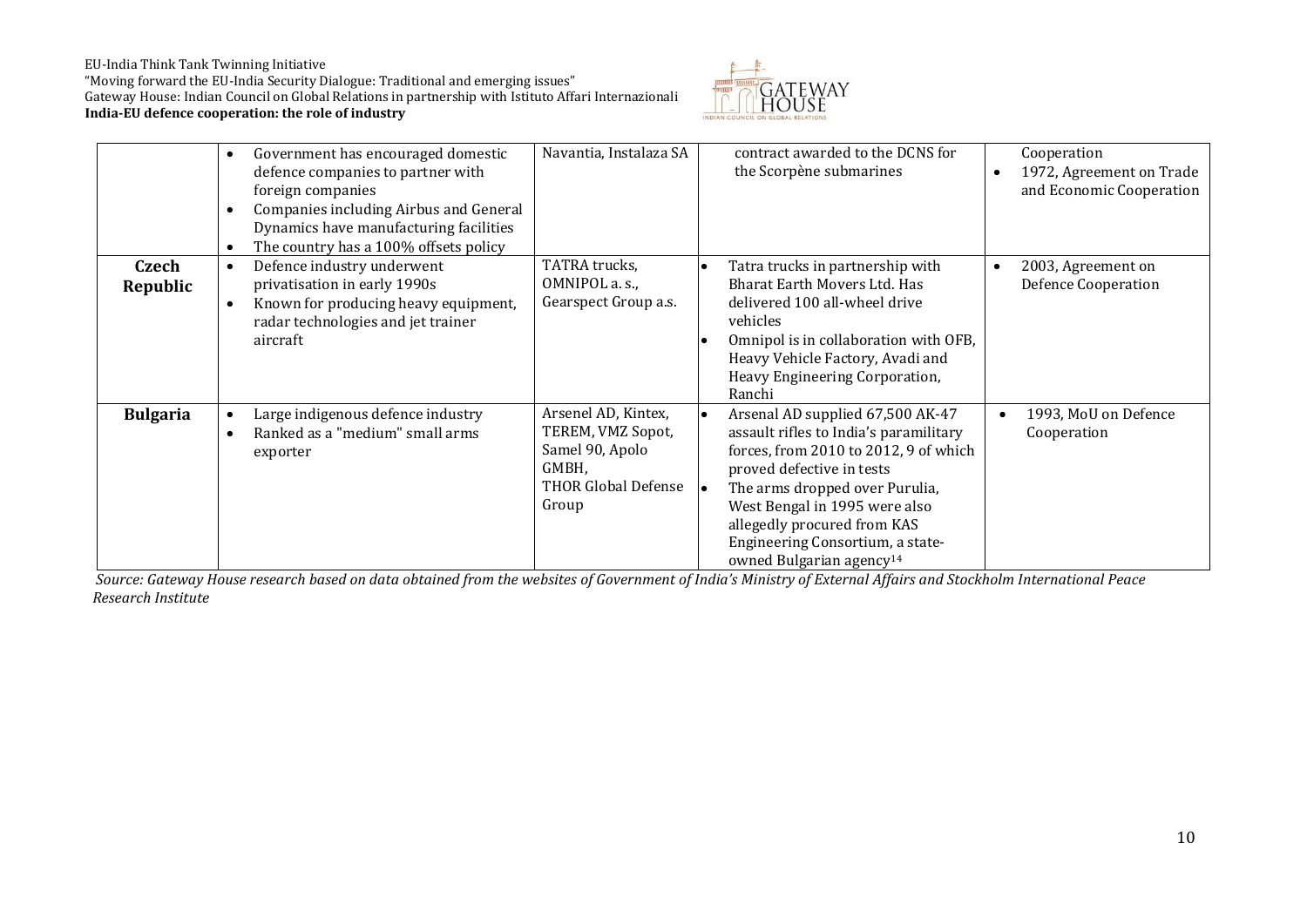

#### **4. India's military modernisation**

At present, India is in the midst of a massive modernisation of its armed forces, given its persistent border disputes with Pakistan and China, and the Chinese Navy's growing profile in the Indian Ocean region. Estimates of India's military expenditure over the next decade, range from approximately \$130 billion<sup>15</sup> ( $\epsilon$ 116.404 billion) to approximately \$223 billion (Rs. 15 lakh crores/ € 199,669 billion). <sup>16</sup> Most of these defence requirements (60%) have been met through the imported equipment.<sup>17</sup> This has made India the world's largest arms importer during the preceding five years, accounting for 14% of global arms imports.<sup>18</sup> More European equipment is proposed to be inducted (see Table 5) into the Indian military as part of this modernisation.

#### **Table 5: Proposed European equipment in the Indian military**

| <b>Service</b>   | Country  | <b>Vendor</b>        | Equipment                   |
|------------------|----------|----------------------|-----------------------------|
| Indian Air Force | France   | Dassault             | 36 Rafale fighter planes    |
| Indian Air Force | France   | Airbus               | C-295 twin turboprop planes |
| Indian Navy      | UK       | James Fisher Defence | Submarine rescue systems    |
| Mixed users      | Slovenia | Pipistrel Aircraft   | 194 microlight aircrafts    |

 *Source: Gateway House Research, based on information from the website of Government of India's Ministry of Defence and the websites of defence companies*

These imports have bridged the gaps in India's military capabilities from time to time, but this dependence on arms imports has also made the country susceptible to sanctions and technology denial regimes, which India witnessed after its 1974 and 1998 nuclear tests. Therefore, going forward, India is hoping to shed the tag of being the world's largest arms importer by achieving 70% defence indigenisation by the end of this decade.<sup>19</sup> A majority of the weapons procurement proposals cleared by the government in the last two years have been reserved for domestic production (see Table 6).

**Table 6: Weapons acquisitions cleared by India since 2014**

| Equipment                                         | <b>Vendor</b>                                            | <b>Approximate cost</b><br>(RBI rate- as on 30 August 2016)          |
|---------------------------------------------------|----------------------------------------------------------|----------------------------------------------------------------------|
| Seven P17A stealth frigates                       | Mazagon Dock; Garden Reach<br>Shipbuilders and Engineers | € 1: INR 75.1823)<br>Rs. 50,000 crores<br>(€ 6,650.502 million)      |
| Six P75I submarines                               | N.A.                                                     | Rs. 60,000 crores<br>(€ 7,980.602 million)                           |
| 15 Chinook CH-47 heavy-lift transport helicopters | <b>Boeing</b>                                            | Rs. 7000 crores<br>(€ 931.07 million)                                |
| 22 AH-64E Apache attack helicopters               | Boeing                                                   | Rs. 8000 crores<br>$(\text{\ensuremath{\in}}\,1{,}064.08$ million)   |
| Seahawk Multi-role S70-B helicopters              | <b>United Technologies</b>                               | Rs. 1,800 crores<br>$(\text{\textsterling} 239.418 \text{ million})$ |
| <b>Four Landing Platform Docks</b>                | Hindustan Shipyard Limited and a<br>private shipyard*    | Rs. 25,000 crores<br>$(€ 3,325.251$ million)                         |
| Avro aircraft replacement programme               | Tata-Airbus*                                             | Rs 23.000 crores                                                     |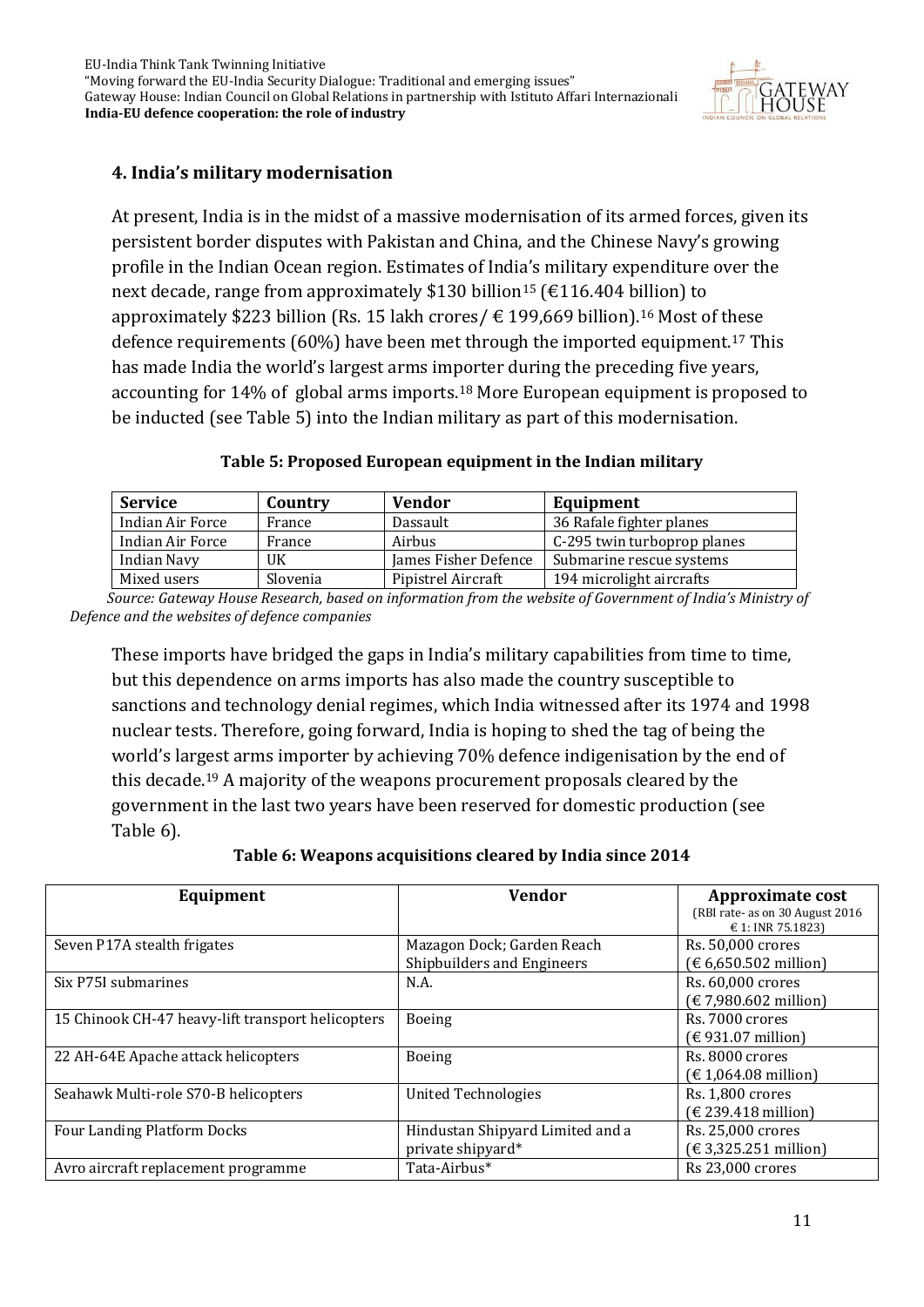

|                                                                                                         |                                      | $(€ 3,059.231$ million) |  |  |  |
|---------------------------------------------------------------------------------------------------------|--------------------------------------|-------------------------|--|--|--|
| Light utility helicopters                                                                               | Rostec-Hindustan Aeronautics Limited | $\mid$ Rs. 6.000 crores |  |  |  |
|                                                                                                         |                                      | $f \in 798.06$ million  |  |  |  |
| Course Catoura: House research, house information from the urbeits of Courrences of Judiale Ministry of |                                      |                         |  |  |  |

*Source: Gateway House research, based on information from the website of Government of India's Ministry of Defence and news reports*

*\* contract pending*

For this, India has launched the 'Make in India' policy initiative, at the heart of which is the intent to create a domestic defence industrial base. Under this, the government has sought to tap the potential of private companies for defence production—the sector that is so far primarily dominated by state-owned enterprises.

Specifically for the defence sector, India has taken the following steps in the last two years:

- Reviewing the country's direct foreign investment (FDI) policy and raising the cap for foreign investment to 49% from 26%, <sup>20</sup> and to beyond 49% through the government approval route in cases resulting in access to modern technology; 21
- Allowing foreign investment in the manufacturing of small arms and ammunitions; $^{22}$
- Updating the 'Defence Products List' by de-licensing non-lethal and dual-use items;<sup>23</sup>
- Giving additional industrial licenses for defence production to a growing number of private companies, taking the total number to more than  $150$  companies<sup>24</sup> from  $127$ in 2010.<sup>25</sup>

In March 2016, India announced a new DPP, the policy under which military equipment is acquired. This policy aims to prioritise buying locally-developed military hardware for the three defence services through the introduction of a new category called Indigenously Designed, Developed and Manufactured. <sup>26</sup> Those Indian defence companies that can locally design and develop the required equipment will be preferred by the government of India's Ministry of Defence when it purchases new weapons for the military.

Even as it aims to increase the quantum of local defence production, India has also acknowledged that for the foreseeable future, high-technology arms import will continue to meet the current operational requirements of its military, as is evident in the proposed purchase of Rafale aircraft from France for the Indian Air Force. For imports, there is now an increasing preference within the Indian government to establish government to government (G2G) deals, rather than commercial deals, because of concerns over cost and corruption. Accordingly, the Rafale deal was moved from a commercial deal to the G2G sphere, where the Indian government has been negotiating with the French government, rather than with Dassault Aviation, for buying the planes. Similarly, in 2016, India scrapped a commercial tender for buying six aerial tankers from France's Airbus and is considering a G2G deal for the same.27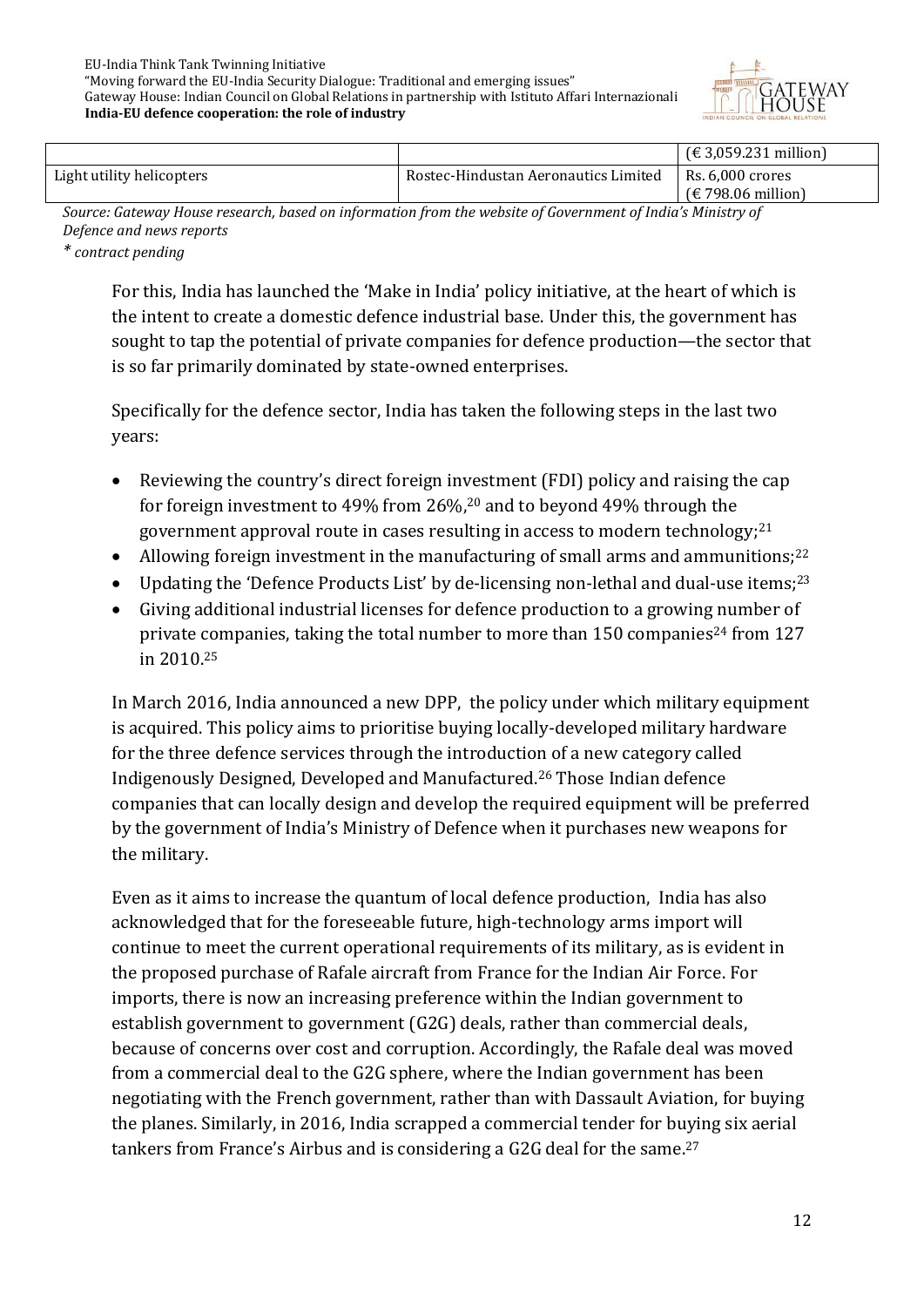

India has also initiated defence R&D and technology cooperation in the last 10 years with its top three arms supplier countries: the U.S. (Pathfinder projects, JWGs on aircraft carrier, and jet engine technologies), <sup>28</sup> Russia (BrahMos missile system, Fifth Generation Fighter Aircraft and the Multi-role Transport Aircraft), and Israel (Barak-8 missile system).

#### **5: Opportunities in India's defence market**

In view of the shrinking defence budgets in most European countries—notwithstanding the pledge by European NATO members to spend 2% of their GDP on defence by the end of the decade<sup>29</sup> —India, with its rising military expenditure, offers many opportunities for European companies. Earlier, a major area of contention for foreign companies, including European entities, about doing business in India was European ownership control over Indian joint ventures and the transfer of technology (ToT). With the relaxation of FDI norms in the defence sector, it is now possible for any foreign company willing to engage in ToT, to start a venture in India.<sup>30</sup> The new norms also allow them to tie up with Indian companies to cater to the domestic market and establish hubs for their global supply chains. Already, major Indian private sector companies such as the Tata Group and Mahindra Defence, through partnerships with foreign companies, have entered the global supply chain in the aerospace sector.<sup>31</sup> <sup>32</sup>

European defence companies can substantially contribute to 'Make in India' in land, air, naval, and electronic systems. India's major proposed acquisitions for the military are:

- Land systems: Infantry combat vehicles, specialised vehicles such as mine-protected vehicles, armoured vehicles and all-terrain combat vehicles, anti-tank and surface to air missiles, assault rifles;
- Air systems: Medium combat aircraft, land reconnaissance and maritime surveillance aircraft, unmanned aerial systems—surveillance and armed, medium and heavy-lift helicopters, light utility helicopters, VVIP transport helicopters, aerial tankers, amphibious aircraft;
- Naval systems: Aircraft carrier and associated systems, diesel-electric submarines with air-independent propulsion technology, Landing Platform Docks, guided missile frigates, interceptor boats.

There are also multiple opportunities in the sub-systems that form parts of the larger equipment. Other potential opportunities for European companies, especially through R&D and co-development, are in the defence electronics spanning systems, sub-systems, and systems of systems. At present, all three wings of the Indian military are in the process of integrating network-centric warfare capabilities, with the Indian Navy being the most advanced. By harnessing India's information technology sector as a hub, European companies can contribute to India's efforts to gain self-reliance in defence electronics.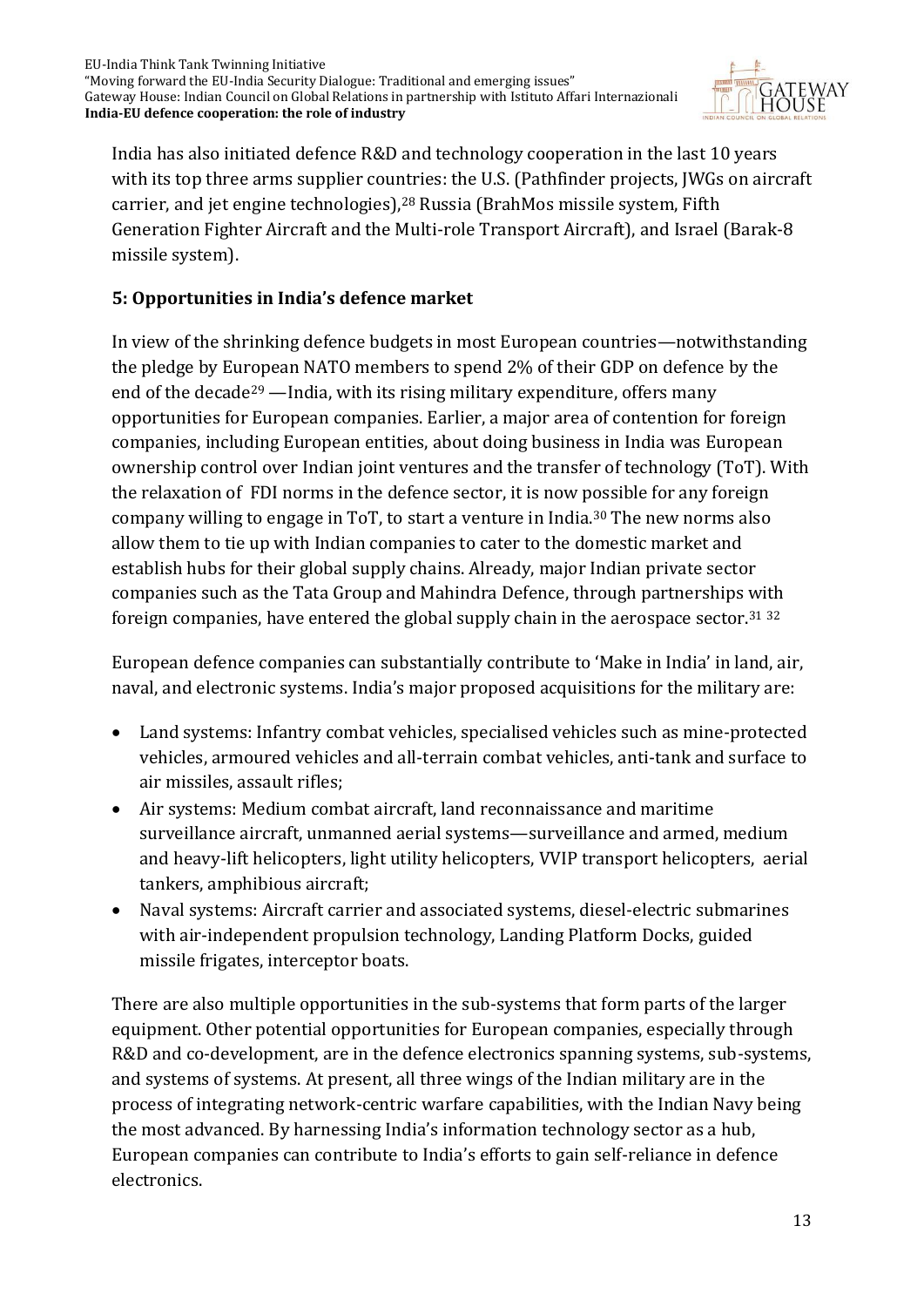

Moreover, India has already made an effort to spell out the specific technologies required for its military. The Ministry of Defence, through the 'Technology Perspective and Capability Roadmap' (TPCR), 2013, based on the Indian military's 'Long Term Integrated Perspective Plan 2012-27', has identified some high technologies related to sensors, propulsion, electronic communication, nano-materials, and other components (see Table 7), where foreign defence companies can significantly contribute.<sup>33</sup> Separately, India's defence research agency, the Defence Research and Development Organisation (DRDO), regularly maintains a list for acquiring critical technologies such as those related to lasers and hypersonic flights.<sup>34</sup>

| Category           | <b>Technologies</b>                                                                               |  |  |  |
|--------------------|---------------------------------------------------------------------------------------------------|--|--|--|
| Communication/     | Information integration and analysis systems; battlefield information systems<br>$\bullet$        |  |  |  |
| electronic systems | C3I systems<br>$\bullet$                                                                          |  |  |  |
|                    | Mobile satellite terminals with systems and applications supporting Software Defined<br>$\bullet$ |  |  |  |
|                    | Radios, including man-pack versions                                                               |  |  |  |
|                    | Electrically controlled antennae<br>$\bullet$                                                     |  |  |  |
|                    | Pulse Power network technologies<br>$\bullet$                                                     |  |  |  |
|                    | Terahertz technologies                                                                            |  |  |  |
| Space-based        | Satellites producing sub-metric resolution images<br>$\bullet$                                    |  |  |  |
| equipment          | Space-based radars and electronic warfare systems<br>$\bullet$                                    |  |  |  |
| Aerospace-related  | Long-range UAVs<br>$\bullet$                                                                      |  |  |  |
| systems            | Precision Air-Ground Weapons<br>$\bullet$                                                         |  |  |  |
|                    | <b>Shared and Conformal Apertures</b><br>$\bullet$                                                |  |  |  |
|                    | High performance turbo fan engines<br>$\bullet$                                                   |  |  |  |
|                    | Full Authority Digital Engine Control systems                                                     |  |  |  |
|                    | Super Cavitations technology,<br>$\bullet$                                                        |  |  |  |
|                    | Super Cruise technology<br>$\bullet$                                                              |  |  |  |
|                    | Technologies for hypersonic flights (propulsion, aerodynamics, and structures)<br>$\bullet$       |  |  |  |
| <b>Missiles</b>    | BVR fire-and-forget air-to-air missiles<br>$\bullet$                                              |  |  |  |
|                    | Surface-to-air missiles with electronic warfare capabilities<br>$\bullet$                         |  |  |  |
|                    | Anti-radiation missiles (air- and ground-launched varieties)<br>$\bullet$                         |  |  |  |
|                    | Stealth technology<br>$\bullet$                                                                   |  |  |  |
|                    | Air-borne sensors and sensor fusion<br>$\bullet$                                                  |  |  |  |
| Armament           | Electro-Magnetic Pulse weapons<br>$\bullet$                                                       |  |  |  |
|                    | Ammunition equipped with navigation and guidance systems<br>$\bullet$                             |  |  |  |
|                    | Electromagnetic Rail Gun technology<br>$\bullet$                                                  |  |  |  |
|                    | High-explosive squash head ammunition<br>$\bullet$                                                |  |  |  |
|                    | Muzzle Reference System<br>$\bullet$                                                              |  |  |  |
|                    | Composite sabot manufacturing technology                                                          |  |  |  |
|                    | Precision guided munitions<br>$\bullet$                                                           |  |  |  |
|                    | <b>Advanced Recoil System</b><br>$\bullet$                                                        |  |  |  |
|                    | Gun barrel technologies<br>$\bullet$                                                              |  |  |  |
| Nano-technology    | Nano-technology based sensors and displays<br>$\bullet$                                           |  |  |  |
| <b>Others</b>      | Artificial intelligence and robotics<br>$\bullet$                                                 |  |  |  |
|                    | Diesel-electric propulsion of ships and integrated electric propulsion generator<br>$\bullet$     |  |  |  |
|                    | Fibre Lasers technology<br>$\bullet$                                                              |  |  |  |
|                    | Sensor technologies                                                                               |  |  |  |
|                    | CBRN protection suite, collective protection equipment, decontamination systems and<br>$\bullet$  |  |  |  |
|                    | equipment                                                                                         |  |  |  |
|                    | Miniature SAR & ISAR technologies                                                                 |  |  |  |

#### **Table 7: Technological priorities identified by India**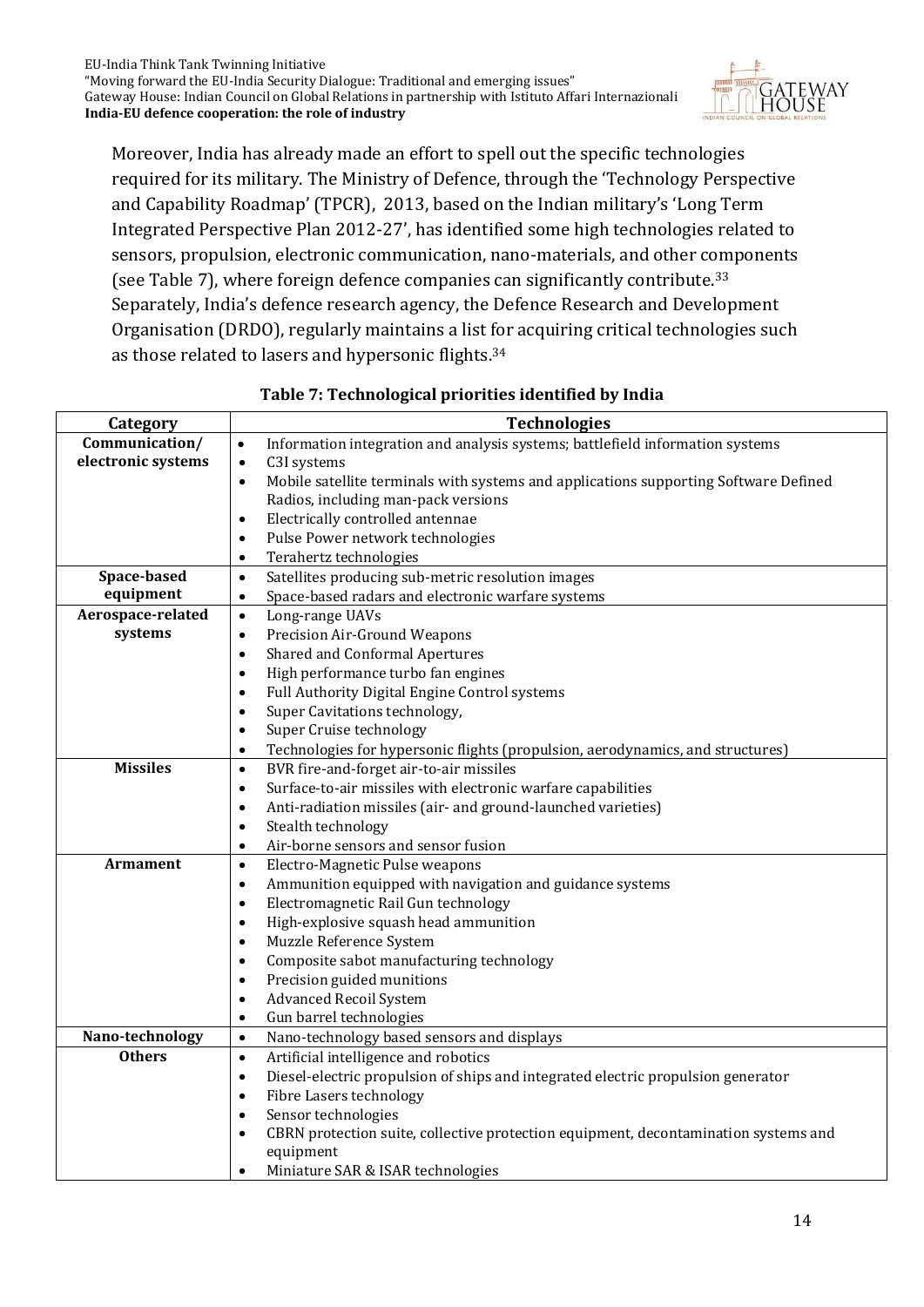

| High efficiency flexible Solar Cells technology                                                                                                                       |
|-----------------------------------------------------------------------------------------------------------------------------------------------------------------------|
| <b>Molecularly Imprinted Polymers</b>                                                                                                                                 |
| Low Observable technologies                                                                                                                                           |
| Technologies for generating High Power Lasers                                                                                                                         |
| Surface-Coated Double Base Propellant                                                                                                                                 |
| Titanium casting, forging, fabrication, and machining                                                                                                                 |
| Under water systems including communication, sonar, stealth etc.                                                                                                      |
| $C_1, \ldots, C_n$ , $C_2, \ldots, C_n$ , $C_3, \ldots, C_n$ , $C_4, \ldots, C_n$ , $C_5, \ldots, C_n$ , $C_6, \ldots, C_n$ , $C_7, \ldots, C_n$ , $C_7, \ldots, C_n$ |

*Source: Gateway House research, based on data obtained from the websites of Government of India's Ministry of Defence and the Defence Research and Development Organisation* 

In addition to upgrading its military capabilities, India is also on its way to substantially upgrading the capabilities of its paramilitaries and police forces. This capability augmentation is especially important for India because even as it battles external security threats, a plethora of internal security challenges—insurgency in Jammu and Kashmir and the North East, left-wing extremism in central India, and porous borders—aggravate India's security situation. The need to augment the capabilities of the police forces became more urgent after the 2008 attacks in Mumbai exposed multiple vulnerabilities in India's security preparedness.

Under the Modernisation of State Police Forces Scheme, India is investing Rs. 12,379 crores (€1,646.531 million) (2012-2017) including Rs.432.90 crores (€57.58 million) for Mega City Policing.<sup>35</sup> Capability addition for the police forces under this includes acquisition of armoured vehicles, weapons, and training equipment. In addition, some of the ongoing technology-based projects for potential deployment in the police force include ground-penetrating radar (for landmine and tunnel detection), explosive detectors, unmanned aerial vehicles, remotely operated robotic all-terrain vehicle, and thermal imaging.<sup>36</sup> There is an increased emphasis on installing closed-circuit television cameras for surveillance and controlling access to a location or area.. Additionally, Indian paramilitaries such as the Border Security Force and the Sashastra Seema Bal are on a continuous lookout for technology-based solutions to plug gaps in border protection.

Many European companies have already sensed an opportunity with 'Make in India' and have offered joint ventures and co-development projects (see Table 8).

#### **Table 8: Proposals from European defence companies since May 2014 under the 'Make in India' initiative**

| Type of proposal | Indian company    | European company | Nature of proposals               |
|------------------|-------------------|------------------|-----------------------------------|
| Co-development   | Larsen & Toubro   | Nexter Systems   | A consortium agreement to         |
| and technology   | Limited (L&T) and | (France)         | collaborate for the Mounted Gun   |
|                  | Ashok Leyland     |                  | System artillery programme of the |
|                  | Defence Systems   |                  | Indian Army.                      |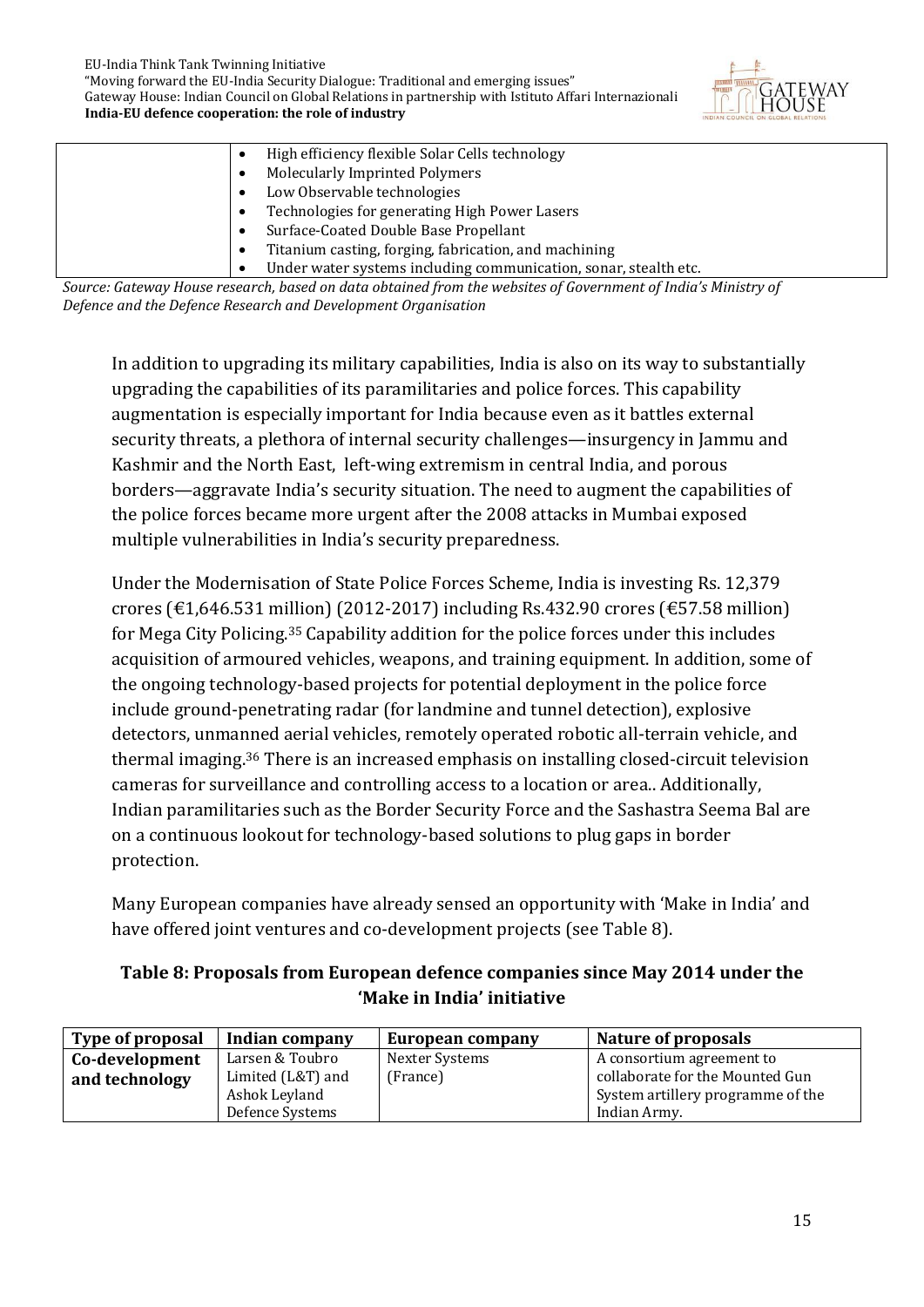"Moving forward the EU-India Security Dialogue: Traditional and emerging issues" Gateway House: Indian Council on Global Relations in partnership with Istituto Affari Internazionali **India-EU defence cooperation: the role of industry**



|                             | <b>TASL</b><br>Hindustan<br>Aeronautics Ltd.<br>(HAL) | Terma A/S<br>(Denmark)<br>Safran Helicopter engines<br>(France) | To jointly run the CMS Development<br>Centre in New Delhi to work closely<br>with the Indian Navy and support the<br>modernisation process of Indian Navy,<br>empanelment for the ongoing and<br>future requirements of naval combat<br>management system.<br>Joint venture to establish a support<br>centre in India for national and<br>international rotorcraft customers. |
|-----------------------------|-------------------------------------------------------|-----------------------------------------------------------------|-------------------------------------------------------------------------------------------------------------------------------------------------------------------------------------------------------------------------------------------------------------------------------------------------------------------------------------------------------------------------------|
| <b>Systems</b>              | Mahindra Aerospace                                    | Premium AEROTEC (Airbus)<br>(Germany)                           | Large aero-components production<br>contract                                                                                                                                                                                                                                                                                                                                  |
|                             | <b>TASL</b>                                           | Cobham (Wimborne, United<br>Kingdom)                            | TASL will manufacture for Cobham's<br>world-leading 5th generation air-to<br>air refuelling equipment                                                                                                                                                                                                                                                                         |
|                             | Reliance Defence and<br>Engineering Ltd.              | Thales<br>(France)                                              | Sonar for surface ships and<br>submarines, mine warfare and mine<br>counter-measure equipment                                                                                                                                                                                                                                                                                 |
|                             | Larsen & Toubro<br>Limited (L&T)                      | <b>Nexter Systems</b><br>(France)                               | Nexter submitted, on 15 February<br>2016, its final bid in an Indian tender<br>for a $\text{\textsterling}1$ billion (\$1.1 billion) contract<br>for 1,400 Caesar 155 mm towed<br>cannons, and a pitch for its Trajan 155<br>mm/52 calibre gun                                                                                                                                |
| Sub-systems                 | Mahindra Aerospace<br>and Defence                     | Airbus Helicopters<br>(United Kingdom)                          | Airframe parts for the helicopter,<br>AS565 MBe Panther                                                                                                                                                                                                                                                                                                                       |
|                             |                                                       | <b>BAE</b> Systems<br>(United Kingdom)                          | In-country assembly, integration, and<br>test facility for the M777 ultra<br>lightweight howitzer (ULH)                                                                                                                                                                                                                                                                       |
| Systems and sub-<br>systems | Kalyani Strategic<br>Systems Ltd. (KSSL)              | Saab (Sweden)                                                   | Joint venture for the production and<br>delivery of air defence systems                                                                                                                                                                                                                                                                                                       |

*Source: Gateway House research, based on information from the websites of defence companies*

However, most of these proposals are product-based, short-term partnerships. On the other hand, many Indian defence companies would also like to see a more long-term engagement from European companies in the form of commitment to set up defence R&D centres or transfer technology. This will enable the Indian companies to achieve economies of scale and secure contracts abroad.

Another pain point for Indian companies has been the Indian government's 'No-Cost, No-Commitment' clause—the government will not bear the cost of the equipment trials nor is it committed to buy the equipment after the trials—in the procurement of defence equipment.<sup>37</sup> Since the trial of any defence equipment is a costly affair, many private companies are reluctant to participate in the bidding.<sup>38</sup> The foreign companies forming the JVs with their Indian partners should consider a burden-sharing model for this.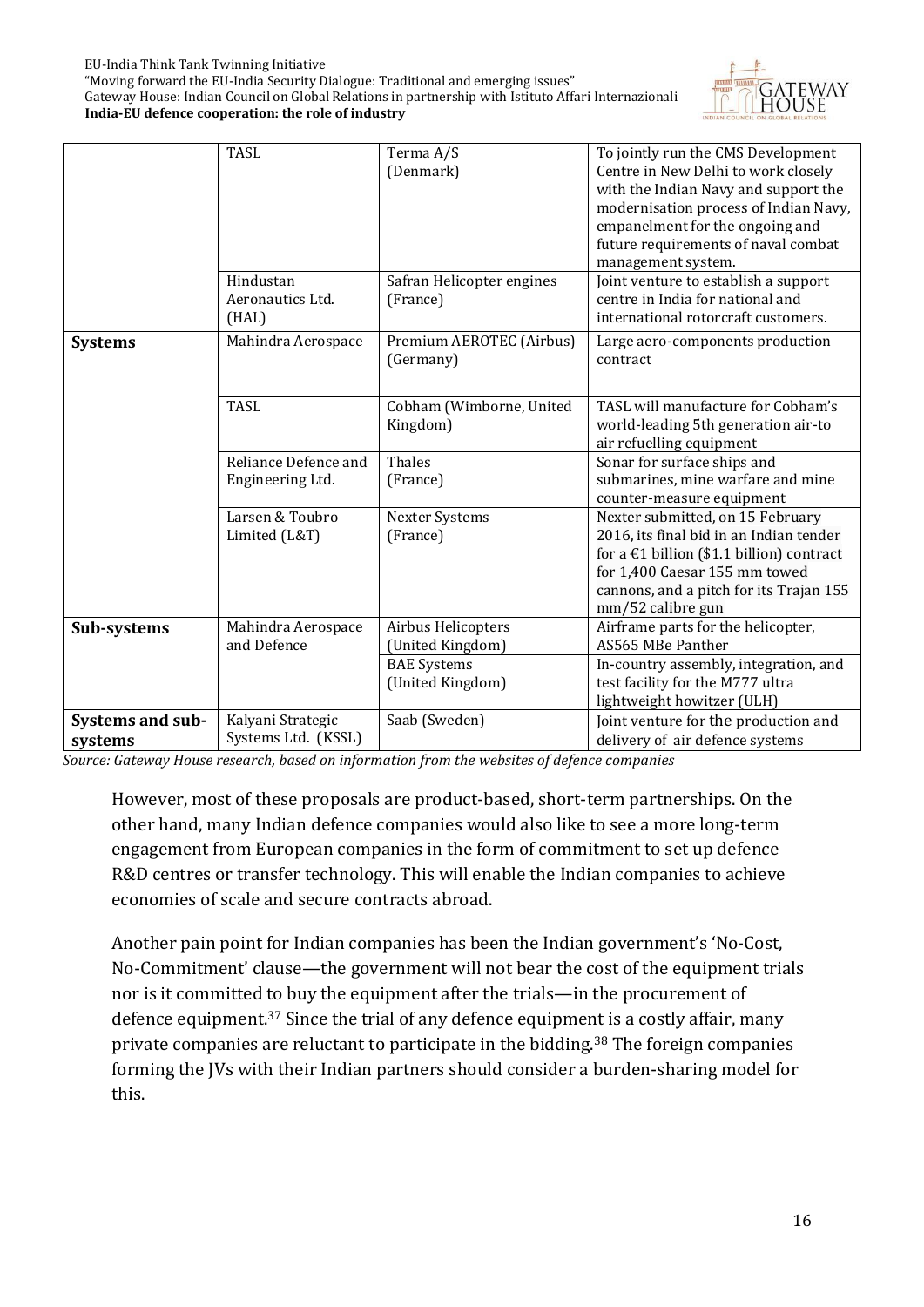

#### **6. Potential minefields and challenges**

As explained in the previous section, it is clear that multiple opportunities beckon European companies and they can play a niche role in meeting India's defence requirements. However, the potential minefields and challenges that can derail their prospects are:

- a. EU's dual use regime: The export control regime set up by the EU with regard to dual-use items presents a possible risk that could impinge on the defence cooperation between the two. The EU's dual-use control regime is extremely detailed, exhaustive, and restrictive.<sup>39</sup> Not only are there EU-level controls, but each member also has its own restrictions for brokering and transferring dualuse items.<sup>40</sup> The complexity also suggests a high risk potential of disruption in any future defence deal, especially in the supplies of hardware, given the large number of components that make up a weapons platform. For instance, under the October 2015 update of the EU "community regime," "fly-by-wire systems"<sup>41</sup> were added to the control list included under the Wassenaar Arrangement which India is not a part of. More importantly, the EU is inclined to expanding its dual-use control regime despite its economic problems and political frictions. 42 A survey conducted by the EU in 2015 suggested that respondents favoured the development of the "catch-all" control process.<sup>43</sup> Under this, not only defence but any machine that could be remotely useful in any military programme deemed dangerous to the EU can be held back.
- b. EU's arms embargoes: India has never been subject to an EU arms embargo. However, after India's 1998 nuclear tests, there were discussions within the EU about imposing EU-wide sanctions against India. The UK campaigned for these and for recalling all EU ambassadors from New Delhi, but was opposed by France, Germany, and Belgium.<sup>44</sup> As a result, there were no common EU sanctions, but some countries took national measures such as suspending development aid to India. Nearly all of the substantive sanctions were lifted three years later.<sup>45</sup> Indian policy makers are wary about a similar situation recurring, because despite the apparent compatibility in India's and EU's values in a stable international order, there are wide political differences between them on issues such as terrorism, human rights, and non-proliferation.
- c. Commercial rivalries among the European defence companies: Barring multinational European consortiums such as the Eurofighter Typhoon project, which lost out to Rafale in India's Medium Multi-Role Combat Aircraft competition, individual European companies generally compete with each other intensely for securing defence contracts abroad. This can sometimes lead to unethical business practices such as kickbacks, alleged corruption by rivals, and breaches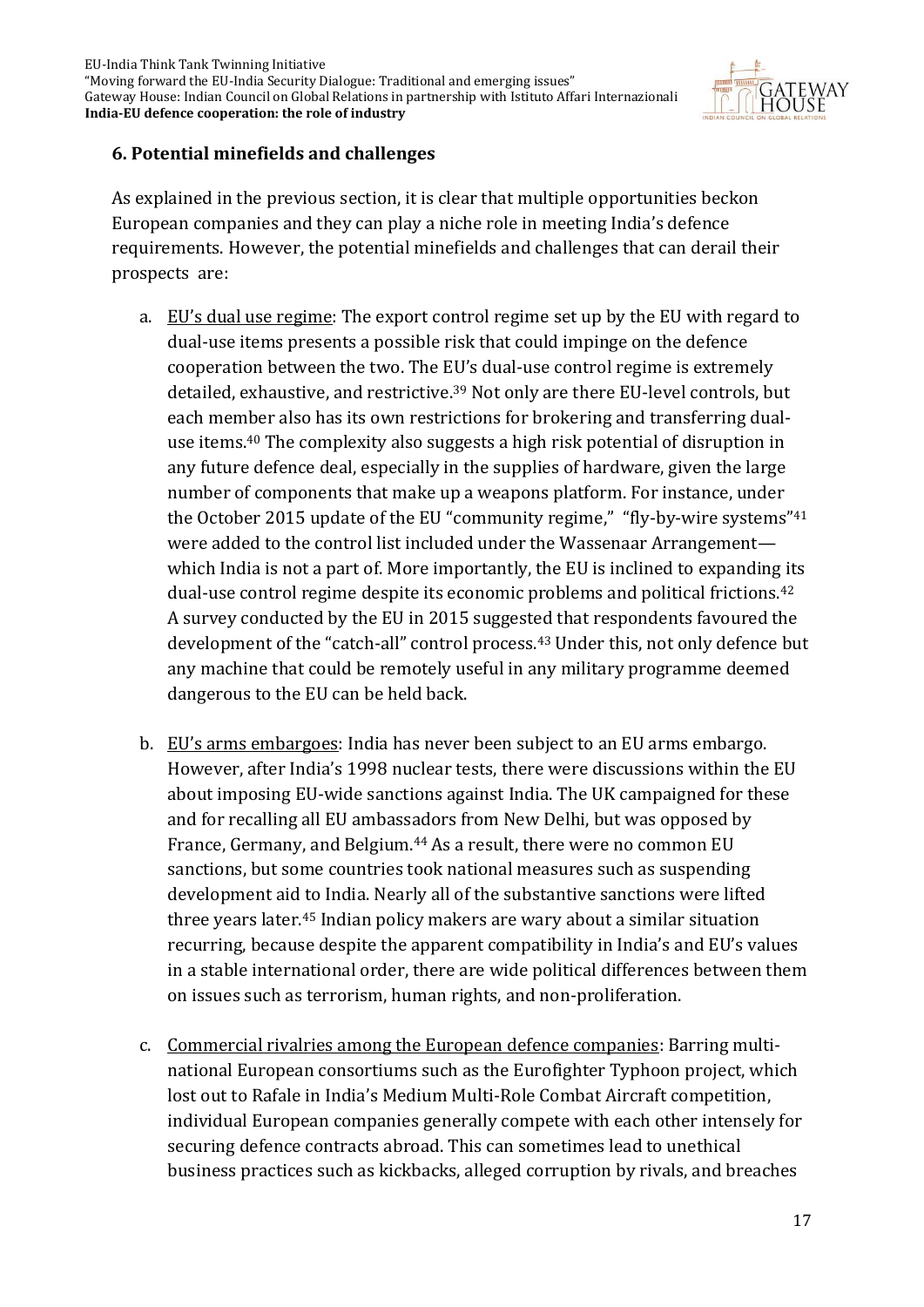

of sensitive data. This is intended to damage the credibility of the rival companies, as evident in the recent data breach of the French company DCNS, 46 which is involved in India's Scorpène-class submarine project. In India's case, in the past too, some of these allegations involved European companies such as Tatra Trucks, AgustaWestland (now Finmeccanica), and BVT Poland. The combined effect of all this has been the cancellation of defence contracts, blacklisting of these companies, and prolonged investigations into the culpability of Indian middlemen and senior military personnel. This, in turn, has affected India's military modernisation plans. More importantly, it has reduced the scope and flexibility of enlarging cooperation with European companies.

d. Impact of 'Brexit': In terms of the strategic relationship, it is too early to assess how the UK's proposed exit from the EU will impact India-EU defence cooperation. But two potentially distinct scenarios can be expected. In the first scenario, the departure of a leading European military power can further weaken the EU's attempts to strengthen its military role in the continent and carve out an identity for itself that is distinct from NATO. This can impel India to further concentrate on bilateral channels to advance its defence cooperation with European countries. In the second scenario, 'Brexit' may actually lead to better intra-EU defence cooperation as London had consistently blocked attempts at defence integration—it has resisted budget increases for the EDA and rejected proposals for the establishment of an EU headquarters for military operations, whereas other EU member states had pressed for integration (of defence forces to create a EU headquarters for military operations). <sup>47</sup> It is likely that a combination of factors—the situation at the EU's borders, falling national defence budgets, and that there could no longer be a British veto—will lead, over time, to deeper intra-Europe defence cooperation. This will make it easier for India to deal with the EU, even if it has less to offer. In any case, in terms of industrial cooperation, the UK is not a major contributor to European defence projects in India and its proposed departure from the EU should have no major impact.

#### **7. Policy recommendations for deepening India-EU defence cooperation**

As the European defence companies look for opportunities in India's military modernisation plans, a greater strategic convergence between New Delhi and Brussels will provide the necessary underpinning for a greater cooperation. At the last India-EU Summit held in Brussels in March 2016, both parties had agreed to enhance security cooperation, building on and strengthening the existing EU-India working groups on cyber, counter-terrorism, counter-piracy and non-proliferation, and disarmament.48To realise the true potential of the defence aspect of this strategic partnership and to strengthen the existing cooperation, the following measures are suggested in Table 9: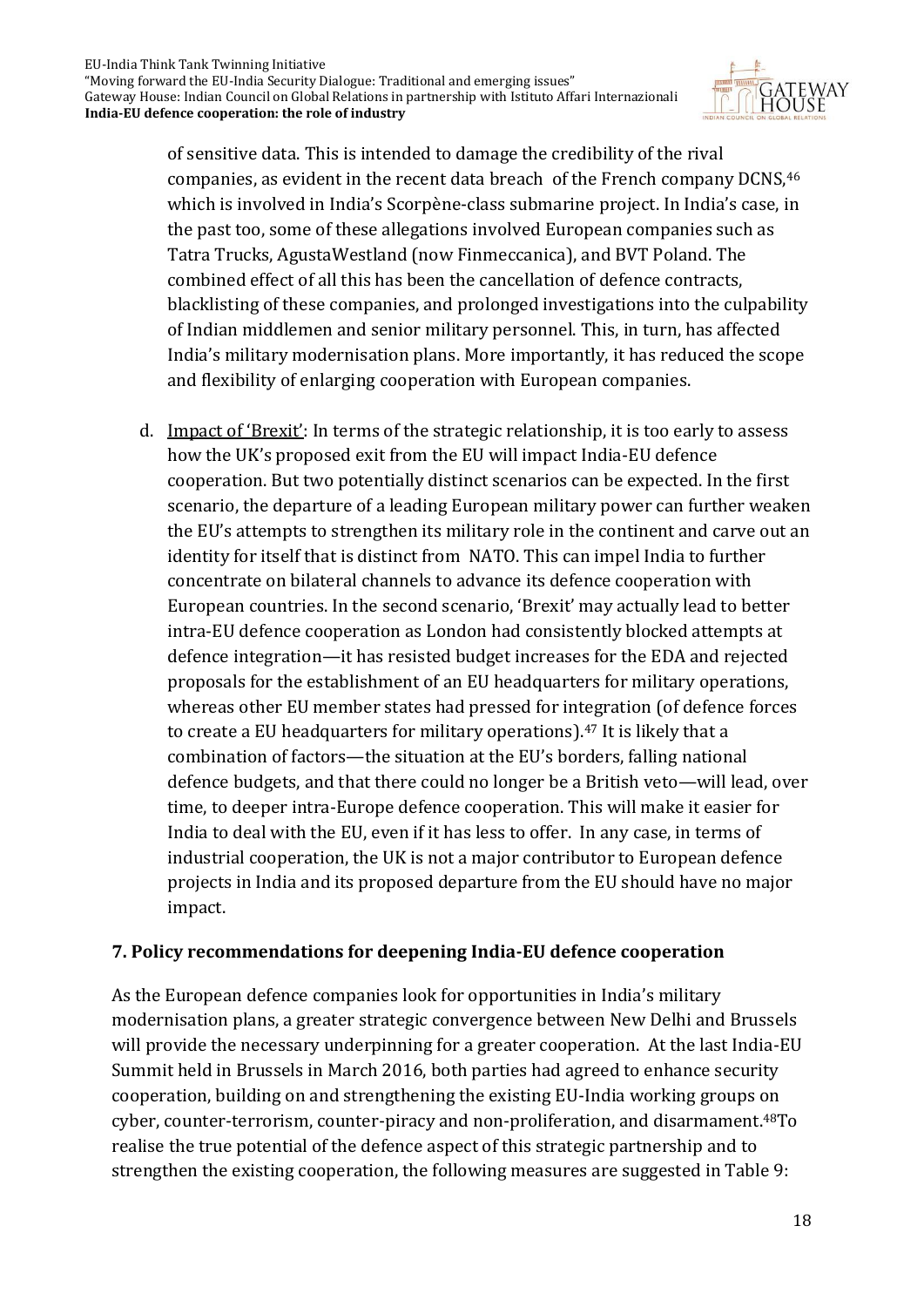

#### **Table 9: Policy recommendations for deepening India-EU defence cooperation**

| <b>Policy recommendation</b>                                      | <b>Guiding principles</b>                                                                                                                                                                                                                                                                                                                                                                                                                                                                                                                                                                                                                                                                                            |
|-------------------------------------------------------------------|----------------------------------------------------------------------------------------------------------------------------------------------------------------------------------------------------------------------------------------------------------------------------------------------------------------------------------------------------------------------------------------------------------------------------------------------------------------------------------------------------------------------------------------------------------------------------------------------------------------------------------------------------------------------------------------------------------------------|
| Strategic partnership                                             |                                                                                                                                                                                                                                                                                                                                                                                                                                                                                                                                                                                                                                                                                                                      |
| Treating India as a strategic<br>partner                          | The EU needs to build a strategic relationship with India, the way it has done with<br>Israel and on the lines of what Israel has built with India-based on trust and<br>technology-sharing. Cooperation between the EU and Israel has flourished despite<br>the latter's status as non-signatory to the NPT. Given India's clean non-<br>proliferation record, the EU should treat India in the same manner as Israel in<br>building the strategic partnership.                                                                                                                                                                                                                                                     |
| <b>Political interaction</b>                                      |                                                                                                                                                                                                                                                                                                                                                                                                                                                                                                                                                                                                                                                                                                                      |
| Annual summits                                                    | Despite an existing commitment to hold annual India-EU summits at the highest<br>level, no summit was held between 2012 and 2016. Regular summits will help<br>India and the EU to evolve a common understanding of foreign policy challenges<br>facing both, such as the impact of 'Brexit'.                                                                                                                                                                                                                                                                                                                                                                                                                        |
| Ministerial-level defence<br>dialogue                             | While high-level visits such as the annual summits give the necessary visibility to<br>the relationship, it is sustained engagement spread over multiple domains which<br>will take the relationship forward. In this context, we propose a bi-annual Defence<br>Dialogue between the Indian Ministry of Defence and the European Defence<br>Agency (EDA) to develop and shape the India-EU strategic partnership and turn<br>the existing bilateral defence ties between India and EU member-states into<br>enhanced ties between India and the EU. The dialogue will also help EU officials to<br>better appreciate India's sensitivities on issues such as Kashmir and iron out the<br>known procurement hurdles. |
| Interaction with the Central<br>and Eastern European<br>countries | The focus within in the EU is mostly always on the West European countries.<br>Therefore, this paper proposes that building on the involvement of Central and<br>Eastern European countries in the Indian markets, India and the EU need to focus<br>on engaging these countries in order to harness the opportunities for the 'Make in<br>India'.                                                                                                                                                                                                                                                                                                                                                                   |
| <b>Security dialogues</b>                                         |                                                                                                                                                                                                                                                                                                                                                                                                                                                                                                                                                                                                                                                                                                                      |
| Strategic Intelligence Dialogue                                   | A continued and increased interaction on intelligence and data-sharing between<br>Indian and the EU security agencies to take forward the counter-terrorism<br>cooperation. This engagement should preferably include sharing data on terrorist<br>financing and money laundering activities. This interaction should also be used to<br>reach a consensus on the U.N. Comprehensive Convention on International<br>Terrorism, which India has been pushing for a long time.                                                                                                                                                                                                                                         |
| <b>Counter-terrorism cooperation</b>                              |                                                                                                                                                                                                                                                                                                                                                                                                                                                                                                                                                                                                                                                                                                                      |
| Special forces interaction                                        | Interactions such as the anti-terrorism exercises between the Special Forces from<br>India and the EU will be a great catalyst for deepening the strategic engagement.<br>Both sides have faced terrorist attacks of similar type and therefore have many<br>lessons to share.                                                                                                                                                                                                                                                                                                                                                                                                                                       |
| <b>Homeland security collaboration</b>                            |                                                                                                                                                                                                                                                                                                                                                                                                                                                                                                                                                                                                                                                                                                                      |
| <b>Annual Homeland Security</b><br>Dialogue                       | Unless the EU appreciates India's internal security and border protection<br>challenges, it will be difficult for European companies to benefit from the<br>opportunities that India's homeland security market has to offer.                                                                                                                                                                                                                                                                                                                                                                                                                                                                                        |
| <b>Cooperation with other countries</b>                           |                                                                                                                                                                                                                                                                                                                                                                                                                                                                                                                                                                                                                                                                                                                      |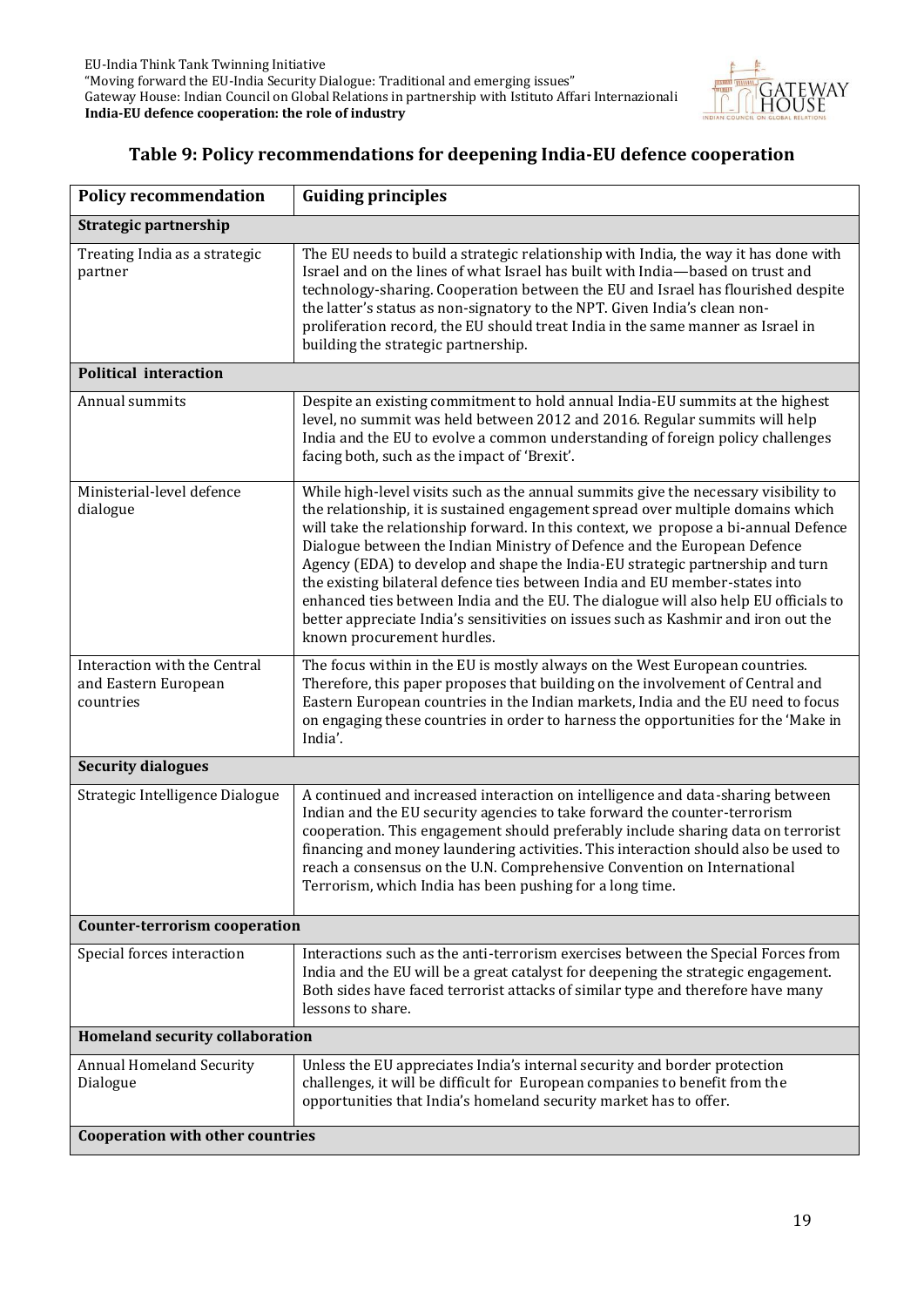"Moving forward the EU-India Security Dialogue: Traditional and emerging issues" Gateway House: Indian Council on Global Relations in partnership with Istituto Affari Internazionali **India-EU defence cooperation: the role of industry**



| The EU, U.S. and, India<br>business troika                               | Indian businesses are of the opinion that when it comes to doing business,<br>American companies are more dependable than European companies, but Europe<br>has an edge over the United States on many defence technologies. Hence, India can<br>propose a trilateral dialogue with the EU and the U.S., looking at India's strategic<br>national and defence interests as the priority.                                                                                                                                                                                                                                                                            |
|--------------------------------------------------------------------------|---------------------------------------------------------------------------------------------------------------------------------------------------------------------------------------------------------------------------------------------------------------------------------------------------------------------------------------------------------------------------------------------------------------------------------------------------------------------------------------------------------------------------------------------------------------------------------------------------------------------------------------------------------------------|
|                                                                          | Humanitarian Assistance and Disaster Relief (HADR) and Search and Rescue (SAR)                                                                                                                                                                                                                                                                                                                                                                                                                                                                                                                                                                                      |
| India-EU joint military<br>exercises                                     | India already holds many joint military exercises individually with European<br>countries. This can be taken to the next level to organise India-EU joint exercises<br>for HADR or SAR operations. This will help them to develop interoperability.                                                                                                                                                                                                                                                                                                                                                                                                                 |
| <b>Military engagement</b>                                               |                                                                                                                                                                                                                                                                                                                                                                                                                                                                                                                                                                                                                                                                     |
| Continued senior command-<br>level dialogue, exchanges, and<br>exercises | As a matter of policy, even though the Indian Ministry of Defence and the Indian<br>military does not deal with any blocs per se, the EU will need to find ways to<br>increase its engagement with the Indian military. This engagement can also cover<br>sharing notes on experiences from each other's participation in the UN<br>peacekeeping operations                                                                                                                                                                                                                                                                                                         |
| <b>Defence technology cooperation</b>                                    |                                                                                                                                                                                                                                                                                                                                                                                                                                                                                                                                                                                                                                                                     |
| Defence Technology Dialogue                                              | On India, the European countries need to shed their attitude of engaging in a<br>transactional relationship. The G2G discussions focused on defence technology will<br>bring more strategic content to the relationship and ensure unencumbered<br>transfer of technology. The proposed dialogue will also help to understand the<br>complexities and risks to India-EU defence relations from the latter's dual-use<br>technology control regime. It can also help to identify technologies where India<br>and the EU can collaborate, and to secure mutual assurances on non-addition of<br>technologies that may figure in defence deals to the EU control list. |
| <b>Business interaction and outreach</b>                                 |                                                                                                                                                                                                                                                                                                                                                                                                                                                                                                                                                                                                                                                                     |
| India-EU Defence Trade<br>meeting                                        | It is necessary that there is a government-backed meeting of the defence<br>companies from India and the EU to discuss possible collaborations, on the<br>sidelines of an important event such as the Defexpo, the exhibition of weapons<br>systems held biennially in India. This will help realistically evaluate the risks from<br>the EU's dual-use technology regime. The discussions at these meetings could also<br>include Intellectual Property Rights issues.                                                                                                                                                                                             |
| Setting up defence R&D hubs<br>and Centres of Excellence                 | The European companies working in India can demonstrate their long-term<br>commitment to India by establishing defence R&D centres and Centres of<br>Excellence in India's academic institutions.                                                                                                                                                                                                                                                                                                                                                                                                                                                                   |

#### **8. Conclusion**

The India-EU defence partnership in the last decade has not realised its true potential, and this has further been affected by corruption and other issues. However, both sides should look at putting the past behind and focus on addressing critical challenges. India and the EU need to work on their common interest areas, forge collaborations, and expand the existing cooperation for mutual benefit. India's new policies, especially in the defence sector, encourage domestic production—EU members and companies can use these to their own advantage. With political dialogues and JWG meetings, the two sides can work towards solutions that facilitate growth of the strategic partnership. The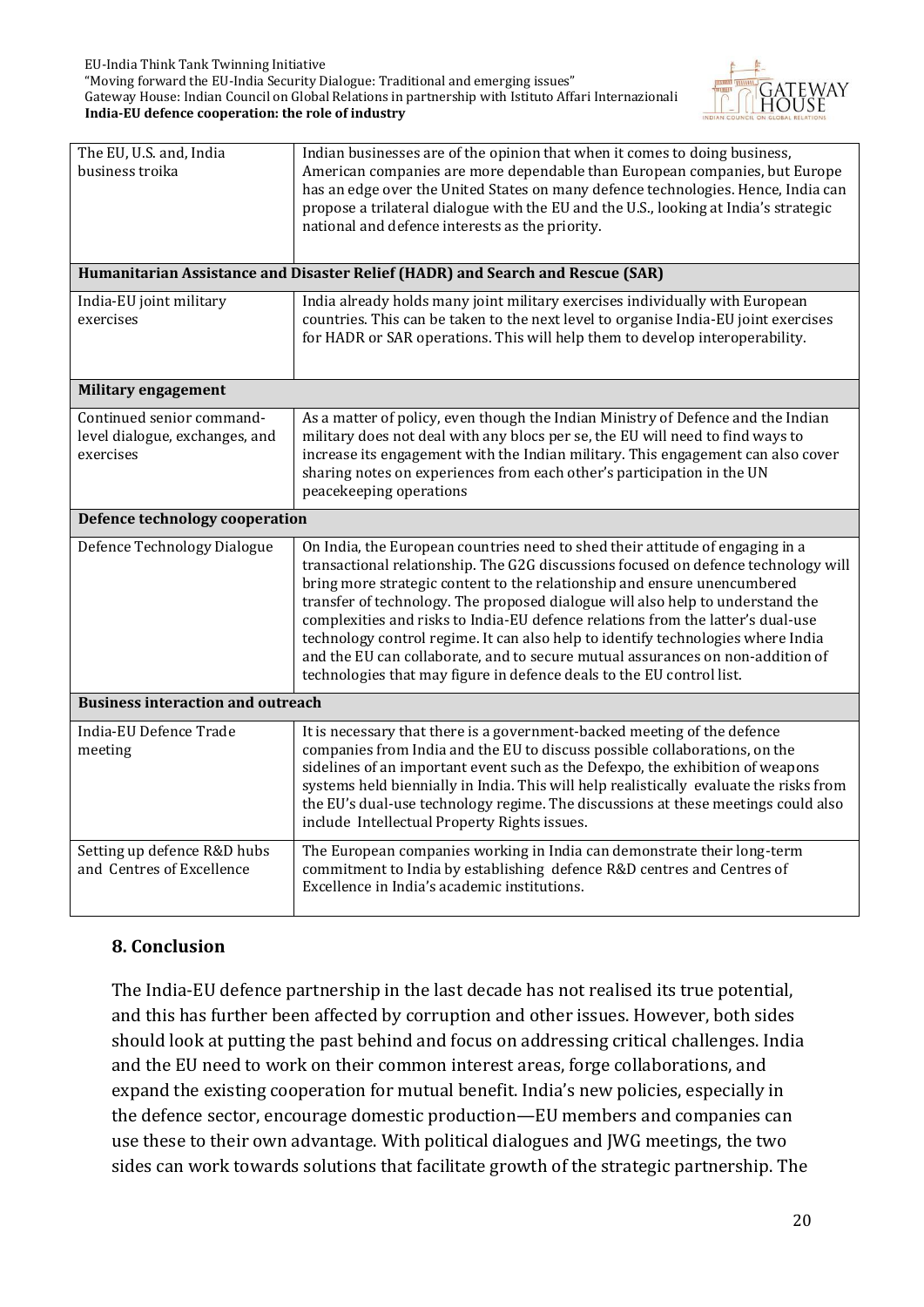

increasing threat of terrorism and internal insurgencies necessitates that India and the EU must look at the larger picture and appreciate that a strong partnership between these two powers is the need of the hour.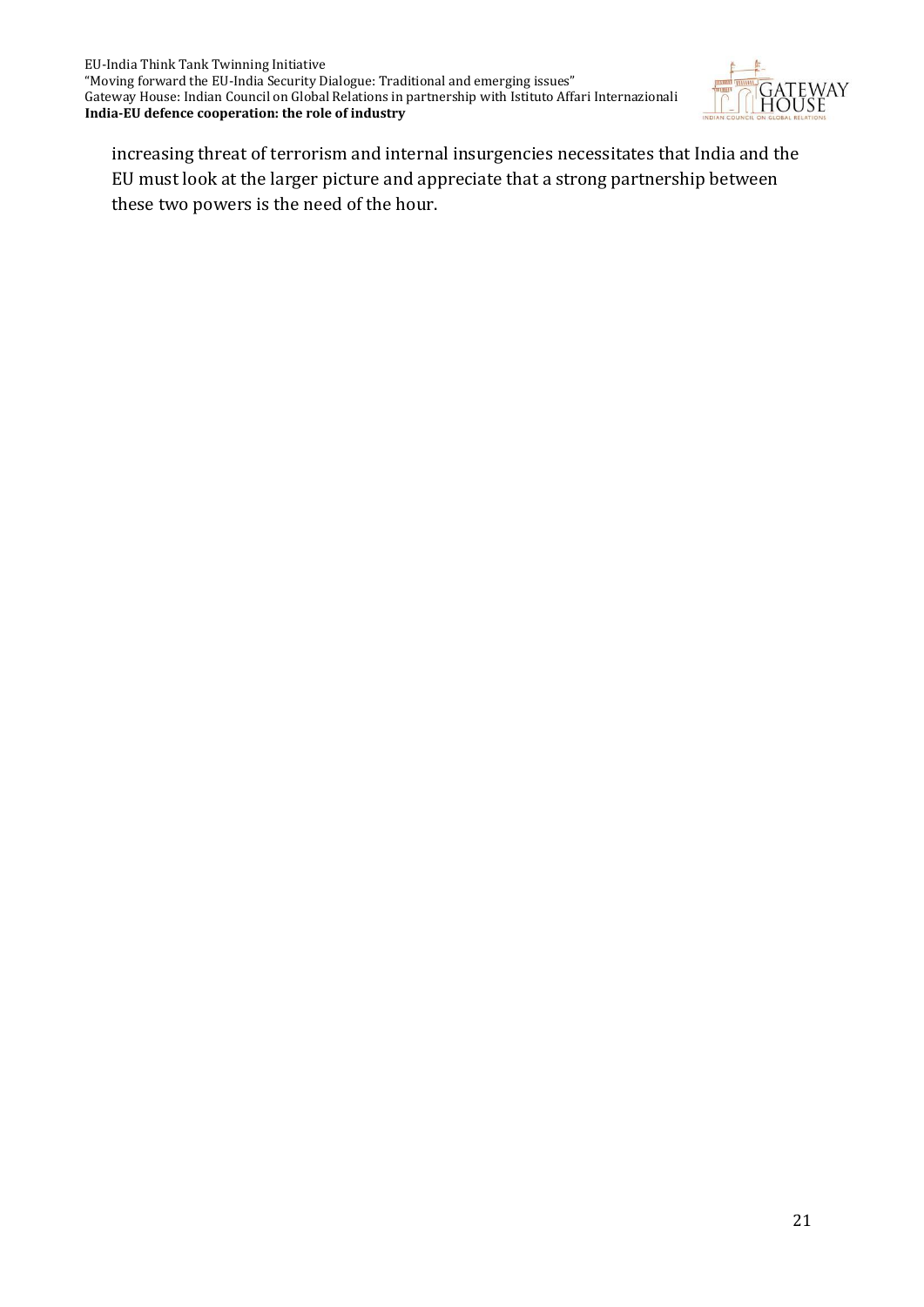

### **APPENDIX:**

#### **Table 1: India-EU timeline of summits/important developments**

| <b>Date</b>     | <b>Description</b>       | <b>Place</b> | <b>Indian participants</b>                      | <b>EU</b> participants                                            |
|-----------------|--------------------------|--------------|-------------------------------------------------|-------------------------------------------------------------------|
| 28 June         | 1st India-EU             | Lisbon       | 1. Prime Minister Atal Behari                   | 1. European Commission President Romano                           |
| 2000            | Summit                   |              | Vajpayee                                        | Prodi                                                             |
|                 |                          |              | 2. External Affairs Minister                    | 2. European Commissioner for External                             |
|                 |                          |              | Jaswant Singh                                   | <b>Relations Chris Patten</b>                                     |
|                 |                          |              | 3. Finance Minister Yashwant                    | 3. European Commissioner for Trade Pascal                         |
|                 |                          |              | Sinha                                           | Lamy                                                              |
|                 |                          |              | 4. Commerce and Industry                        | 4. European Commissioner for Research                             |
|                 |                          |              | Minister Murasoli Maran                         | Philippe Busquin                                                  |
|                 |                          |              | 5. Information and Technology                   | 5. High Representative for the EU's Foreign                       |
|                 |                          |              | Minister Pramod Mahajan                         | and Common Security Policy Javier<br>Solana                       |
|                 |                          |              |                                                 | 6. Prime Minister of Portugal António                             |
|                 |                          |              |                                                 | <b>Guterres (rotating Presidency European</b>                     |
|                 |                          |              |                                                 | Council)                                                          |
|                 |                          |              |                                                 | 7. Portuguese Minister for Foreign Affairs                        |
|                 |                          |              |                                                 | Jaime Gama                                                        |
|                 |                          |              |                                                 | 8. Portuguese Minister for Science and                            |
|                 |                          |              |                                                 | Technology Mariano Gago                                           |
|                 |                          |              |                                                 | 9. Portuguese deputy Minister for Economy                         |
|                 |                          |              |                                                 | Vitor Ramalho                                                     |
| 23              | 2 <sup>nd</sup> India-EU | New          | 1. Prime Minister Vajpayee                      | 1. European Commission President Prodi                            |
| <b>November</b> | Summit                   | Delhi        | 2. External Affairs Minister Singh              | 2. European Commissioner for Trade Lamy                           |
| 2001            |                          |              | 3. Human Resource Development,                  | 3. Prime Minister of Belgium Guy                                  |
|                 |                          |              | Ocean Development and                           | Verhofstadt (rotating Presidency                                  |
|                 |                          |              | Science & Technology Minister                   | European Council)                                                 |
|                 |                          |              | Murli Manohar Joshi<br>4. Commerce and Industry | 4. Belgian Foreign Affairs Minister Annemie<br>Neyts-Uytterbroeck |
|                 |                          |              | Minister Maran                                  |                                                                   |
| 10 October      | 3rd India-EU             | Copenhag     | 1. Prime Minister Vajpayee                      | 1. European Commission President Prodi                            |
| 2002            | Summit                   | en           | 2. External Affairs Minister Sinha              | 2. European Commissioner for External                             |
|                 |                          |              | 3. Disinvestment Minister Arun                  | <b>Relations Patten</b>                                           |
|                 |                          |              | Shourie                                         | 3. High Representative for the EU's Foreign                       |
|                 |                          |              |                                                 | and Common Security Policy Solana                                 |
|                 |                          |              |                                                 | 4. Prime Minister of Denmark Anders Fogh                          |
|                 |                          |              |                                                 | Rasmussen (rotating Presidency                                    |
|                 |                          |              |                                                 | European Council)                                                 |
|                 |                          |              |                                                 | 5. Danish Foreign Affairs Minister Per Stig<br>Møller             |
| 29              | 4th India-EU             | New          | Prime Minister Vajpayee<br>1.                   | 1. European Commission President Prodi                            |
| <b>November</b> | Summit                   | Delhi        | 2.<br>External Affairs Minister Sinha           | 2. European Commissioner for External                             |
| 2003            |                          |              |                                                 | <b>Relations Patten</b>                                           |
|                 |                          |              |                                                 | 3. High Representative for the EU's Foreign                       |
|                 |                          |              |                                                 | and Common Security Policy Solana                                 |
|                 |                          |              |                                                 | 4. Italian External Affairs Minister                              |
|                 |                          |              |                                                 | Margherita Boniver (rotating Presidency                           |
|                 |                          |              |                                                 | European Council)                                                 |
| 8               | 5th India-EU             | The          | 1. Prime Minister Manmohan                      | European Commission President Prodi<br>1.                         |
| <b>November</b> | Summit                   | Hague        | Singh                                           | European Commissioner for Trade Lamy<br>2.                        |
| 2004            |                          |              | 3.<br><b>External Affairs Minister</b>          | High Representative for the EU's<br>3.                            |
|                 |                          |              | Natwar Singh                                    | <b>Common Foreign and Security Policy</b>                         |
|                 |                          |              | Minister for Commerce and<br>4.                 | Solana                                                            |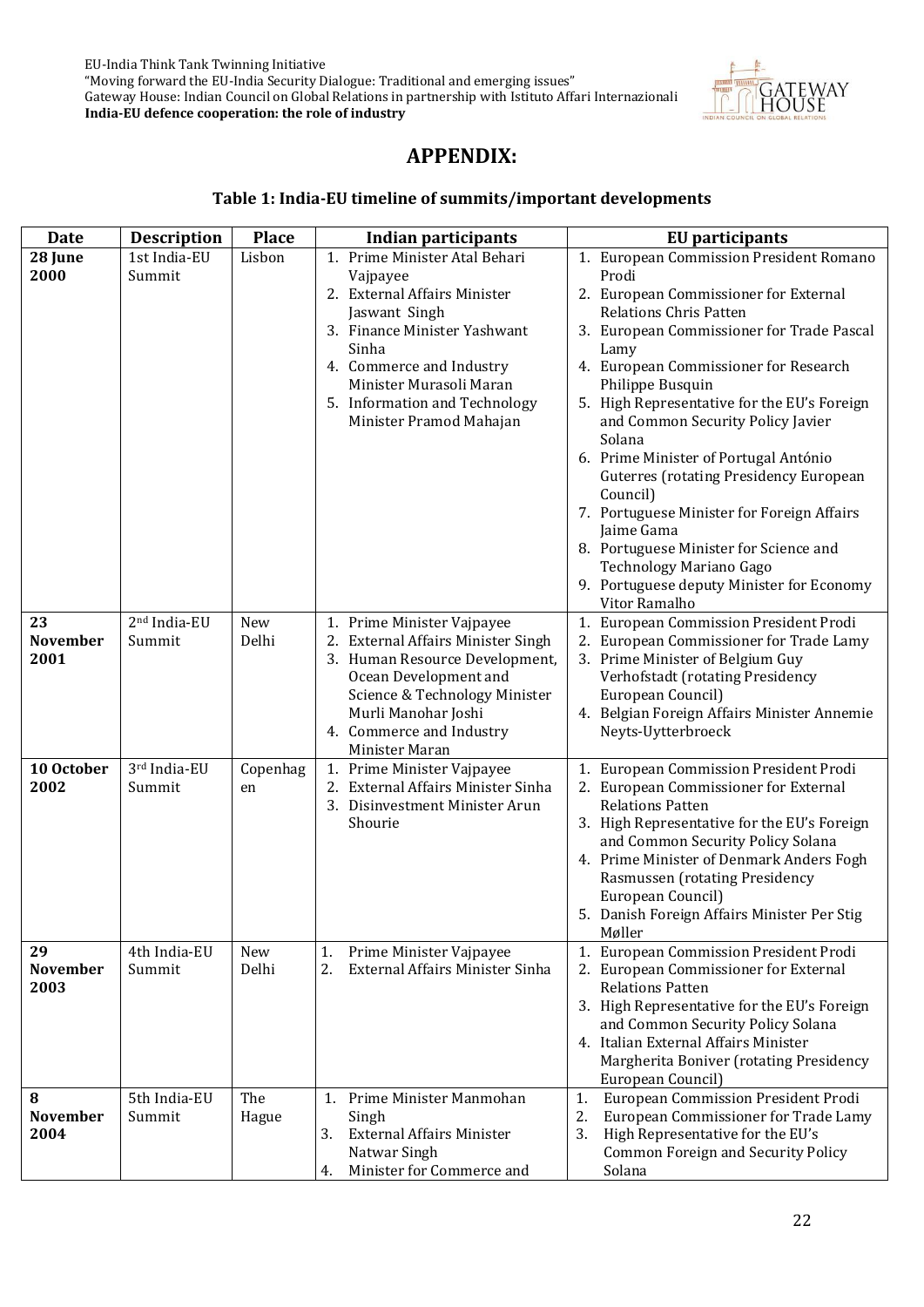

|                               |                                            |              | Industry Kamal Nath                                                                                                                                                                                 | Dutch Prime Minister Jan Peter<br>4.<br><b>Balkenende (rotating Presidency</b><br>European Council)<br>5.<br>Dutch Minister for Foreign Affairs Ben<br><b>Bot</b>                                                                                                                                                                                                                                                                                                                                                 |
|-------------------------------|--------------------------------------------|--------------|-----------------------------------------------------------------------------------------------------------------------------------------------------------------------------------------------------|-------------------------------------------------------------------------------------------------------------------------------------------------------------------------------------------------------------------------------------------------------------------------------------------------------------------------------------------------------------------------------------------------------------------------------------------------------------------------------------------------------------------|
| 7<br>September<br>2005        | 6th India-EU<br>Summit                     | New<br>Delhi | Prime Minister Singh<br>1.                                                                                                                                                                          | European Commission President José<br>1.<br>Manuel Barroso<br>2.<br>European Commissioner for Trade Peter<br>Mandelson<br>3.<br>UK Prime Minister Tony Blair (rotating<br>Presidency European Council)                                                                                                                                                                                                                                                                                                            |
| 13 October<br>2006            | 7 <sup>th</sup> India-EU<br>Summit         | Helsinki     | Prime Minister Singh<br>1.<br>2.<br><b>External Affairs Minister</b><br>Sharma<br>3.<br>Minister for Commerce and<br><b>Industry Nath</b><br>National Security Adviser M. K.<br>4.<br>Narayanan     | <b>European Commission President Barroso</b><br>1.<br>2.<br>European Commissioner for Trade<br>Mandelson<br>3.<br>European Commissioner for External<br>Relations Benita Ferrero-Walder<br>High Representative for the EU's<br>4.<br><b>Common Foreign and Security Policy</b><br>Solana<br>Finnish Prime Minister Matti Vanhanen<br>5.<br>(rotating Presidency European Council)<br>Finnish Foreign Minister Erkki Tuomioja<br>6.<br>Finnish Minister for Foreign Trade and<br>7.<br>Development Paula Lehtomäki |
| 30<br><b>November</b><br>2007 | 8 <sup>th</sup> India-EU<br>Summit         | New<br>Delhi | Prime Minister Singh<br>1.<br>2.<br><b>External Affairs Minister</b><br>Pranab Mukherjee<br>3.<br>Minister for Commerce and<br><b>Industry Nath</b><br>National Security Adviser<br>4.<br>Narayanan | European Commission President Barroso<br>1.<br>2.<br>European Commissioner for Trade<br>Mandelson<br>3.<br>Portuguese Prime Minister José Socrates<br>(rotating Presidency European Council)<br>Portuguese Minister of State for Foreign<br>4.<br>Affairs and Cooperation Joao Cravinho                                                                                                                                                                                                                           |
| 29<br>September<br>2008       | $9th$ India-EU<br>Summit                   | Marseille    | Prime Minister Singh<br>1.<br>2.<br>Minister for Commerce and<br><b>Industry Nath</b><br>3.<br>National Security Adviser<br>Narayanan                                                               | <b>European Commission President Barroso</b><br>1.<br>2.<br>High Representative for the EU's<br><b>Common Foreign and Security Policy</b><br>Solana<br>3.<br>European Commissioner for Trade<br>Mandelson<br>French President Nicolas Sarkozy<br>4.<br>(rotating Presidency European Council)<br>5.<br>French Foreign Minister Bernard<br>Kouchner<br>French Secretary of State for External<br>6.<br>Trade Anne-Marie Idrac                                                                                      |
| 29 June<br>2009               | 20 <sup>th</sup><br>Ministerial<br>Meeting | Prague       | 1. Foreign Affairs Minister S.M.<br>Krishna                                                                                                                                                         | 1. EU Commissioner for External Relations<br>Ferrero-Waldner<br>2. EU GAERC President, Czech Deputy Prime<br>Minister and Foreign Affairs Minister Jan<br>Kohout<br>3. Representative of EU High Representative<br>for Common Foreign and Security Policy<br>and the incoming Swedish Presidency<br>Helga Schmid                                                                                                                                                                                                  |
| 6<br><b>November</b><br>2009  | $10th$ India-EU<br>Summit                  | New<br>Delhi | 1. Prime Minister Singh                                                                                                                                                                             | 1. European Commission President Barroso<br>2. European Commissioner for External<br>Relations and Neighbourhood Policy<br>Ferrero-Walder                                                                                                                                                                                                                                                                                                                                                                         |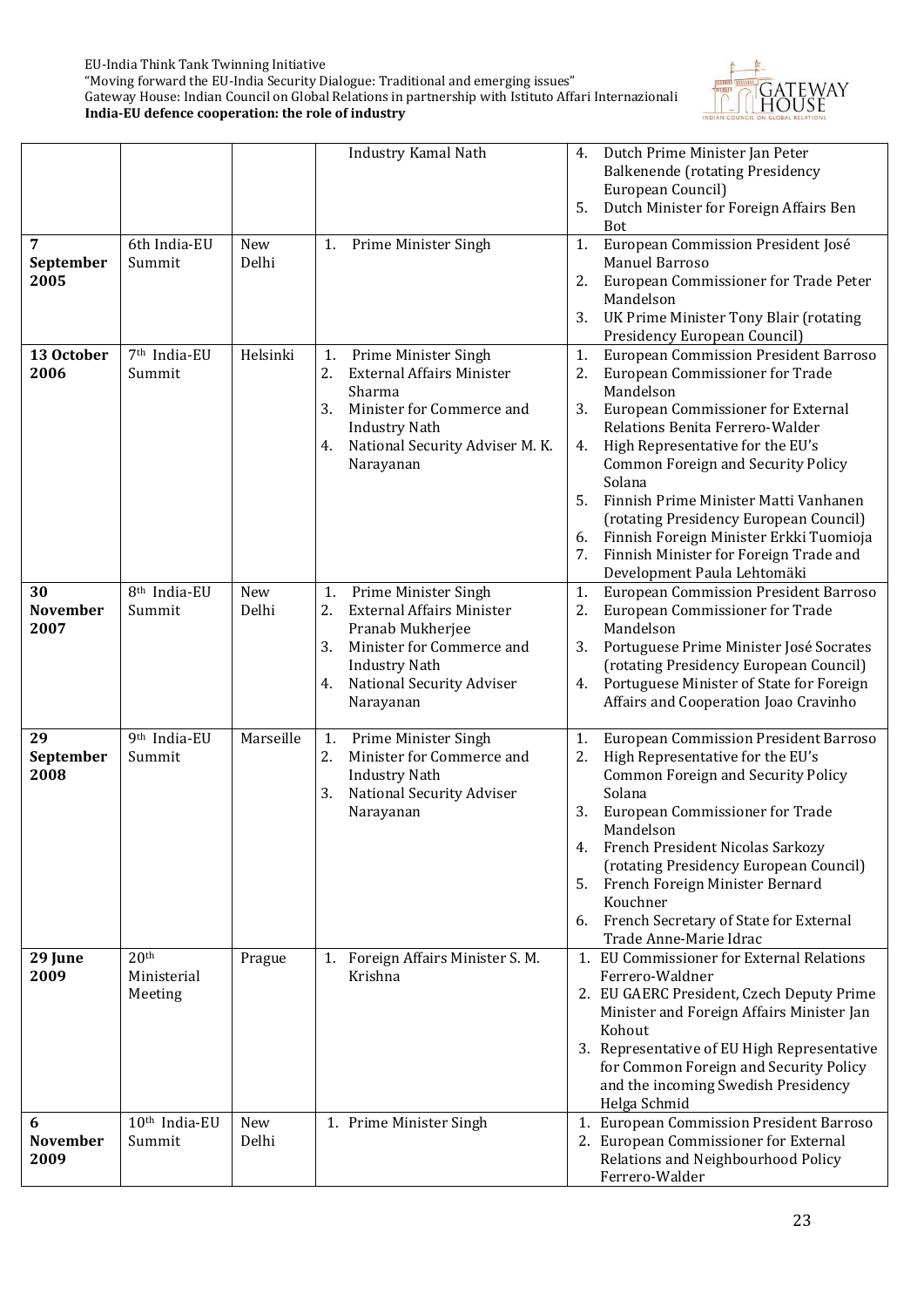

|                         |                                      |                 |                                                                     |                | 3. European Commissioner for Trade<br><b>Catherine Ashton</b>                 |
|-------------------------|--------------------------------------|-----------------|---------------------------------------------------------------------|----------------|-------------------------------------------------------------------------------|
|                         |                                      |                 |                                                                     |                | 4. Swedish Prime Minister Fredrik Reinfeldt                                   |
|                         |                                      |                 |                                                                     |                | (rotating Presidency European Council)                                        |
|                         |                                      |                 |                                                                     |                | 5. Swedish Foreign Minister Carl Bildt                                        |
|                         |                                      |                 |                                                                     |                | 6. Swedish Trade Minister Ewa Björling                                        |
| 22/25 June              | 21st                                 | <b>New</b>      | <b>External Affairs Minister</b><br>1.                              | 1.             | EU High Representative for Foreign                                            |
| 2010                    | Ministerial                          | Delhi           | Krishna                                                             |                | Affairs Ashton                                                                |
|                         | Meeting                              |                 |                                                                     |                |                                                                               |
| 10                      | 11 <sup>th</sup> India-EU            | <b>Brussels</b> | 1. Prime Minister Singh                                             | 1.             | European Council President Herman Van                                         |
| <b>December</b>         | Summit                               |                 |                                                                     |                | Rompuy                                                                        |
| 2010                    | 22 <sub>nd</sub>                     |                 |                                                                     | 2.             | <b>European Commission President Barroso</b>                                  |
| 16/17                   |                                      | <b>New</b>      | 1. External Affairs Minister                                        | $\mathbf{1}$ . | EU High Representative for Foreign                                            |
| January<br>2012         | Ministerial                          | Delhi           | Krishna                                                             |                | <b>Affairs Ashton</b>                                                         |
| 10                      | Meeting<br>12 <sup>th</sup> India-EU | <b>New</b>      | 1.                                                                  | 1.             |                                                                               |
|                         | Summit                               | Delhi           | Prime Minister Singh                                                | 2.             | European Council President Van Rompuy                                         |
| <b>February</b><br>2012 |                                      |                 | Foreign Minister Krishna<br>2.<br>3.<br>Trade Minister Anand Sharma | 3.             | European Commission President Barroso<br>EU Trade Commissioner Karel De Gucht |
|                         |                                      |                 |                                                                     |                |                                                                               |
|                         |                                      |                 | National Security Adviser Shiv<br>4.<br>Shankar Menon               |                |                                                                               |
| 30 January              | 23 <sup>rd</sup>                     | <b>Brussels</b> | <b>External Affairs Minister</b><br>1 <sub>1</sub>                  | 1.             | EU High Representative for Foreign                                            |
| 2013                    | Ministerial                          |                 | Salman Khurshid                                                     |                | Affairs Ashton                                                                |
|                         | Meeting                              |                 |                                                                     |                |                                                                               |
| 30 March                | 13 <sup>th</sup> India-EU            | <b>Brussels</b> | 2.<br>Prime Minister Narendra Modi                                  | 2.             | European Council President Donald Tusk                                        |
| 2016                    | Summit                               |                 | Minister of Commerce and<br>3.                                      | 3.             | European Commission President Jean-                                           |
|                         |                                      |                 | Industry of India Nirmala                                           |                | Claude Juncker                                                                |
|                         |                                      |                 | Sithamaran                                                          | 4.             | EU High Representative for Foreign                                            |
|                         |                                      |                 |                                                                     |                | Affairs Federica Mogherini                                                    |
|                         |                                      |                 |                                                                     |                |                                                                               |

*Source: Gateway House Research, based on information from the websites of Government of India's Ministry of External Affairs and the EU*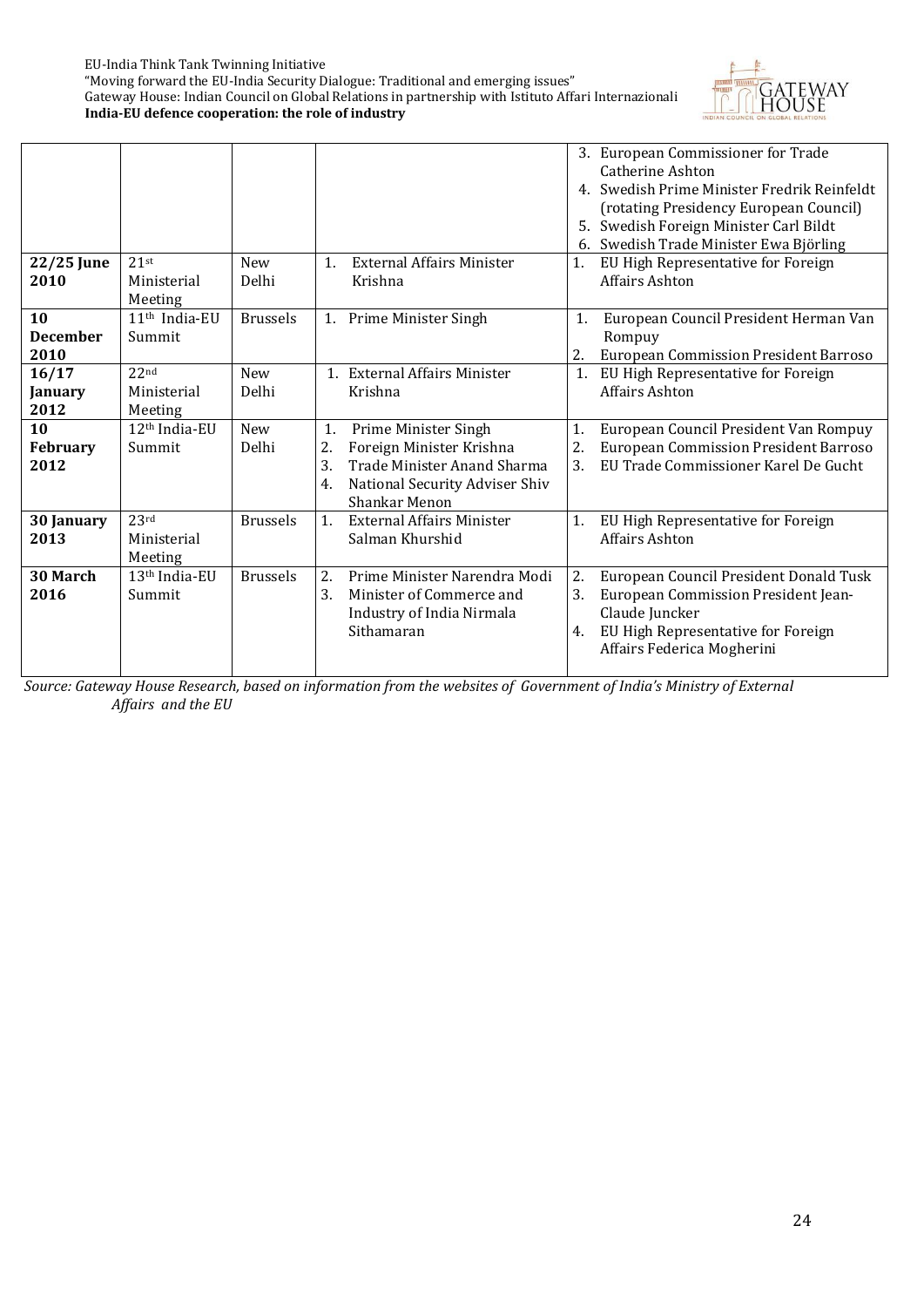

#### **Table 2: Joint ventures between Indian and European defence companies in India**

| <b>Indian company</b>          | <b>European company</b>                   | <b>Equipment offered</b>                                |  |  |
|--------------------------------|-------------------------------------------|---------------------------------------------------------|--|--|
| Ametek India                   | <b>Enertec Management</b>                 | Electronic systems, simulators                          |  |  |
|                                | (Amertec Systems Pvt. Ltd.)               |                                                         |  |  |
| Ashok Leyland Defence          | Krauss-Maffei Wegmann                     | Artillery systems and armoured vehicles                 |  |  |
|                                | Saab                                      | Military vehicles                                       |  |  |
| Axis Aerospace and             | Thales                                    | Aerospace equipment, flight simulators                  |  |  |
| Technologies                   |                                           |                                                         |  |  |
| <b>Bharat Earth Movers</b>     | <b>Tatra Trucks</b>                       | Military trucks                                         |  |  |
| India Ltd.                     |                                           |                                                         |  |  |
| <b>Bharat Electronics Ltd.</b> | Thales                                    | Radar systems                                           |  |  |
|                                | Terma                                     | Naval radar systems                                     |  |  |
| <b>Hindustan Aeronautics</b>   | Snecma                                    | Aerospace equipment                                     |  |  |
| Limited                        | <b>BAE</b> Systems                        | Aerospace equipment                                     |  |  |
| (HAL                           | Rolls Royce                               | Aerospace equipment                                     |  |  |
|                                | Safran Helicopter Engines                 | Support centre for rotorcrafts (a rotary wing aircraft) |  |  |
| <b>Indian Eye Security</b>     | Saab                                      | Marketing tactical simulation systems                   |  |  |
| <b>India Forge</b>             | DIEHL Remscheid (Track Systems India      | Tracks for armoured vehicles                            |  |  |
|                                | Private Limited)                          |                                                         |  |  |
|                                | EADS (including Cassidian)                | Aerospace and electronic equipment                      |  |  |
| Larsen & Tubro                 | Nexter                                    | Artillery systems                                       |  |  |
|                                | Thales                                    | Avionics                                                |  |  |
| Mahindra & Mahindra            | Eurocopter                                | Helicopters and fixed wing aircraft                     |  |  |
|                                | Saab                                      | Air defence systems                                     |  |  |
| Max Aerospace and              | Snecma (Max Aero Engines Private Limited) | Maintenance of military aircraft engines                |  |  |
| Aviation                       |                                           |                                                         |  |  |
| Pipavav                        | Babcock                                   | Aircraft carriers                                       |  |  |
|                                | <b>DCNS</b>                               | Shipbuilding                                            |  |  |
| <b>Precision Electronics</b>   | Raytheon                                  | Communication systems                                   |  |  |
|                                | <b>General Dynamics</b>                   | Digital displays                                        |  |  |
|                                | Thales                                    | To develop, customize, manufacture, sell and            |  |  |
| <b>Samtel Avionics</b>         |                                           | maintain Helmet Mounted Sight & Display (HMSD),         |  |  |
|                                |                                           | Optronics and other Avionics systems for the Indian     |  |  |
|                                |                                           | market.                                                 |  |  |
|                                | Airbus/EADS                               | Communication systems, proposal to produce C295         |  |  |
|                                |                                           | aircraft                                                |  |  |
|                                | <b>AGT</b> International                  | Homeland security solutions                             |  |  |
| Tata Group                     | Saab                                      | Air defence systems                                     |  |  |
|                                | <b>TCS-Rolls Royce</b>                    | <b>Engineering services</b>                             |  |  |
|                                | Thales                                    | Optronic solutions                                      |  |  |
|                                | Agusta Westland                           | Assembling of AW119Kx helicopters*                      |  |  |

*Source: Gateway House Research, based on information from the websites of defence companies and news reports \* Status unclear*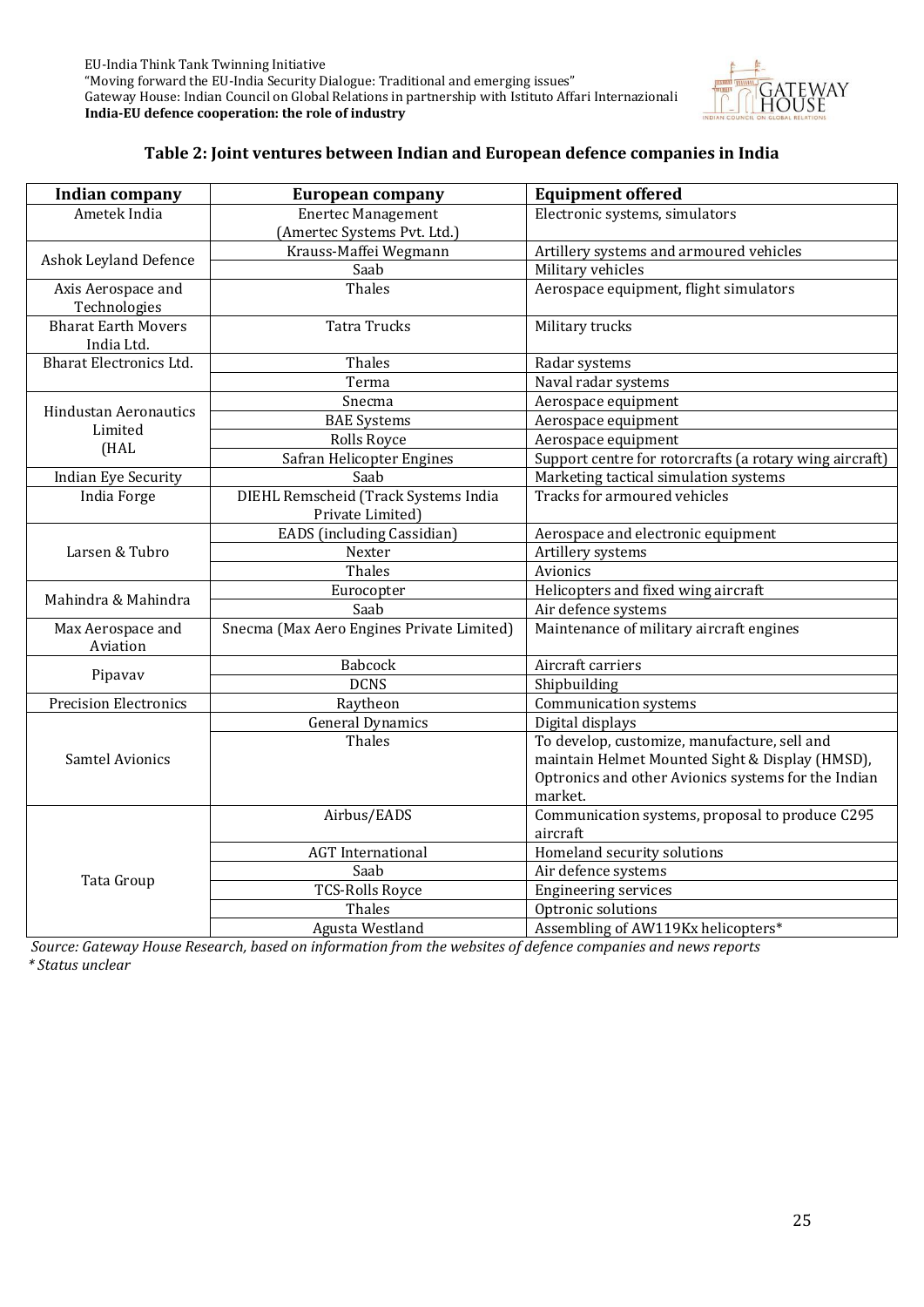

#### **References**

**.** <sup>1</sup>Council of the European Union, "Fifth India-EU Summit The Hague, 8 November 2004: Joint Press Statement", 8 November 2004,

<http://www.consilium.europa.eu/ueDocs/cms\_Data/docs/pressData/en/er/82635.pdf> <sup>2</sup>Ministry of External Affairs, Government of India, "Country Brief: India-EU Relations", July 2015, <http://www.mea.gov.in/Portal/ForeignRelation/India-EU\_Relations\_Website\_Brief\_-July\_16\_\_2015.pdf> <sup>3</sup>Press Information Bureau, Government of India, "DG Shipping Press Release on firing by Italian Ship on Indian fishermen", 16 February 2012,

<http://pibmumbai.gov.in/scripts/detail.asp?releaseId=E2012PR2301>

<sup>4</sup>Office of Public Affairs, Department of Justice, Untied States Government, "Two Charged with Conspiring to Act as Unregistered Agents of Pakistani Government", 19 July 2011,

<https://www.justice.gov/opa/pr/two-charged-conspiring-act-unregistered-agents-pakistanigovernment>

<sup>5</sup>Swami, Praveen, "Damaging revelations emerge from Fai arrest", *The Hindu*, 21 July 2011, <http://www.thehindu.com/news/national/damaging-revelations-emerge-from-faiarrest/article2277658.ece>

<sup>6</sup> Deo, Neelam and Karan Pradhan, 'Ukraine', in Gauri Khandekar, ed., *The EU-India Strategic Partnership: Facing the Foreign Policy Divide* (Delhi: Lenin Media, 2015), pp. 113-125.

<sup>7</sup> Phatak, Aditya, Aprameya Rao and Shefali Virkar, interviews with former Indian diplomats, Mumbai, August 2016

<sup>8</sup> European Union, "Shared Vision, Common Action: A Stronger Europe- A Global Strategy for the European Union's Foreign And Security Policy", June 2016,

<https://europa.eu/globalstrategy/sites/globalstrategy/files/eugs\_review\_web.pdf>, pp. 37-38. <sup>9</sup> Mehdudia, Sujay, "India, EU join hands for anti-piracy military operations", *The Hindu*, 24 January 2012, <http://www.thehindu.com/news/national/india-eu-join-hands-for-antipiracy-militaryoperations/article2826395.ece>

<sup>10</sup> Patil, Sameer, "The business of defence: role of India's private sector", Gateway House, Policy Perspective No. 8, 12 May 2015, <http://www.gatewayhouse.in/wp-content/uploads/2015/05/Sameer-Patil Policy-Perspective May12.pdf>, p. 2

<sup>11</sup> Cohen, Stephen and Sunil Dasgupta, *Arming without Aiming: India's Military Modernization* (Washington DC: Brookings Institution Press, 2010), pp. 77-78, 89.

<sup>12</sup> Kulkarni, Kunal and Aditya Phatak, interviews with retired and serving military officers, Mumbai, August 2016

<sup>13</sup> Modak, Purvaja, interview with retired Indian military official, Mumbai, August 2016

<sup>14</sup> On 17 December 1995, a large consignment of arms including several AK-47 rifles and ammunition were illegally dropped from a Latvian aircraft in the Purulia district of West Bengal. The arms were intended for a spiritual organisation, Ananda Marga, to be used against the Communists in West Bengal. Six foreign nationals- one British and rest Latvian- were arrested and sentenced to life imprisonment. The alleged mastermind of the case, Niels Christian Nielsen, a Danish citizen remains at large. See Central Bureau of Investigation, Government of India, "Purulia Arms Dropping Case", June 1997, <http://www.cbi.gov.in/dop/judgements/padc.pdf>

<sup>15</sup> Ministry of Defence, Government of India, 'Make in India-Defence Sector', 28 January 2015, <http://pib.nic.in/newsite/mbErel.aspx?relid=114990>

<sup>16</sup>Sen, Sudhi Ranjan, "On India's Shopping List, 500 Choppers, 220 Fighter Jets, 12 Submarines", *NDTV,* 23 August 2016, <http://www.ndtv.com/india-news/on-indias-shopping-list-500-choppers-220-fighterjets-12-submarines-1449315>

<sup>17</sup> Department of Industrial Policy and Promotion, Government of India, 'Defence Manufacturing, Make in India', <http://www.makeinindia.gov.in/sector/defence-manufacturing/>

<sup>18</sup> Stockholm International Peace Research Institute, "Asia and the Middle East lead rise in arms imports; the United States and Russia remain largest arms exporters, says SIPRI", 22 February 2016,

<https://www.sipri.org/media/press-release/2016/asia-and-middle-east-lead-rise-arms-importsunited-states-and-russia-remain-largest-arms-exporters>

<sup>19</sup> Prime Minister's Office, Government of India, 'Text of PM's address at Aero India Show in Bengaluru', 18 February 2015, <http://pmindia.gov.in/en/news\_updates/text-of-pms-address-at-aero-india-show/> <sup>20</sup>Lok Sabha, *Statement referred to in reply to parts (a) to (e) of Lok Sabha Starred Question no. 198 for answer on 5.12.2014*, 5 December 2014, <http://164.100.47.132/Annexture\_New/lsq16/3/as198.htm>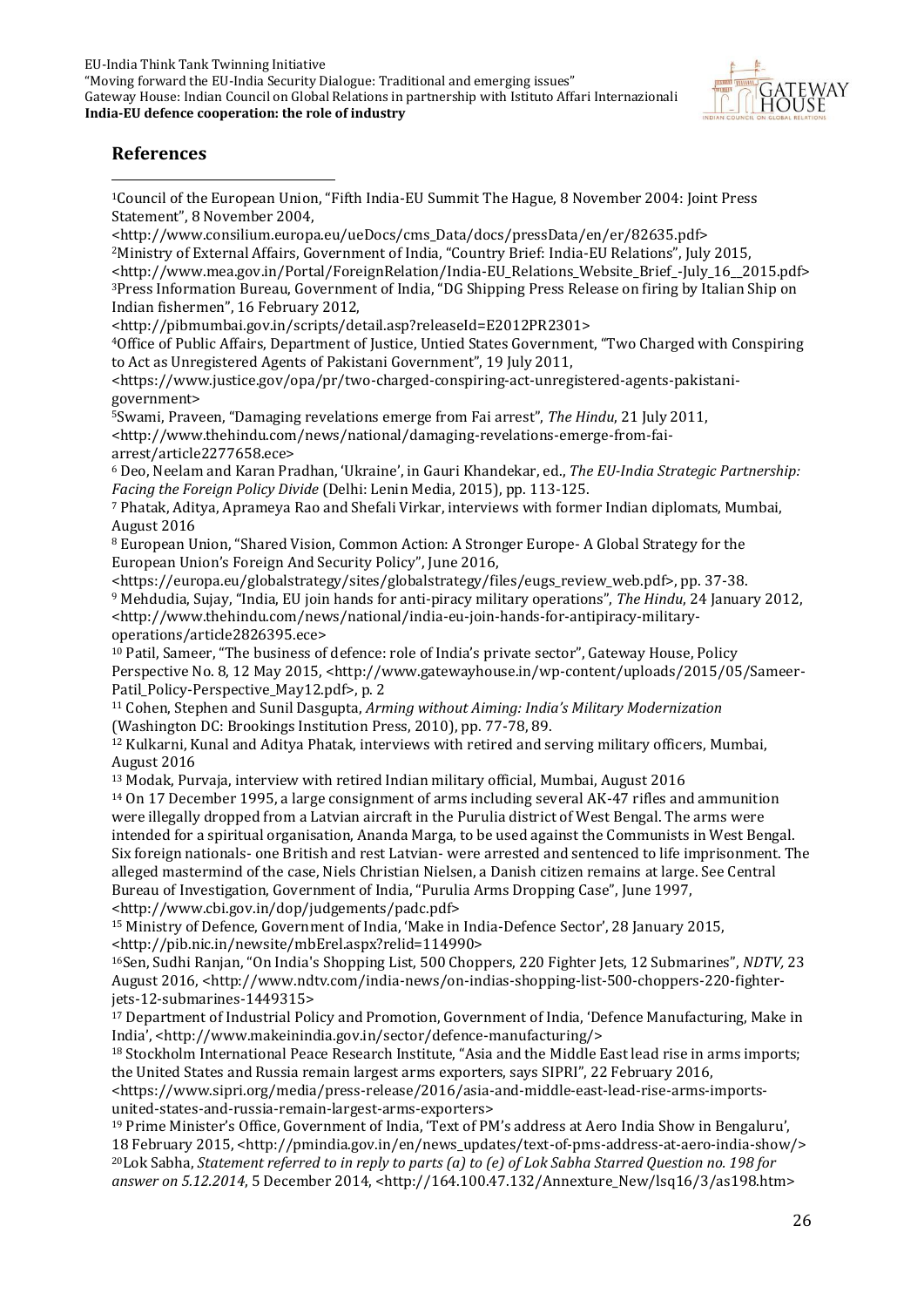

1 <sup>21</sup> Press Information Bureau, Government of India, "Major impetus to job creation and infrastructure: Radical changes in FDI policy regime; Most sectors on automatic route for FDI", 20 June 2016, <http://pib.nic.in/newsite/PrintRelease.aspx?relid=146338> <sup>22</sup>Ibid. <sup>23</sup>Lok Sabha, *Statement referred to in reply to parts (a) to (e) of Lok Sabha Starred Question no. 198 for answer on 5.12.2014*, 5 December 2014, <http://164.100.47.132/Annexture\_New/lsq16/3/as198.htm> <sup>24</sup> Ministry of Defence, Government of India, "Committee of Experts for Amendments to DPP 2013, including Formulation of Policy Framework", July 2015, <http://www.mod.nic.in/writereaddata/Reportddp.pdf>, p. 29. <sup>25</sup>Lok Sabha, Starred Question no. 256, 15 March 2010, <http://164.100.47.192/Loksabha/Questions/QResult15.aspx?qref=84268&lsno=15> <sup>26</sup> Ministry of Defence, Government of India, "Defence Procurement Procedure-2016", <http://www.mod.nic.in/writereaddata/Background.pdf> <sup>27</sup> Age Correspondent, "Government scraps \$2 billion mid-air tankers' tender", *The Asian Age*, 1 August 2016, <http://www.asianage.com/india/government-scraps-2-billion-mid-air-tankers-tender-427> <sup>28</sup>Patil, Sameer, "Carter in India: a foundational visit", Gateway House, 14 April 2016, <http://www.gatewayhouse.in/carter-in-india-a-foundational-visit/> <sup>29</sup>North Atlantic Treaty Organization, "Wales Summit Declaration", 5 September 2014, <http://www.nato.int/cps/en/natohq/official\_texts\_112964.htm> <sup>30</sup> Rao, Aprameya, interview with representative of Indian defence industry, Mumbai, August 2016 <sup>31</sup> Sridhar, G. Naga, 'Tata-Sikorsky JV makes first indigenous S-92 helicopter cabin', *The Hindu Business Line*, 24 October 2013, <http://www.thehindubusinessline.com/economy/logistics/tatasikorsky-jvmakes-first-indigenous-s92-helicopter-cabin/article5267845.ece> <sup>32</sup> ET Bureau, 'Make in India: Mahindra Group bags multi-million dollar aerospace deal with Airbus', *The Economic Times*, 15 June 2015, <http://economictimes.indiatimes.com/news/defence/make-in-indiamahindra-group-bags-multi-million-dollar-aerospace-deal-with-airbus/articleshow/47678226.cms> <sup>33</sup> Integrated Defence Staff, Ministry of Defence, Government of India, *Technology Perspective and Capability Roadmap (TPCR)*, April 2013, <http://mod.gov.in/writereaddata/TPCR13.pdf>, pp. 5-28 <sup>34</sup> Defence Research Development Organisation, Ministry of Defence, Government of India, 'List of Critical Defence Technology Areas and Test Facilities for Acquisition by DRDO through Offsets', <http://www.drdo.gov.in/drdo/English/List\_of\_Critical.pdf> <sup>35</sup> Ministry of Defence, Government of India, "Modernisation of State Police Forces (MPF) Scheme", 29 March 2016, <http://mha.nic.in/PMDivMPFScheme> <sup>36</sup> Bureau of Police Research and Development, Ministry of Home Affairs, Government of India, 'Ongoing Projects', <http://www.bprd.nic.in/content/34\_1\_OngoingProjects.aspx> <sup>37</sup>Ministry of Defence, Government of India, 'Defence Procurement Procedure 2016- Capital Procurement', 29 July 2016, <http://www.mod.nic.in/writereaddata/dppm.pdf.pdf>, p. 18 <sup>38</sup> Mahendra Prasad, "No-Cost, No-Commitment (NCNC)" Trials in Capital Procurements: Time for a Review", IDSA Comment, 18 September 2012, <http://www.idsa.in/idsacomments/No-CostNo-Commitment(NCNC)TrialsinCapitalProcurementsTimeforaReview\_MahendraPrasad\_180912> <sup>39</sup> European Commission, 'Dual-use export controls', 7 March 2016, <http://ec.europa.eu/trade/importand-export-rules/export-from-eu/dual-use-controls/> <sup>40</sup>Official Journal of the European Union, 'Council Regulation (EC) No 428/2009 setting up a Community regime for the control of exports, transfer, brokering and transit of dual-use items: Information on measures adopted by Member States in conformity with Articles 5, 6, 8, 9, 10, 17 and 22', 13 February 2015, <http://trade.ec.europa.eu/doclib/docs/2012/march/tradoc\_149187.pdf> <sup>41</sup> European Commission, 'Delegated Regulation (EU) No XXX/2015 amending Council Regulation (EC) No 428/2009 setting up a Community regime for the control of exports, transfer, brokering and transit of dual-use items', October 2015, <http://trade.ec.europa.eu/doclib/docs/2015/october/tradoc\_153892.pdf> <sup>42</sup> European Commission, 'EU Export Control Policy Review', 23 November 2015, <http://trade.ec.europa.eu/doclib/docs/2015/november/tradoc\_154003.pdf> <sup>43</sup> European Commission, 'EU Export Control Policy Review', 23 November 2015,

<http://trade.ec.europa.eu/doclib/docs/2015/november/tradoc\_154003.pdf> 44Nayar, Baladev Raj, *India and the Major Powers after Pokhran II* (New Delhi: Har-Anand, 2001), p. 112.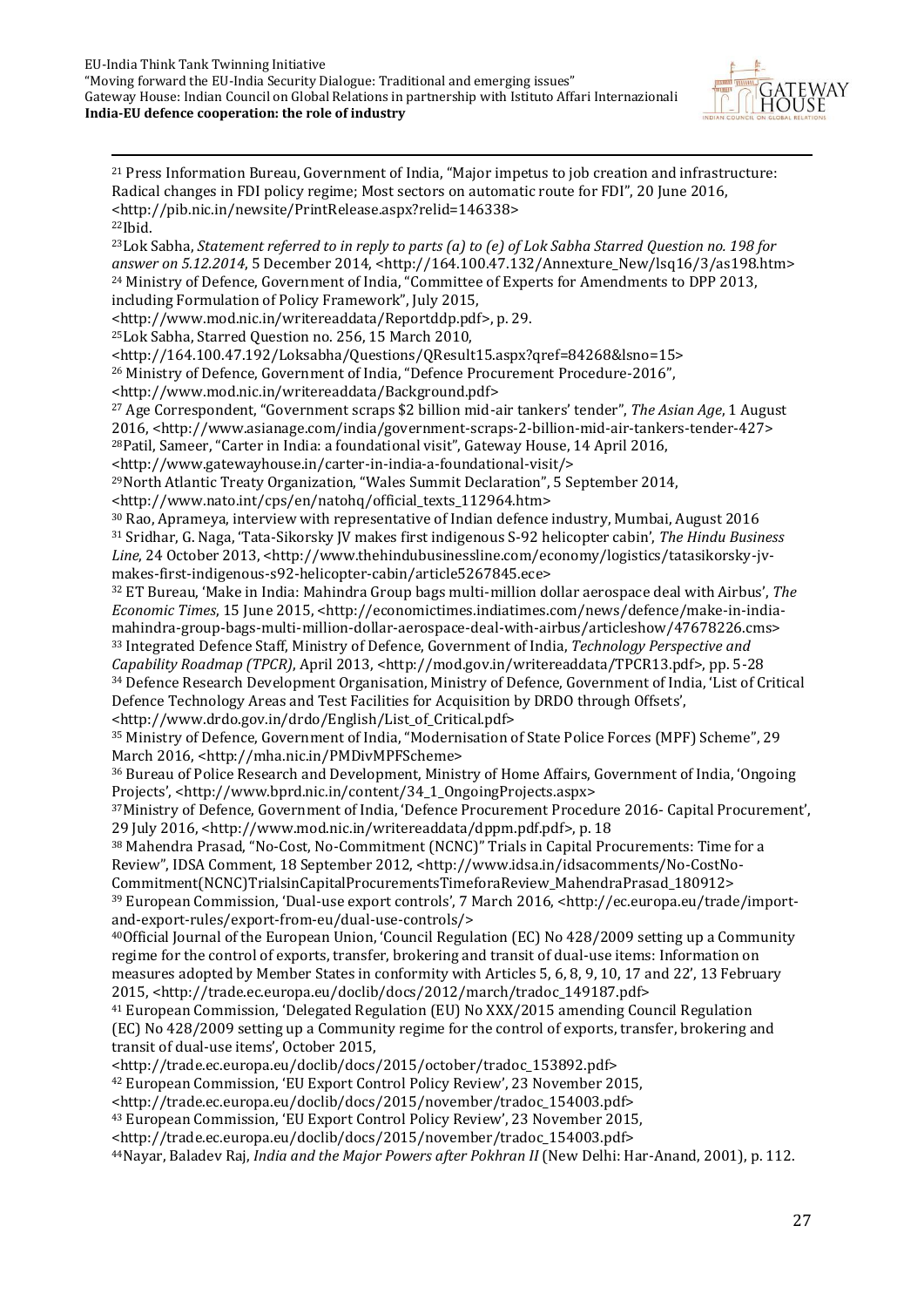

<sup>45</sup>Kienzle, Benjamin, "Integrating without quite breaking the rules: the EU and India's acceptance within the Non-Proliferation Regime", *Non-Proliferation Papers*, No. 43, p. 11

<sup>46</sup>Cameron Stewart, 'Our French submarine builder in massive leak scandal', *The Australian*, 29 August 2016, <http://www.theaustralian.com.au/national-affairs/defence/our-french-submarine-builder-inmassive-leak-scandal/news-story/3fe0d25b7733873c44aaa0a4d42db39e>

<sup>47</sup> Centre for European Reform, "Final Report: of the Future of Europe Group of the Foreign Ministers of Austria, Belgium, Denmark, France, Italy, Germany, Luxembourg, the Netherlands, Poland, Portugal and Spain", 17 September 2012, <http://www.cer.org.uk/sites/default/files/westerwelle\_report\_sept12.pdf>, pp. 6-7.

<sup>48</sup> Ministry of External Affairs, Government of India, "India-EU Joint Statement on the 13th India-EU Summit, Brussels", 31 March 2016, <http://www.mea.gov.in/bilateral-

documents.htm?dtl/26576/IndiaEU+Joint+Statement+on+the+13th+IndiaEU+Summit+Brussels>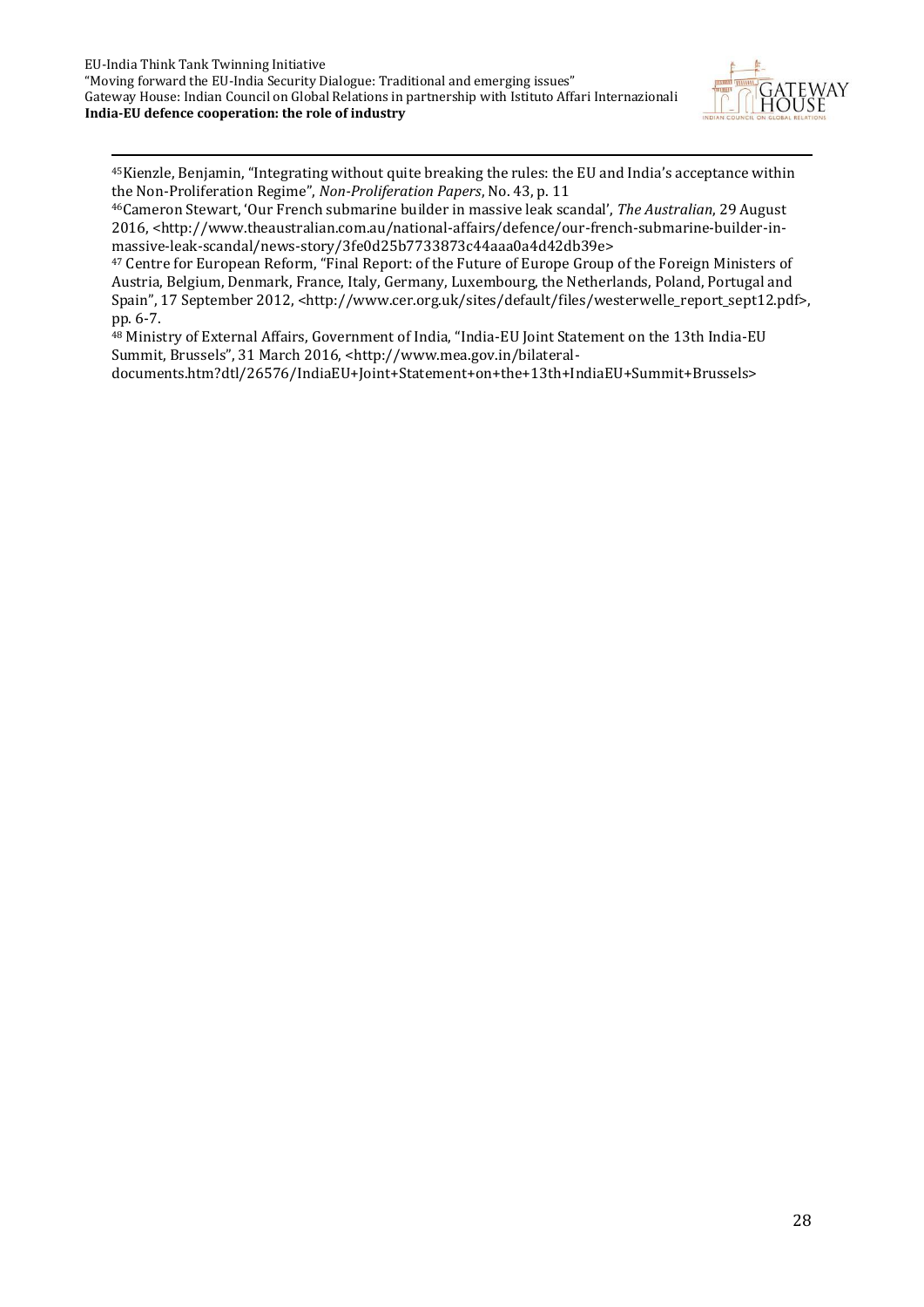

#### **Bibliography**

1

- 1. Airbus Helicopters, "Airbus Helicopters teams up with India's Mahindra Group", 3 July 2015, <https://www.airbushelicopters.com/website/en/press/Airbus%20Helicopters %20teams%20up%20with%20India%20Mahindra%20Group\_1799.html>
- 2. Airbus Helicopters, "Make in India' boost: Mahindra to make parts for Airbus Helicopters AS565 MBe Panther rotorcraft", 12 July 2016, <http://www.airbushelicopters.com/website/docs\_wsw/RUB\_151/press\_1984/ 2016-07-12\_EN.pdf>
- 3. Alessi, Christopher, 'German Defense Industry under Pressure as Berlin Limits Arms Exports', *The Wall Street Journal*, 10 February 2015, <http://www.wsj.com/articles/german-defense-industry-under-pressure-asberlin-limits-arms-exports-1423591069>
- 4. Bharat Rakshak, 'Indian Army Equipment', < http://www.bharatrakshak.com/ARMY/weapons.html>
- 5. Bitzinger, Richard A., 'The Indian Defence Industry', in Rajesh Basrur, Ajaya Kumar Das and Manjeet S. Pardesi (eds.), *India's Military Modernization: Challenges and Prospects*, Oxford University Press, New Delhi, 2014, pp. 117-139
- 6. Centrum Capital Limited-FICCI, *India: Aerospace and Defence, Today India, Tomorrow World- Secular Growth Story*, 6 February 2015
- 7. Commander Naval Surface Force, U.S. Pacific Fleet, United States Navy, "27 Nations to Participate in World's Largest Maritime Exercise", 7 June 2016, <http://www.public.navy.mil/surfor/Pages/27-Nations-to-Participate-in-World%27s-Largest-Maritime-Exercise-.aspx>
- 8. Das, Koushik, 'India to Bolster Defence Ties with Spain', *InNews*, 7 March 2015, <http://inserbia.info/today/2015/03/india-to-bolster-defence-ties-withspain/>
- 9. Defence Research and Development Organisation, Ministry of Defence, Government of India, "List of Critical Defence Technology Areas and Test Facilities for Acquisition by DRDO through Offsets", <http://www.drdo.gov.in/drdo/English/List\_of\_Critical.pdf >
- 10. Delegation of the European Union to India, "Strategic Partnership- The European Union and India",

<http://eeas.europa.eu/delegations/india/eu\_india/political\_relations/strategic \_partnership/index\_en.htm>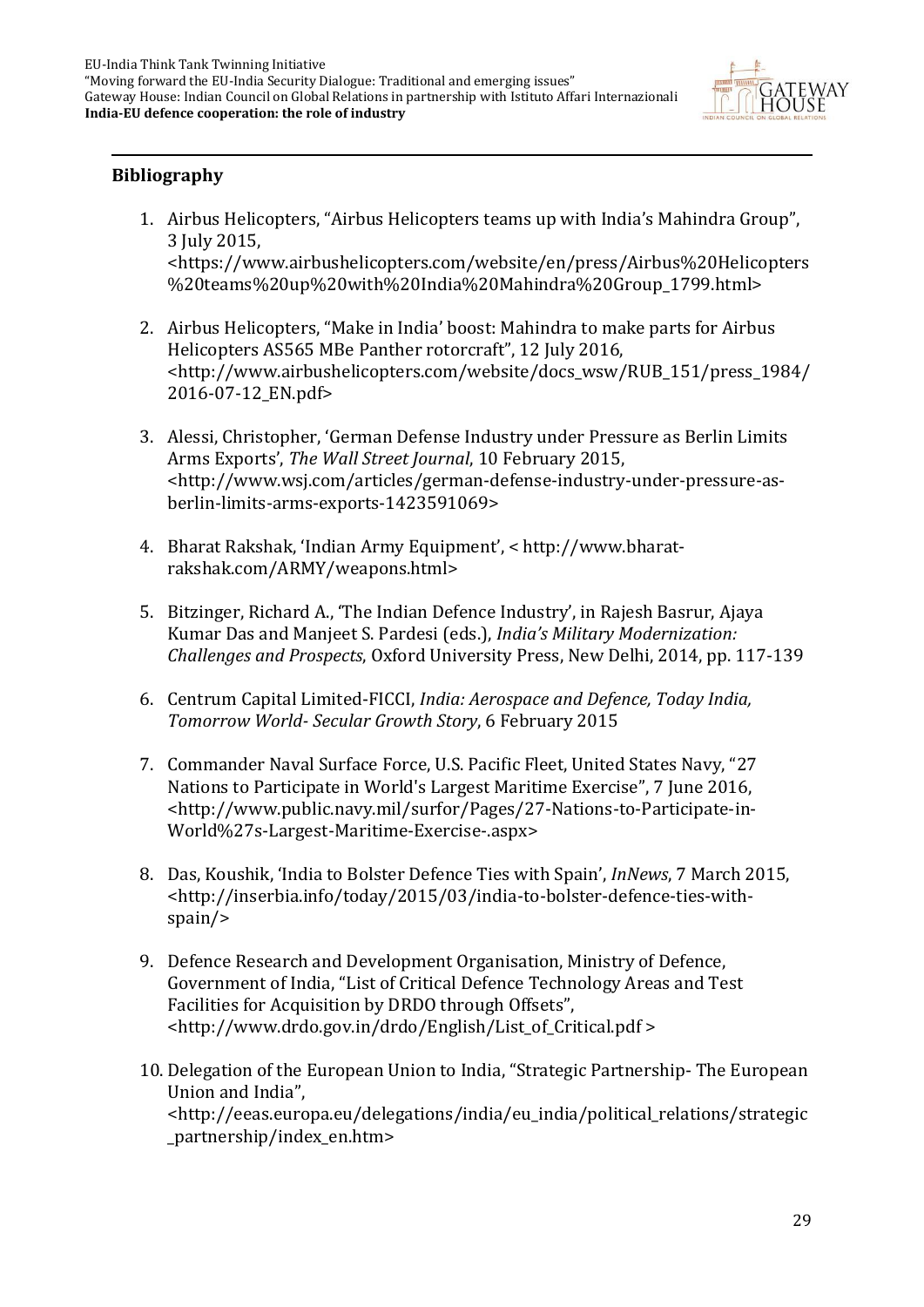

- 11. Dutilh Abogados, *Big Defence Spending in Spain Fuels Investment Opportunities*, <http://www.mandaspain.com/spain-defence-spending-investment/>
- 12. European Union External Action, "EU Relations with India", <http://eeas.europa.eu/india/index\_en.htm>
- 13. Fleurant, Aude, Sam Perlo-Freeman, Pieter D. Wezeman and Siemon T. Wezeman, "Trends in International Arms Transfers, 2015", *Stockholm International Peace Research Institute Fact Sheet*, February 2016, <http://books.sipri.org/files/FS/SIPRIFS1602.pdf>
- 14. Giriprakash, K., 'HAL-Rolls Royce venture expected to generate \$40 million', *The Hindu Business Line*, 18 December 2014, <http://www.thehindubusinessline.com/companies/halrolls-royce-ventureexpected-to-generate-40-million/article6705053.ece >
- 15. IDR News Network, "Nexter, L&T and Ashok Leyland signed agreement for MGS programme of the Indian Army", 21 June 2014, <http://www.indiandefencereview.com/news/nexter-lt-and-ashok-leylanddefence-systems-signed-agreement-for-mounted-gun-system/>
- 16. Indian Air Force, Ministry of Defence, "The Indian Air Force Today", <http://indianairforce.nic.in/>
- 17. Indian Navy, Ministry of Defence, "About Us", <http://www.indiannavy.nic.in/content/about-us>
- 18. James Fisher and Sons plc, "James Fisher wins significant £193 million submarine rescue service contract with the Indian Navy", 23 March 2016, <https://www.james-fisher.com/media/press-releases/james-fisher-signs-193m-submarine-rescue-service-contract-indian-navy/>
- 19. Kulkarni, Pranav, 'Make in India kicks off with defence deals', *The Financial Express*, 30 August 2014, <http://archive.financialexpress.com/news/make-inindia-kicks-off-with-defence-deals/1283741>
- 20. Mahindra, "Mahindra and Airbus announce strategic Make in India relationship", 15 June 2015, <http://www.mahindra.com/news-room/pressrelease/1434519061>
- 21. Ministry of Defence, Government of India, *Technology Perspective and Capability Roadmap (TPCR)*, April 2013, <http://mod.gov.in/writereaddata/TPCR13.pdf>, pp. 5-28
- 22. Ministry of Defence, Government of India, "Annual Report Year 2015-16", <http://mod.nic.in/forms/List.aspx?Id=57&displayListId=57>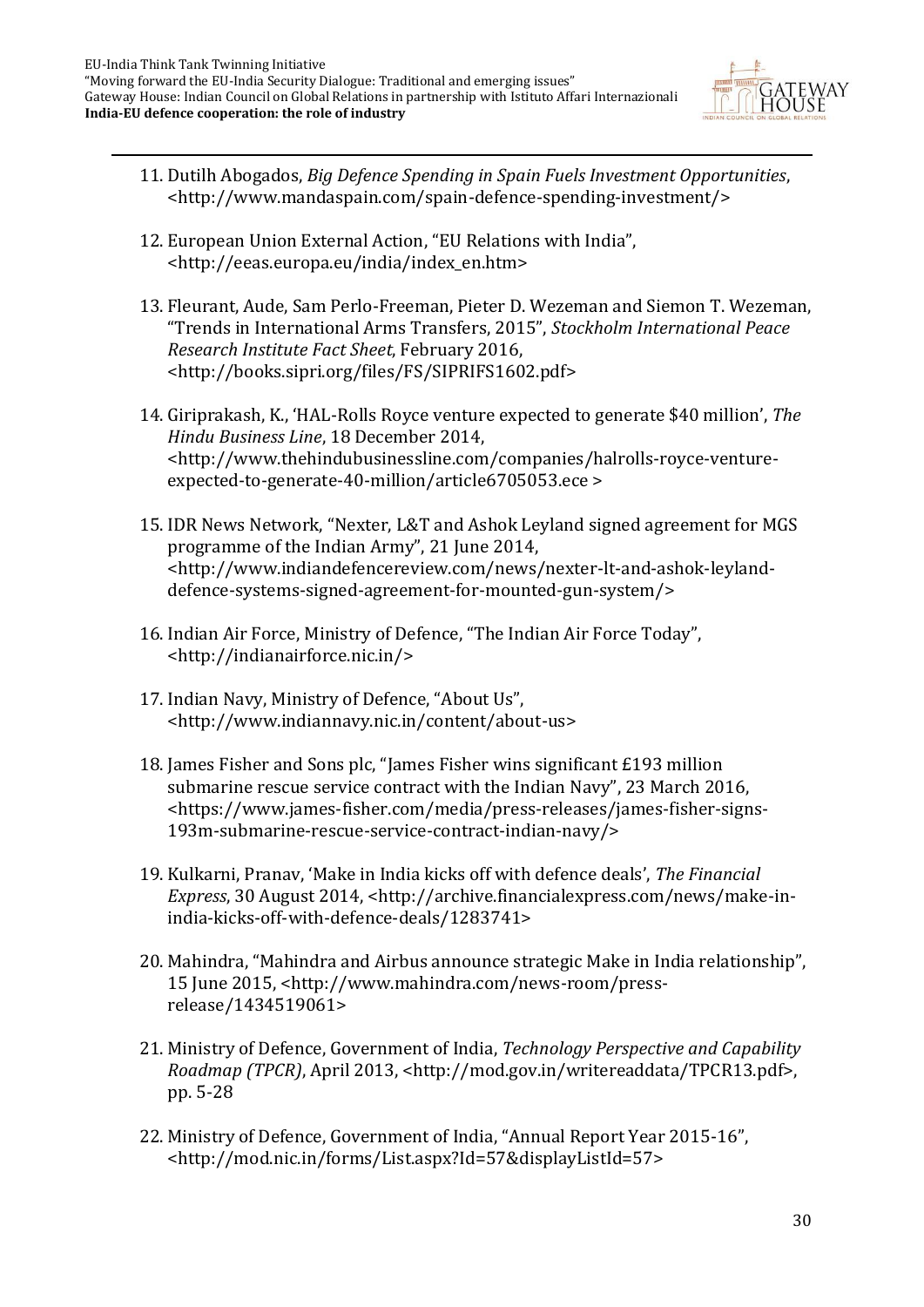

- 23. Ministry of Defence, Government of India, "Indo French Naval Exercise Varuna 2015 Concludes", 2 May 2015, < http://pib.nic.in/newsite/mberel.aspx?relid=121113>
- 24. Ministry of Defence, Government of India, "Joint Indo UK Exercise Ajeya Warrior -2015", 8 June 2015, <http://pib.nic.in/newsite/PrintRelease.aspx?relid=122364>
- 25. Ministry of Defence, Government of India, "Participation of IAF in Indo-UK Bilateral Air Exercise-Indradhanush IV – July 2015", 10 August 2015, <http://pib.nic.in/newsite/PrintRelease.aspx?relid=124737>
- 26. Ministry of Defence, Government of India, "Production of Aircraft by Tata-Airbus Consortium", 11 August 2015, <http://pib.nic.in/newsite/PrintRelease.aspx?relid=124759>
- 27. Ministry of Defence, Government of India, "INS Trikand to Participate in Exercise 'Konkan 2015'", 5 September 2015, <http://pib.nic.in/newsite/PrintRelease.aspx?relid=126651>
- 28. Ministry of Defence, Government of India, "Rafale Fighter Plane Deal with France", 1 March 2016, <http://pib.nic.in/newsite/PrintRelease.aspx?relid=137089>
- 29. Ministry of Defence, Government of India, "Maiden Sea Trial of Kalvari First Scorpene Class Submarine", 1 May 2016, <http://pib.nic.in/newsite/PrintRelease.aspx?relid=143613>
- 30. Ministry of External Affairs, Government of India, "India- Bulgaria Relations", January 2016, <http://www.mea.gov.in/Portal/ForeignRelation/Bulgaria\_Jan\_2016.pdf>
- 31. Ministry of External Affairs, Government of India, "India- Czech Republic Relations", January 2016, <http://www.mea.gov.in/Portal/ForeignRelation/Czech\_Republic\_09\_02\_2016.p  $df$  >
- 32. Ministry of External Affairs, Government of India, "India-EU Relations", January 2016, <http://www.mea.gov.in/Portal/ForeignRelation/European\_Union\_13\_01\_2016. pdf>
- 33. Ministry of External Affairs, Government of India, "India –France Relations", January 2016, <http://www.mea.gov.in/Portal/ForeignRelation/France\_Jan\_2016.pdf>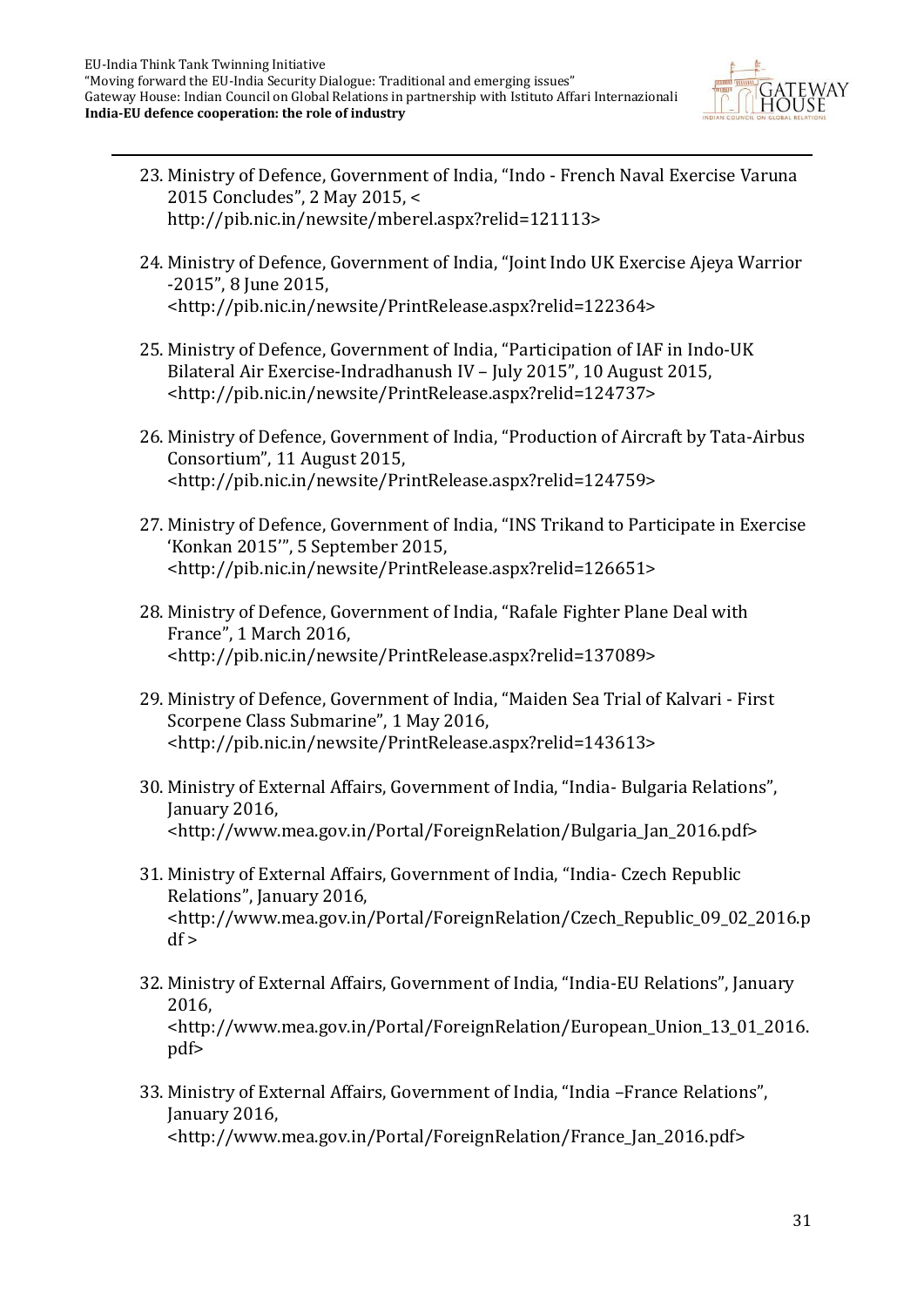

- 34. Ministry of External Affairs, Government of India, "India Germany Relations", January 2016,
	- <http://www.mea.gov.in/Portal/ForeignRelation/Germany\_13\_01\_2016.pdf>
- 35. Ministry of External Affairs, Government of India, "India Spain Relations", 31 January 2016, <http://www.mea.gov.in/Portal/ForeignRelation/Spain\_Jan\_2016\_en.pdf>
- 36. Ministry of External Affairs, Government of India, "India United Kingdom Relations", February 2016, <http://www.mea.gov.in/Portal/ForeignRelation/UK-Jan\_2016\_en.pdf>
- 37. Ministry of External Affairs, Government of India, "India-Poland Relations", 30 May 2016, <http://www.mea.gov.in/Portal/ForeignRelation/India\_Poland\_Relation\_31\_5\_2 016.pdf>
- 38. Nexter, "Nexter Systems forms consortium with Larsen & Toubro for 155 mm Towed Gun Artillery program for Indian Army", 2 September 2011, <http://www.nexter-group.fr/en/press-releases/352-nexter-systems-signe-unaccord-de-cooperation-avec-larsen-a-toubro >
- 39. 'No farewell to arms', *The Economist*, 11 January 2014, <http://www.economist.com/news/business/21593464-political-pressure-andbribery-allegations-are-unlikely-hurt-germanys-exporters-military>
- 40. Pipistrel, "Pipistrel emerges as winner to supply 194 aircraft to the Indian Armed Forces!", <http://www.pipistrel.si/news/pipistrel-emerges-as-winner-tosupply-194-aircraft-to-the-in>
- 41. Press Trust of India, 'Pipavav, Babcock to build aircraft carriers for Indian Navy', *Business Standard*, 28 April 2011, <http://www.businessstandard.com/article/companies/pipavav-babcock-to-build-aircraft-carriersfor-indian-navy-111042800163\_1.html>
- 42. PwC-Assocham, *India, Self-reliance in defence production: The unfinished agenda*, 2015, <http://www.pwc.in/publications/publications-2015/self-reliance-indefence-production.jhtml>
- 43. Saab, "Saab and Tata Power SED to jointly develop and manufacture selfprotection systems for land-based platforms in India", 28 March 2016, <http://saabgroup.com/media/news-press/news/2016-03/saab-and-tatapower-sed-to-jointly-develop-and-manufacture-self-protection-systems-forlandbased-platforms-in-india/>